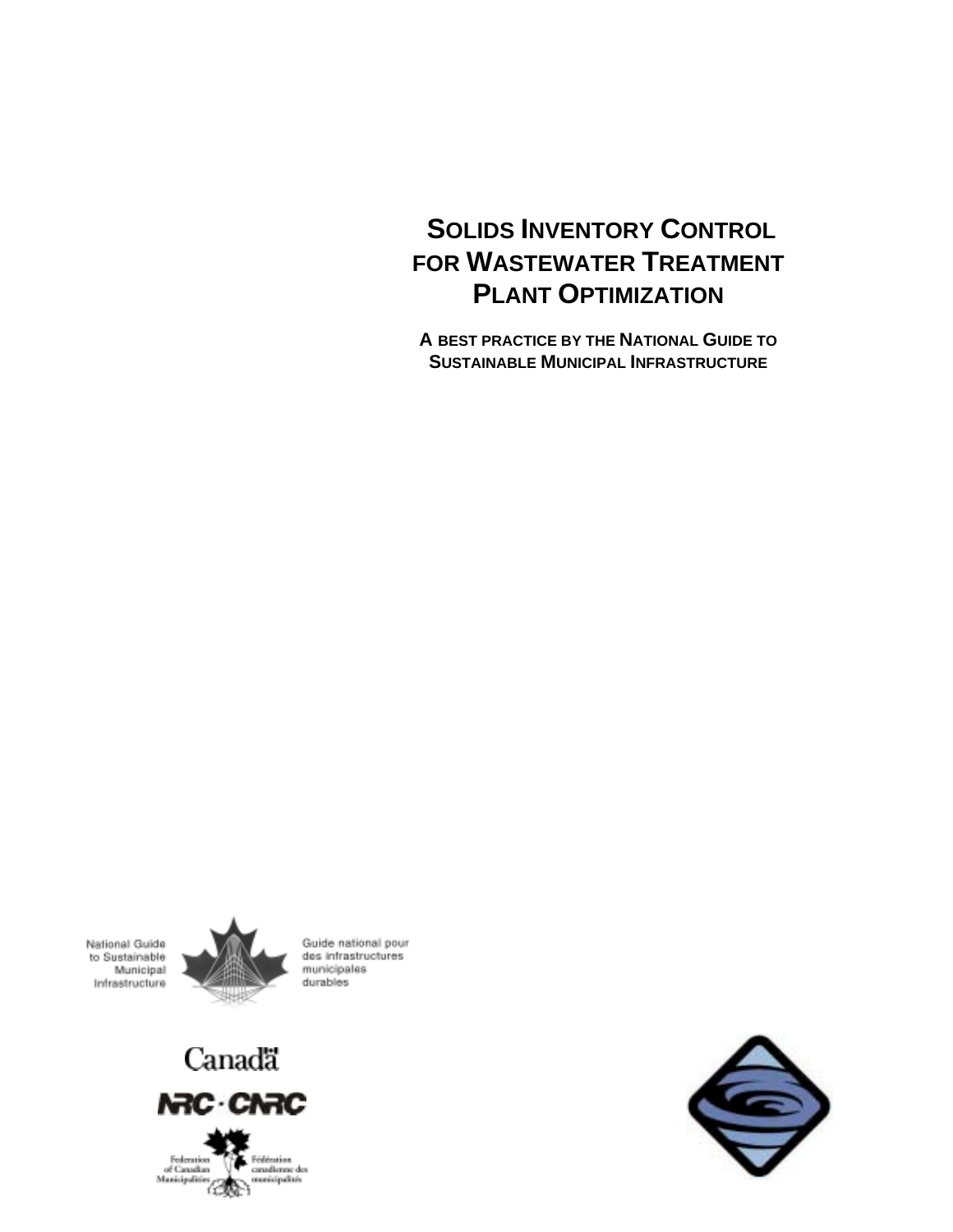*Solids Inventory Control for Wastewater Treatment Plant Optimization*  Issue No. 1.0

Publication Date: March 2004

© 2004 Federation of Canadian Municipalities and National Research Council

ISBN 1–897094–60–4

The contents of this publication are presented in good faith and are intended as general guidance on matters of interest only. The publisher, the authors and the organizations to which the authors belong make no representations or warranties, either express or implied, as to the completeness or accuracy of the contents. All information is presented on the condition that the persons receiving it will make their own determinations as to the suitability of using the information for their own purposes and on the understanding that the information is not a substitute for specific technical or professional advice or services. In no event will the publisher, the authors or the organizations to which the authors belong, be responsible or liable for damages of any nature or kind whatsoever resulting from the use of, or reliance on, the contents of this publication.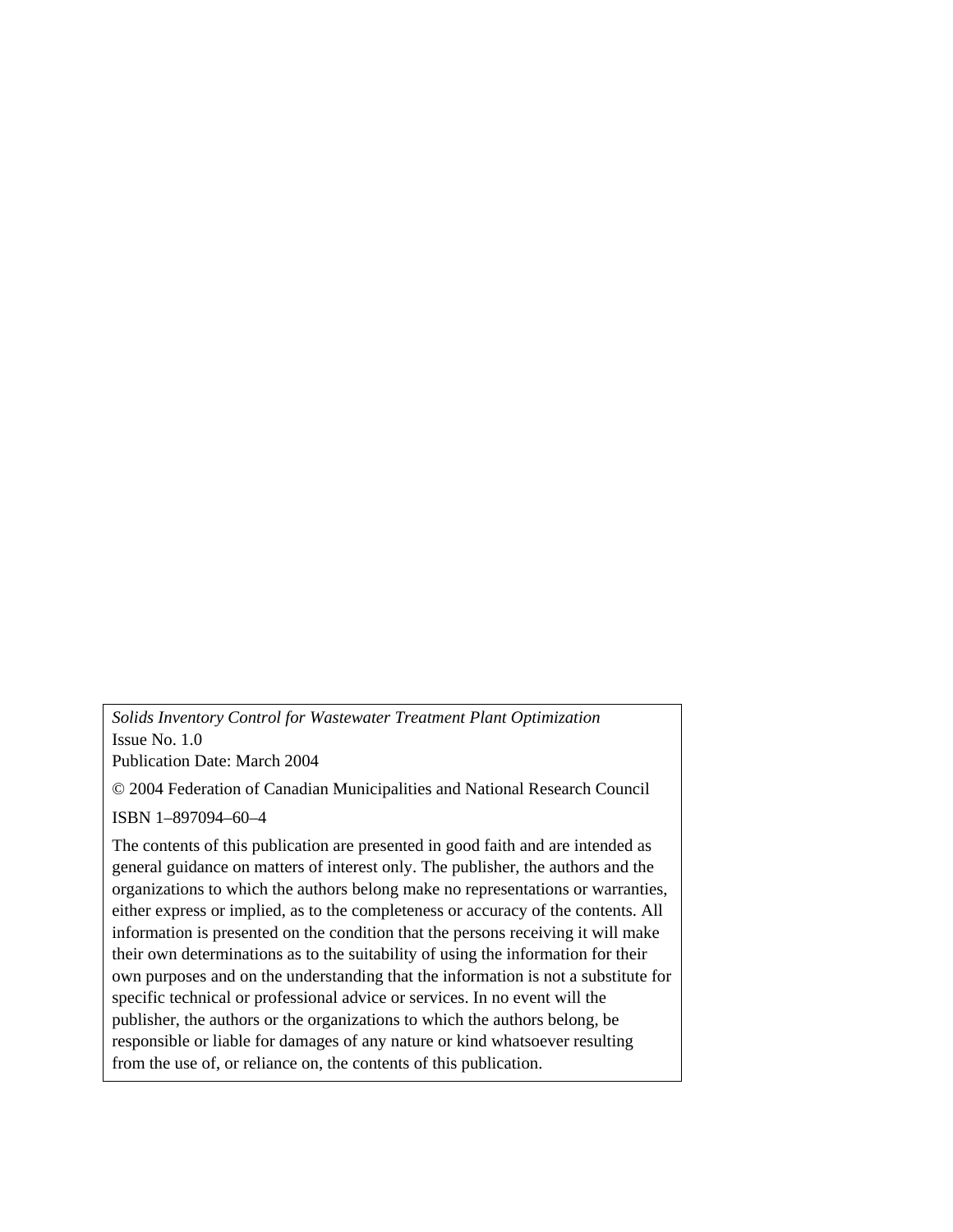# **TABLE OF CONTENTS**

| <b>Introduction</b> |                  |                                                              |  |
|---------------------|------------------|--------------------------------------------------------------|--|
|                     |                  |                                                              |  |
|                     |                  |                                                              |  |
| 1.                  | <b>General</b>   |                                                              |  |
|                     |                  |                                                              |  |
|                     |                  |                                                              |  |
|                     |                  |                                                              |  |
|                     |                  |                                                              |  |
| 2.                  | <b>Rationale</b> |                                                              |  |
|                     |                  |                                                              |  |
|                     |                  | 2.2 Expected Benefits Of Improved Solids Inventory Control 3 |  |
|                     | 2.3 Risks        |                                                              |  |
| <b>3.</b>           |                  |                                                              |  |
|                     |                  |                                                              |  |
|                     |                  |                                                              |  |
|                     | 3.2.1            |                                                              |  |
|                     | 3.2.2            | Secondary Treatment Solids Mass Balances  11                 |  |
|                     | 3.2.3            |                                                              |  |
|                     |                  |                                                              |  |
|                     | 3.3.1            |                                                              |  |
|                     | 3.3.2            |                                                              |  |
|                     | 3.3.3            |                                                              |  |
|                     | 3.3.4            |                                                              |  |
|                     | 3.3.5            |                                                              |  |
| 4.                  |                  |                                                              |  |
|                     |                  |                                                              |  |
|                     |                  |                                                              |  |
|                     |                  |                                                              |  |
| 5.                  |                  |                                                              |  |
|                     |                  |                                                              |  |
|                     |                  |                                                              |  |
| <b>References</b>   |                  |                                                              |  |

### **Tables**

| Table 3–3: Unit Sludge Production Values for Projecting Sludge      |  |
|---------------------------------------------------------------------|--|
| Production from Suspended Growth Biological Treatment Processes  12 |  |
|                                                                     |  |
|                                                                     |  |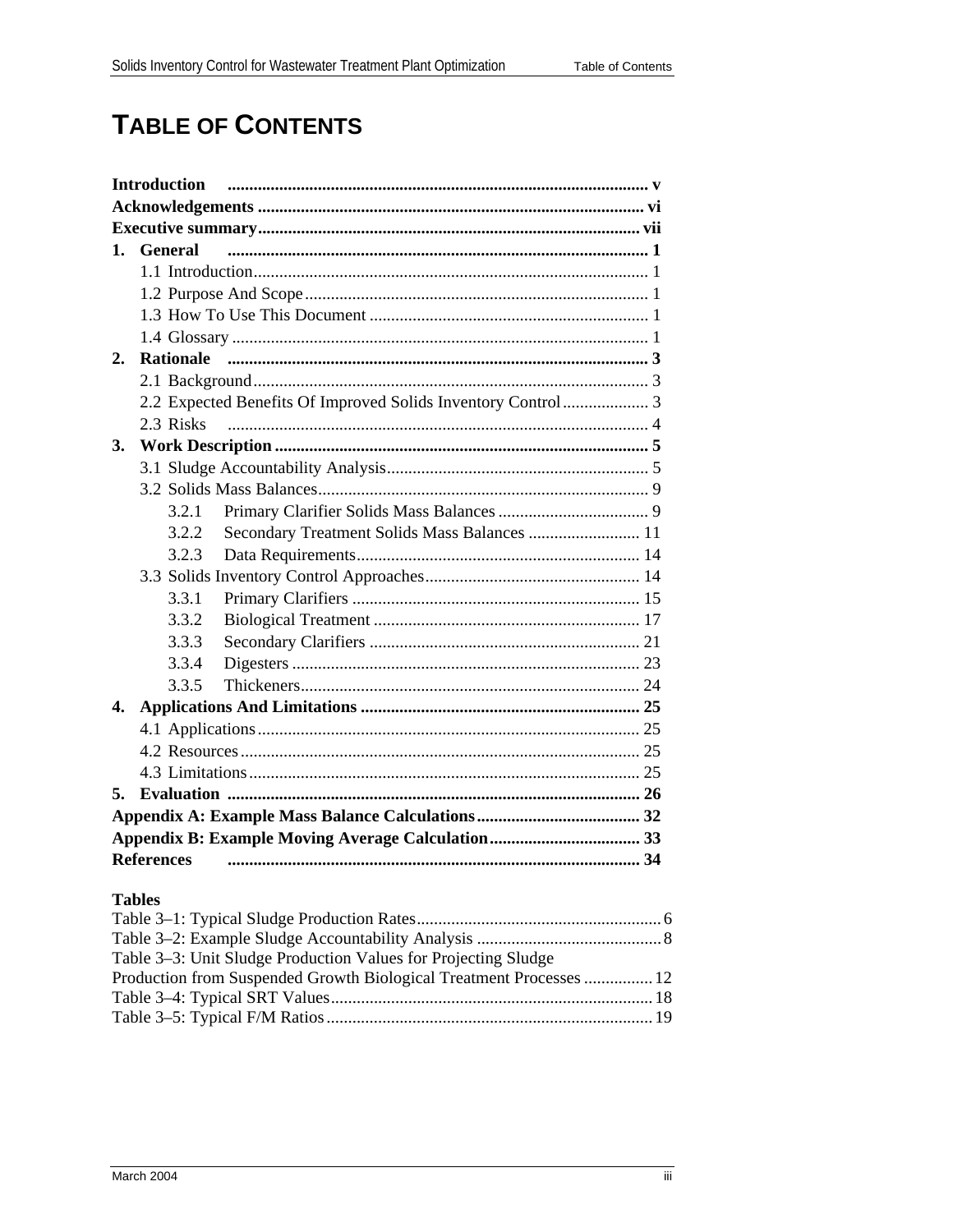#### **Figures**

| Figure 3–1: Solids Mass Balance Around a Primary Clarifier  10       |  |
|----------------------------------------------------------------------|--|
| Figure 3–2: Solids Mass Balance Around a Primary Clarifier with      |  |
|                                                                      |  |
| Figure 3–3: Solids Mass Balance Around an Extended Aeration Plant 12 |  |
|                                                                      |  |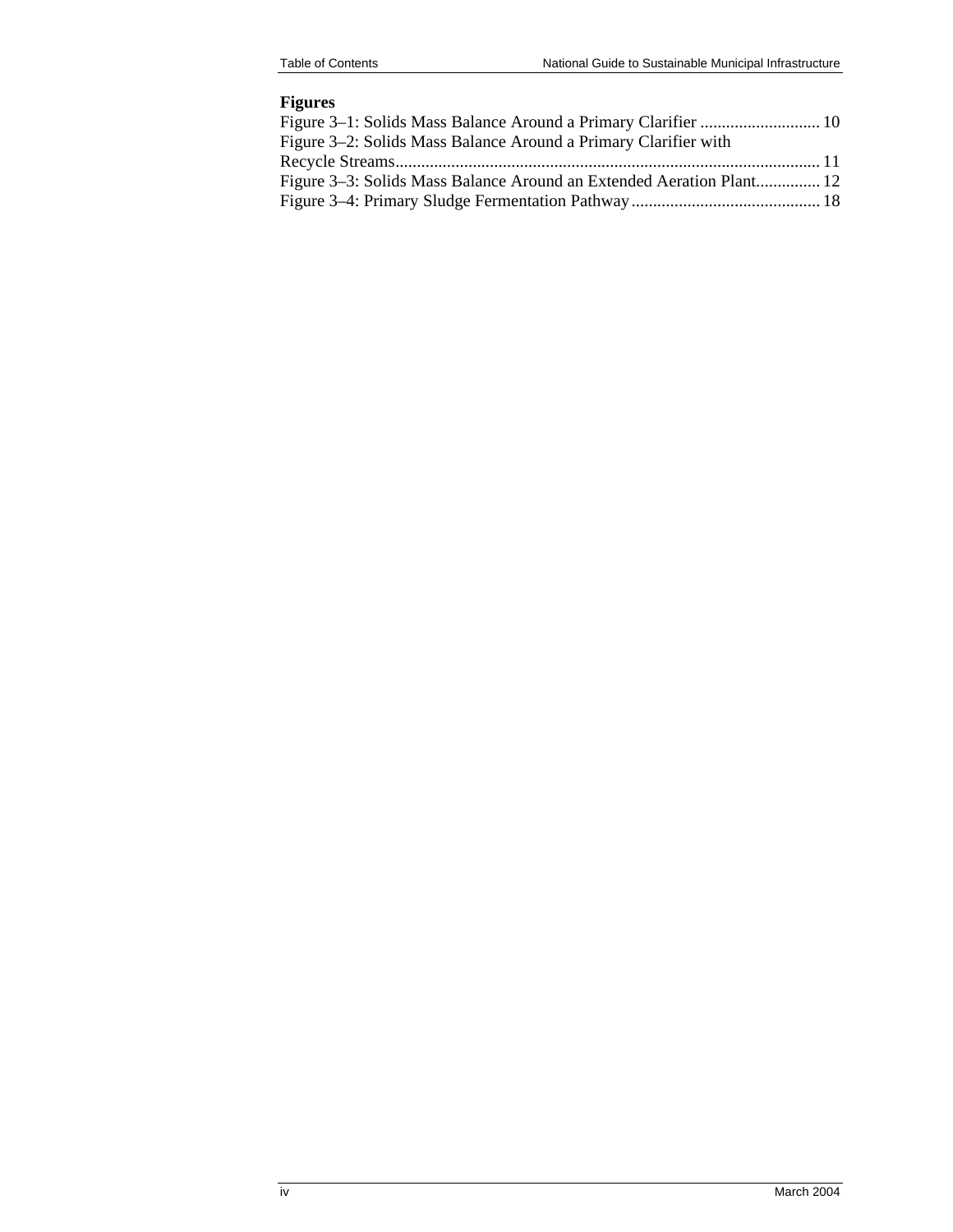## **INTRODUCTION INFRAGUIDE – INNOVATIONS AND BEST PRACTICES**

#### **Why Canada Needs InfraGuide**

Canadian municipalities spend \$12 to \$15 billion annually on infrastructure but it never seems to be enough. Existing infrastructure is aging while demand grows for more and better roads, and improved water and sewer systems responding both to higher standards of safety, health and environmental protection as well as population growth. The solution is to change the way we plan, design and manage infrastructure. Only by doing so can municipalities meet new demands within a fiscally responsible and environmentally sustainable framework, while preserving our quality of life.

This is what the National Guide to Sustainable Municipal Infrastructure: Innovations and Best Practices (InfraGuide) seeks to accomplish.

In 2001, the federal government, through its Infrastructure Canada Program (IC) and the National Research Council (NRC), joined forces with the Federation of Canadian Municipalities (FCM) to create the National Guide to Sustainable Municipal Infrastructure (InfraGuide). InfraGuide is both a new, national network of people and a growing collection of published best practice documents for use by decision makers and technical personnel in the public and private sectors. Based on Canadian experience and research, the reports set out the best practices to support sustainable municipal infrastructure decisions and actions in six key areas: 1) municipal roads and sidewalks 2) potable water 3) storm and wastewater 4) decision making and investment planning 5) environmental protocols and 6) transit. The best practices are available on-line and in hard copy.

#### **A Knowledge Network of Excellence**

InfraGuide's creation is made possible through \$12.5 million from Infrastructure Canada, in-kind contributions from various facets of the industry, technical resources, the collaborative effort of municipal practitioners, researchers and other experts, and a host of volunteers throughout the country. By gathering and synthesizing the best Canadian experience and knowledge, InfraGuide helps municipalities get the maximum return on every dollar they spend on infrastructure – while being mindful of the social and environmental implications of their decisions.

Volunteer technical committees and working groups – with the assistance of consultants and other stakeholders – are responsible for the research and publication of the best practices. This is a system of shared knowledge, shared responsibility and shared benefits. We urge you to become a part of the InfraGuide Network of Excellence. Whether you are a municipal plant operator, a planner or a municipal councillor, your input is critical to the quality of our work.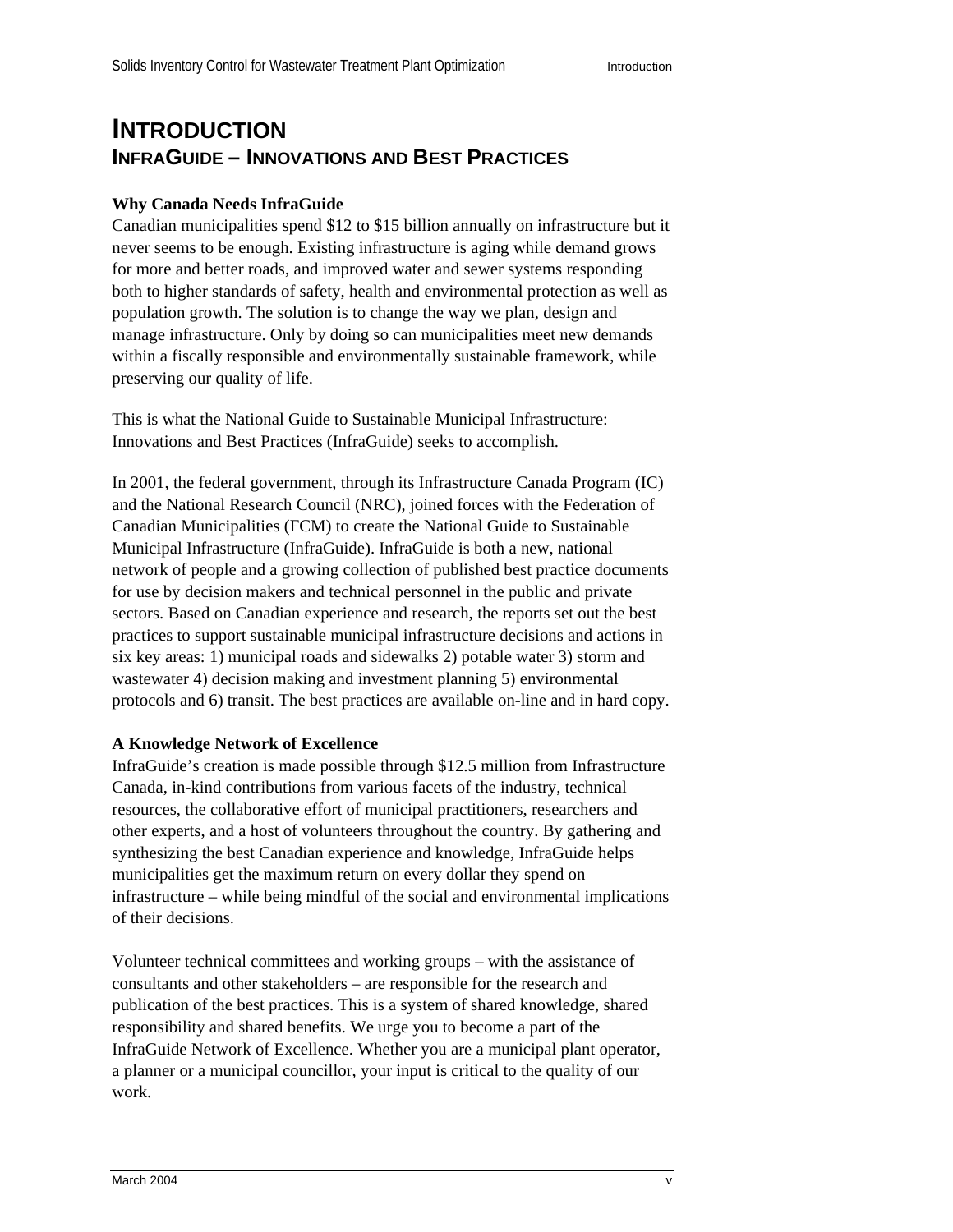### **Please join us.**

Contact InfraGuide toll-free at **1-866-330-3350** or visit our Web site at <*[www.infraguide.ca>](http://www.infraguide.ca)* for more information. We look forward to working with you.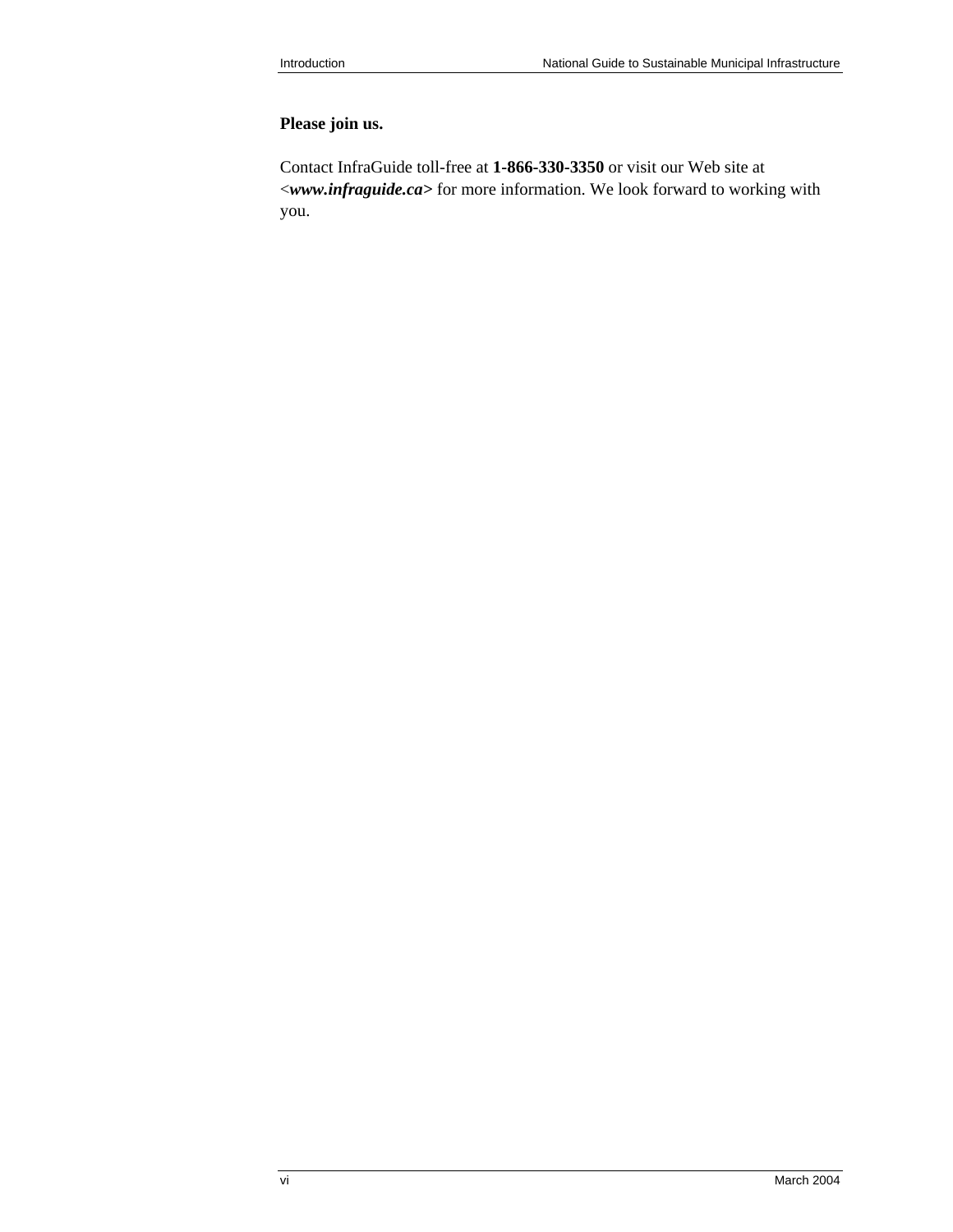## **ACKNOWLEDGEMENTS**

The dedication of individuals who volunteered their time and expertise in the interest of the *National Guide to Sustainable Municipal Infrastructure* is acknowledged and much appreciated.

This umbrella best practice for wastewater treatment plant optimization was developed by stakeholders from Canadian municipalities and specialists from across Canada based on information from a scan of municipal practices and an extensive literature review. The following members of the National Guide's Storm and Wastewater Technical Committee provided guidance and direction in the development of this document. They were assisted by the Guide Directorate staff and by XCG Consultants Ltd.

| John Hodgson, Chair | City of Edmonton, Alberta                              |
|---------------------|--------------------------------------------------------|
| André Aubin         | City of Montréal, Quebec                               |
| Richard Bonin       | City of Québec, Quebec                                 |
| David Calam         | City of Regina, Saskatchewan                           |
| Kulvinder Dhillon   | Province of Nova Scotia, Halifax, Nova Scotia          |
| Tom Field           | Delcan Corporation, Vancouver, British Columbia        |
| Wayne Green         | City of Toronto, Ontario                               |
| Claude Ouimette     | OMI Canada Inc., Fort Saskatchewan, AB                 |
| Peter Seto          | National Water Research Institute, Environment Canada, |
|                     | Burlington, Ontario                                    |
| Timothy A. Toole    | Town of Midland, Ontario                               |
| Bilgin Buberoglu    | <b>Technical Advisor, NRC</b>                          |

In addition, the Storm and Wastewater Technical Committee would like to thank the following individuals for their participation in working groups and peer review.

| National Water Research Institute,<br>Environment Canada, Burlington, Ontario |
|-------------------------------------------------------------------------------|
| City of Toronto, Ontario                                                      |
| Municipality of the County of Colchester, Nova Scotia                         |
| Regional District of Comox-Strathcona,                                        |
| <b>British Columbia</b>                                                       |
| Roche Ltée, Groupe-Conseil, Quebec                                            |
| City of Edmonton, Alberta                                                     |
| SNC-Lavalin, Montréal, Québec                                                 |
| CPO Inc., Burlington, Ontario                                                 |
| SNC-Lavalin, Montréal, Québec                                                 |
| City of Regina, Saskatchewan                                                  |
| University of Manitoba, Winnipeg, Manitoba                                    |
| CH2M HILL Canada Ltd., Burnaby, BC.                                           |
|                                                                               |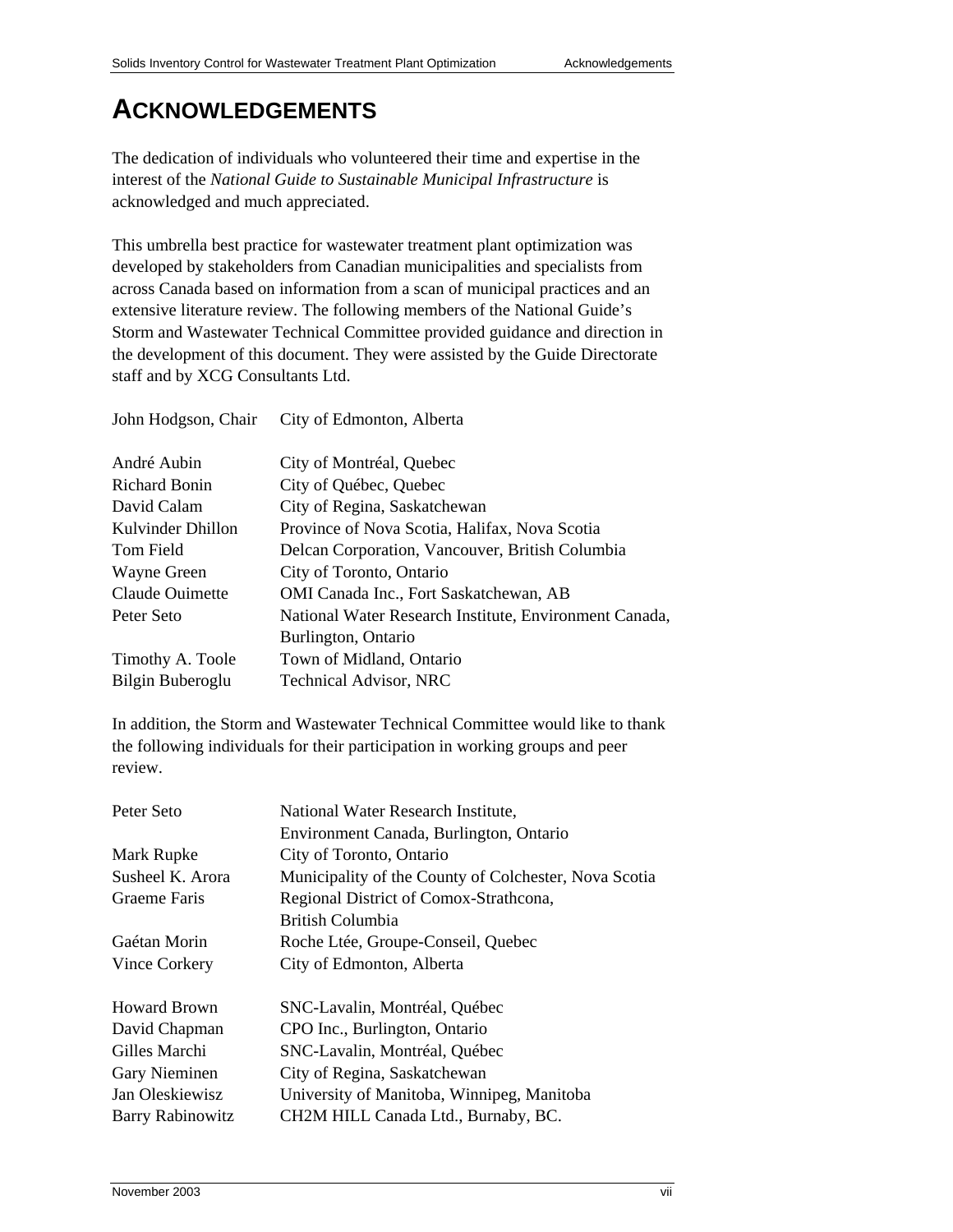This and other best practices could not have been developed without the leadership and guidance of the Project Steering Committee and the Technical Steering Committee of the *National Guide to Sustainable Municipal Infrastructure*, whose members are as follows:

#### **Project Steering Committee:**

| Mike Badham, Chair    | City Councillor, Regina, Saskatchewan      |
|-----------------------|--------------------------------------------|
| <b>Stuart Briese</b>  | Portage la Prairie, Manitoba               |
| <b>Bill Crowther</b>  | City of Toronto, Ontario                   |
| Jim D'Orazio          | Greater Toronto Sewer and Watermain        |
|                       | Contractors Association, Ontario           |
| Derm Flynn            | Mayor, Appleton, Newfoundland and Labrador |
| David General         | Cambridge Bay, Nunavut                     |
| Ralph Haas            | University of Waterloo, Ontario            |
| Barb Harris           | Whitehorse, Yukon                          |
| Robert Hilton         | Office of Infrastructure, Ottawa, Ontario  |
| Joan Lougheed         | City Councillor, Burlington, Ontario       |
|                       | <b>Stakeholder Liaison Representative</b>  |
| Saeed Mirza           | McGill University, Montréal, Quebec        |
| René Morency          | Régie des installations olympiques         |
|                       | Montréal, Quebec                           |
| Lee Nauss             | City Councillor, Lunenburg, Nova Scotia    |
| Ric Robertshaw        | Region of Halton, Ontario                  |
| Dave Rudberg          | City of Vancouver, British Columbia        |
| Van Simonson          | City of Saskatoon, Saskatchewan            |
| <b>Basile Stewart</b> | Mayor, Summerside, Prince Edward Island    |
| Serge Thériault       | Department of Environment and Local        |
|                       | Government, New Brunswick                  |
| Alec Waters           | Alberta Transportation                     |
| Wally Wells           | Dillon Consulting Ltd., Ontario            |

#### **Technical Steering Committee:**

| Don Brynildsen               | City of Vancouver, British Columbia             |
|------------------------------|-------------------------------------------------|
| Al Cepas                     | City of Edmonton, Alberta                       |
| <b>Andrew Cowan</b>          | City of Winnipeg, Manitoba                      |
| Tim Dennis                   | City of Toronto, Ontario                        |
| Kulvinder Dhillon            | Province of Nova Scotia, Halifax, Nova Scotia   |
| Wayne Green                  | City of Toronto, Ontario                        |
| John Hodgson                 | City of Edmonton, Alberta                       |
| Bob Lorimer                  | Lorimer & Associates, Whitehorse, Yukon         |
| <b>Betty Matthews-Malone</b> | Haldimand County, Ontario                       |
| Umendra Mital                | City of Surrey, British Columbia                |
| Anne-Marie Parent            | Councillor, City of Montréal, Quebec            |
| Piero Salvo                  | <b>WSA Trenchless Consultants Inc., Ontario</b> |
| Mike Sheflin                 | Former CAO, Regional Municipality               |
|                              | of Ottawa-Carleton, Ontario                     |
| Konrad Siu                   | City of Edmonton, Alberta                       |
| Carl Yates                   | Halifax Regional Water Commission,              |
|                              | Nova Scotia                                     |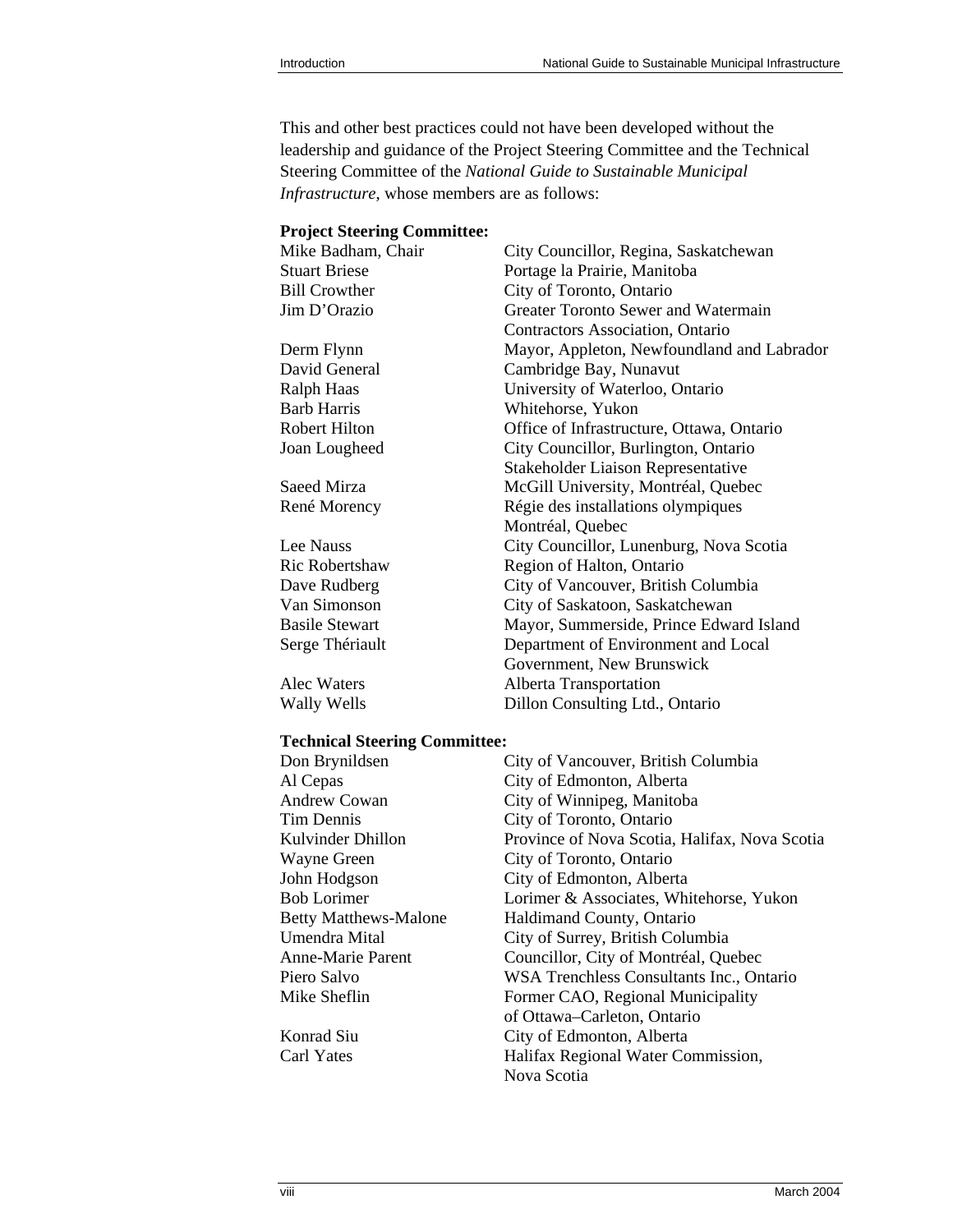# **EXECUTIVE SUMMARY**

Proper and effective control of solids inventory within each unit process of a wastewater treatment plant (WWTP) is the most important technique that can be used by plant operating staff to control the process. Control of solids inventory has a direct effect on plant performance, process capacity, and system operating cost. It is the essential first step in optimizing the WWTP.

Despite the importance of effective solids inventory control and the emphasis placed on it in textbooks, manuals of practice, and operating manuals, good control of the solids in a WWTP or within a unit process comprising the WWTP is not always achieved. This best practice provides WWTP operating staff with the fundamental information needed to complete a solids mass balance around a unit process within their WWTP and to conduct a sludge accountability analysis. An overall best practice entitled *Wastewater Treatment Plant Optimization* has been published by the *National Guide to Sustainable Municipal Infrastructure: Innovation and Best Practices.* 

Effective solids inventory control in a WWTP can:

- allow additional capacity to be realized in individual unit processes;
- potentially allow nitrification to be achieved without the construction of additional biological treatment capacity;
- reduce the energy use and costs associated with aeration in biological processes;
- reduce biosolids management costs by reducing the quantity of solids requiring processing;
- improve the settling characteristics of the biomass;
- improve the ease and stability of plant operations; and
- result in an overall improvement in effluent quality.

A sludge accountability analysis compares the amount of solids leaving a WWTP as biosolids, in the plant effluent, and through other routes (incineration, landfill, etc.) with the theoretical amount of solids that should have been produced by the WWTP. Through the completion of a sludge accountability analysis, the performance and operating data for the WWTP can be validated, the precision of the plant flow meters and sampling procedures can be assessed, and a quality assurance check can be completed on the laboratory analytical procedures. This best practice provides an illustration of the method used to complete a sludge accountability analysis for a hypothetical WWTP. A significant discrepancy in the sludge accountability analysis necessitates a review of the plant performance data, and a check on the accuracy of the plant flow meters or other measures prior to initiating steps to optimize the WWTP.

Step-by-step procedures to complete solids mass balances around simple, conservative unit processes like primary clarifiers, and around more complex,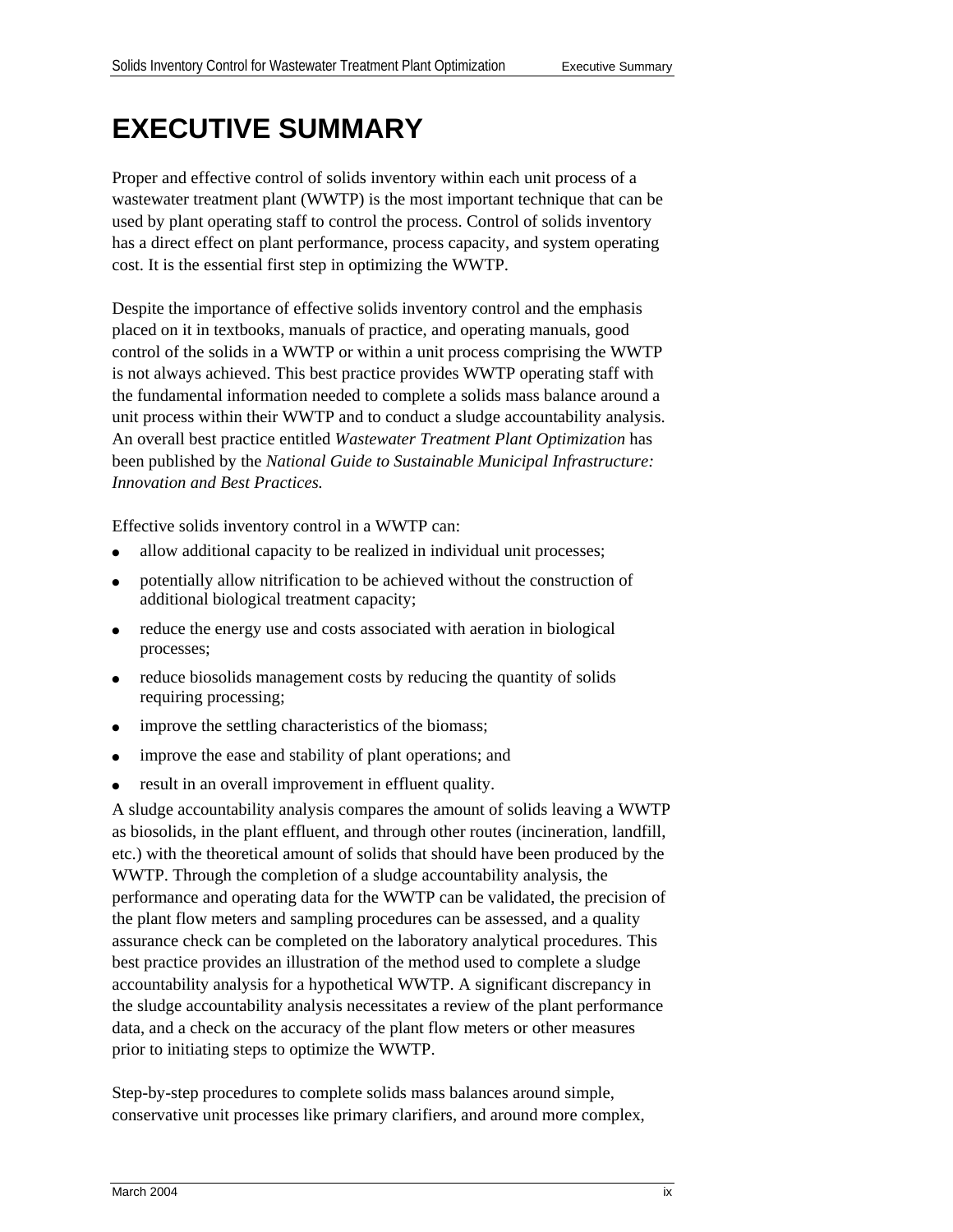non-conservative unit processes like biological treatment systems are described in this best practice. In addition, approaches to control the solids inventory effectively in a number of unit processes, including primary clarifiers, biological treatment processes, secondary clarifiers, sludge digesters, and thickeners, are described.

Application of the solids inventory control approach that best suits the specific configuration, size, and type of WWTP being operated will provide an opportunity to realize the benefits associated with WWTP optimization.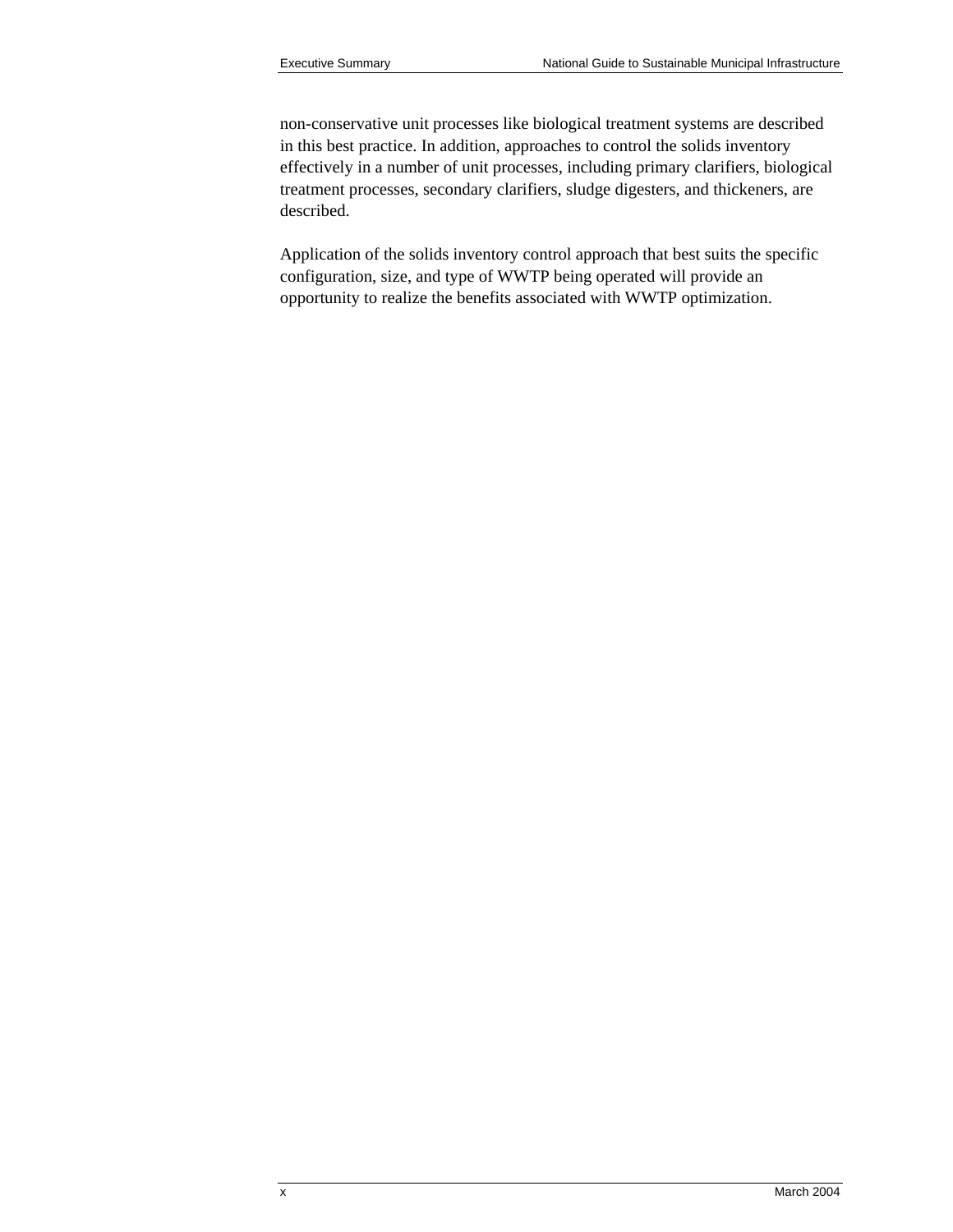# **1. GENERAL**

## **1.1 INTRODUCTION**

This best practice summarizes the key elements of solids inventory control at a wastewater treatment plant (WWTP). Methods to achieve adequate control are presented for a variety of unit processes, as are approaches to determine whether adequate solids inventory control has been accomplished. Effective solids inventory control is an essential first step in optimization of WWTP capacity and performance. This best practice describes one step in WWTP optimization, an overview of which has been published by *The National Guide to Sustainable Municipal Infrastructure: Innovation and Best Practices*, entitled *Wastewater Treatment Plant Optimization*

## **1.2 PURPOSE AND SCOPE**

This best practice provides information for mechanical WWTPs of all types and sizes on approaches to achieve effective solids inventory control. It applies to the control of solids inventory in various unit processes of WWTPs (e.g., biological reactors or bioreactors, clarifiers, and digesters).

Solids inventory control is one of the most important process control parameters with broad implications on plant performance and efficiency, plant capacity, and operating costs. Precise control of solids inventory allows accurate control of such key operational parameters as the food-to-micro-organisms (F/M) ratio, the solids retention time (SRT) or sludge age, blanket levels in clarifiers, solids loadings, and others. Typically, when the solids in the process are controlled properly, the WWTP will be operating in a stable and reliable fashion.

## **1.3 HOW TO USE THIS DOCUMENT**

This best practice provides WWTP operating staff with the fundamental information needed to complete a solids mass balance around any unit process within a treatment plant and conduct a sludge accountability analysis. The benefits that can accrue from proper solids inventory control are described in Section 2.

The concept of a sludge accountability analysis is introduced in Section 3.1. The methods used to complete a solids mass balance are presented in Section 3.2, starting with simple unit processes where solids are neither created nor destroyed (conservative processes) and increasing in complexity to unit processes where solids are created or destroyed (non-conservative processes).

Section 3.3 describes methods that can be used in various common unit processes to achieve effective solids inventory control and realize some of the benefits noted in Section 2.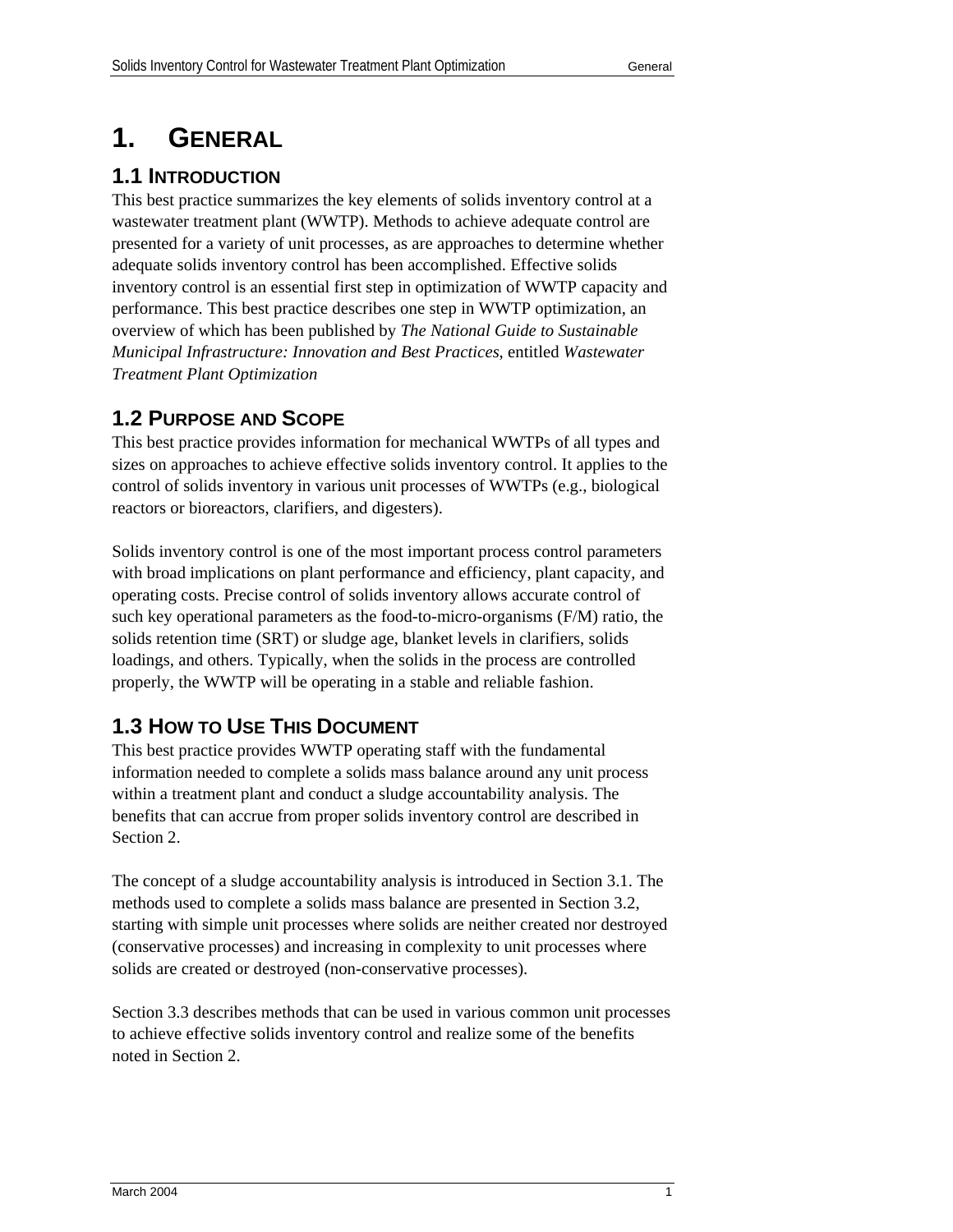### **1.4 GLOSSARY**

**Biochemical oxygen demand (BOD)** — The quantity of oxygen consumed, expressed in mg/L, during the biochemical oxidation of organic matter over a specified time period (i.e., five day BOD or  $BOD<sub>5</sub>$ ) at a temperature of  $20^{\circ}$ C.

**Bioreactor** — The component of the WWTP where biological reactions  $including BOD<sub>5</sub> oxidation, nitrification, denitrification, and biological$ phosphorus removal occur. The terms "bioreactor," "biological reactor," "aeration basin," and "aeration tank" are used interchangeably in the text.

**Chemical oxygen demand (COD)** — The quantity of oxygen required in the chemical oxidation of organic matter under standard laboratory procedures, expressed in mg/L.

**Food-to-micro-organism ratio (F/M)** — The ratio of the influent mass loading (usually expressed in kg/d) of BOD or COD to the mass of volatile suspended solids in a wastewater treatment aeration tank. The units of  $F/M$  are typically  $d<sup>-1</sup>$ .

**Mixed liquor suspended solids (MLSS)** — The concentration of dry solids in mg/L of mixed liquor biomass in the aeration tank of a suspended growth (activated sludge or extended aeration) wastewater treatment plant.

**Mixed liquor volatile suspended solids (MLVSS)**— The portion of th e mixed liquor suspended solids (MLSS) burned off at  $550 \pm 50^{\circ}$ C expressed normally as mg/L. It indicates the biomass content of the mixed liquor.

**Return activated sludge (RAS)** — That portion of the activated sludge separated from the mixed liquor in the secondary settlement tanks, which is returned to the aeration tanks.

**Solids retention time (SRT)** — A measure of the theoretical length of time the average particle of suspended solids has been retained in the biological reactor. It is usually presented in days and is also referred to as mean cell residence time (MCRT) or sludge age.

**Total Kjehdahl nitrogen** — The sum of the organic and ammonia nitrogen in a water sample expressed in mg/L.

**Total suspended solids (TSS)** — Solids present in a water sample that are retained on the filter paper after filtering the sample, expressed in mg/L.

**Volatile Suspended Solids (VSS) —** The amount of total suspended solids burned off at  $550 \pm 50^{\circ}$ C expressed normally as mg/L. It indicates the biomass content of the mixed liquor.

**Waste activated sludge (WAS)** — The excess portion of the activated sludge separated from the biological treatment process.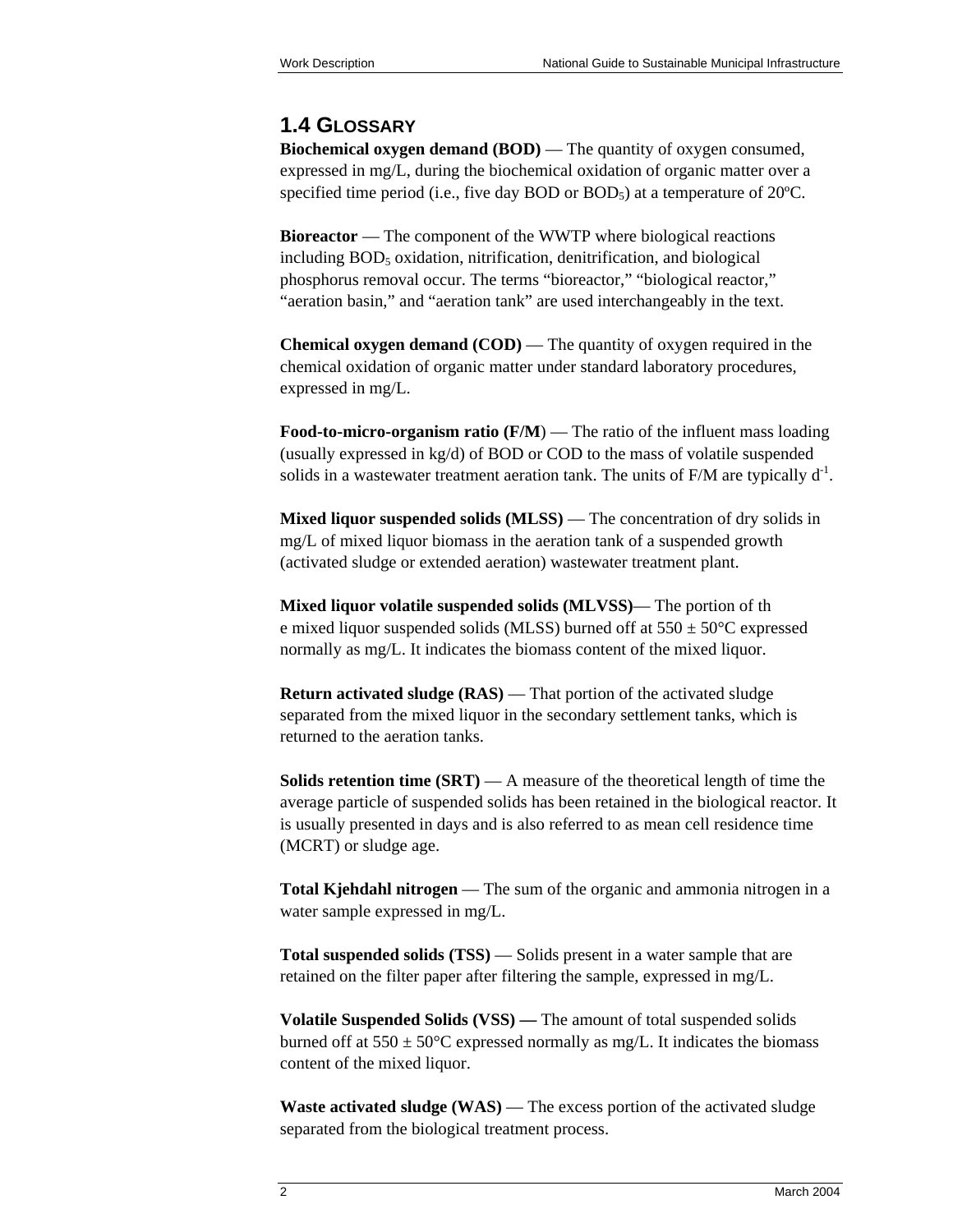# **2. RATIONALE**

## **2.1 Background**

The Water Pollution Control Federation (WPCF, now called the Water Environment Federation, WEF), in its Manual of Practice (MOP) No. 11, *Operation of Wastewater Treatment Plants* (WPCF, 1990), states that "the important technique used to control the activated sludge process is controlling the solids inventory in the system. The wasting of sludge affects the process more than any other process control adjustment." This statement could have been expanded to cover virtually all wastewater treatment processes in use today. The importance of solids inventory control in wastewater treatment plant operation has been emphasized in textbooks, operating manuals, and operator training courses practically since wastewater treatment was first used to protect the receiving water environment from the impacts of human activities. Control of solids inventory has a direct effect on plant performance, process capacity, and operating costs and is, therefore, an essential element of WWTP optimization.

Despite the importance of solids inventory control in a wastewater treatment plant, effective control is often not achieved in actual operation. In 1991–92, an investigation was undertaken to determine the major factors that contribute to poor performance in municipal WWTPs (XCG Consultants Ltd., 1992). The study included 19 WWTPs in Ontario and assessed the impacts of operational, administrative, and design factors on plant performance. The most frequently encountered and most important factor limiting the performance of these WWTPs was inadequate sludge wastage and disposal. Similar findings have been reported in the United States (Gray et al., 1979; Hegg et al., 1979, 1980). The causes of inadequate control of solids inventory in WWTPs are many and varied. The direct effect of poor solids inventory control is deterioration in effluent quality. The indirect effects include loss of capacity in the WWTP and higher operating costs related to power and biosolids management.

## **2.2 EXPECTED BENEFITS OF IMPROVED SOLIDS INVENTORY CONTROL**

Effective solids inventory control in a WWTP may:

- allow additional capacity to be realized in individual unit processes;
- potentially allow nitrification to be achieved without the construction of additional biological treatment capacity;
- reduce the energy use and costs associated with aeration in biological processes;
- reduce biosolids management costs by reducing the quantity of solids requiring disposal;
- improve the settling characteristics of the biomass;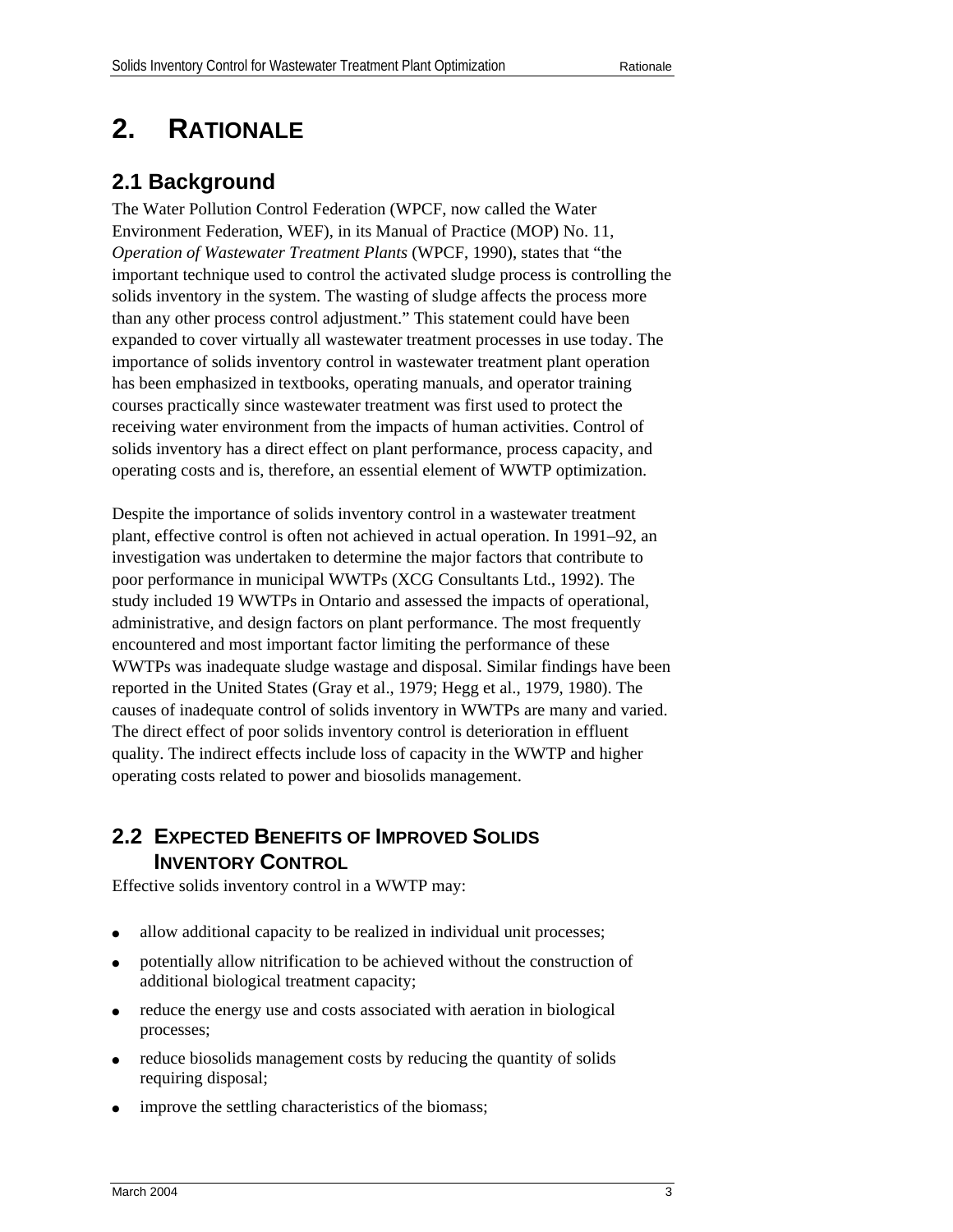- improve the ease and stability of plant operations; and
- result in an overall improvement in effluent quality.

## **2.3 RISKS**

Without proper and effective solids inventory control, optimization of the performance and capacity of the individual unit processes that comprise the WWTP cannot be achieved. Excess energy will be consumed in the biological treatment processes and higher costs will be incurred for biosolids management. The quality of the treated effluent discharged from the WWTP will also be compromised.

Despite the importance of effective solids inventory control to realizing optimum WWTP performance and capacity, other factors such as temperature, wet weather, pH, dissolved oxygen concentrations, and chemical dosages, will also affect the WWTP. Achieving effective solids inventory control alone is not a guarantee of optimum performance. All the factors that influence the operation of each unit process must be considered in a comprehensive optimization program. A best practice for WWTP Optimization has been developed by the *National Guide to Sustainable Municipal Infrastructure: Innovation and Best Practices.*  Reference should be made to the *Wastewater Treatment Plant Optimization* best practice to ensure that the overall WWTP performance and capacity is optimized.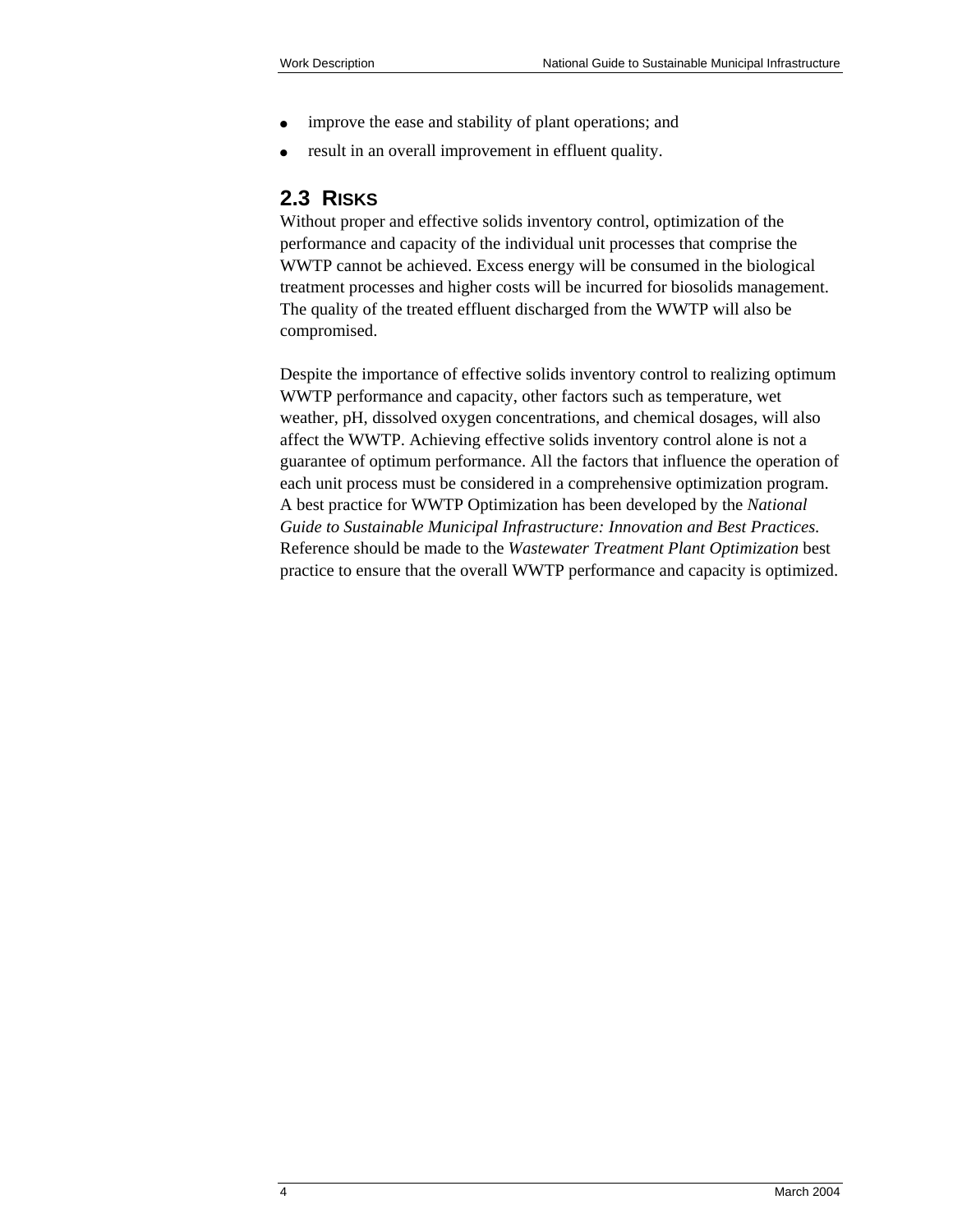# **3. WORK DESCRIPTION**

Achieving effective control of the solids inventory in a WWTP or within any specific unit process within the WWTP requires:

 a knowledge of how to determine the amount of solids that enter and leave the unit process or the overall WWTP; and,

 an understanding of the methods that can be used to control the solids inventory or the amount of solids in an specific process.

A Sludge Accountability Analysis is a method that can be applied to determine whether the data that are used to conduct a mass balance on the WWTP, such as analytical results or flow data, are valid and accurate. It can also be used to determine whether there are streams adding or removing solids from a unit process or the overall WWTP that are undefined in terms of flow or concentration. Completing a Sludge Accountability Analysis is an essential first step in the optimization of a WWTP, as described in the *National Guide*'s best practice entitled Wastewater Treatment Plant Optimization. The fundamentals of a Sludge Accountability Analysis are described in Section 3.1 below. A Sludge Accountability Analysis is basically a solids mass balance.

Specific procedures for completing solids mass balances around relatively simple WWTP unit processes in which solids are neither created or destroyed (conservative processes) as well as unit processes in which solids are created or destroyed (non-conservative processes) are described in Section 3.2. Completing and monitoring a solids mass balance around an individual unit process and trending the findings will indicate to the plant operator whether the amount of solids or the solids inventory in the process is increasing or decreasing, or if the solids inventory is being controlled at a constant, stable level.

Approaches that can be used to control the solids inventory in common WWTP unit processes are described in Section 3.3. For many unit processes, several different methods to control the solids inventory may be available. The best approach to use for a specific unit process will depend on the design of the process, the monitoring equipment available (i.e. flow meters, sampling points, on-line monitoring equipment), the level of sophistication of the operating staff, the performance requirements, the variability of the wastewater, and other factors. Operating staff should experiment with different approaches and select the approach that is best suited to their needs.

## **3.1 SLUDGE ACCOUNTABILITY ANALYSIS**

A sludge accountability analysis compares the amount of solids leaving a WWTP as biosolids, in the plant effluent and through other avenues (incinerated, landfilled, etc.) with the theoretical amount of solids that should have left the WWTP.

A sludge accountability analysis should cover an extended period (several months to a year). This ensures that short-term effects, such as solids accumulated in storage or within the process, do not bias the results. Plant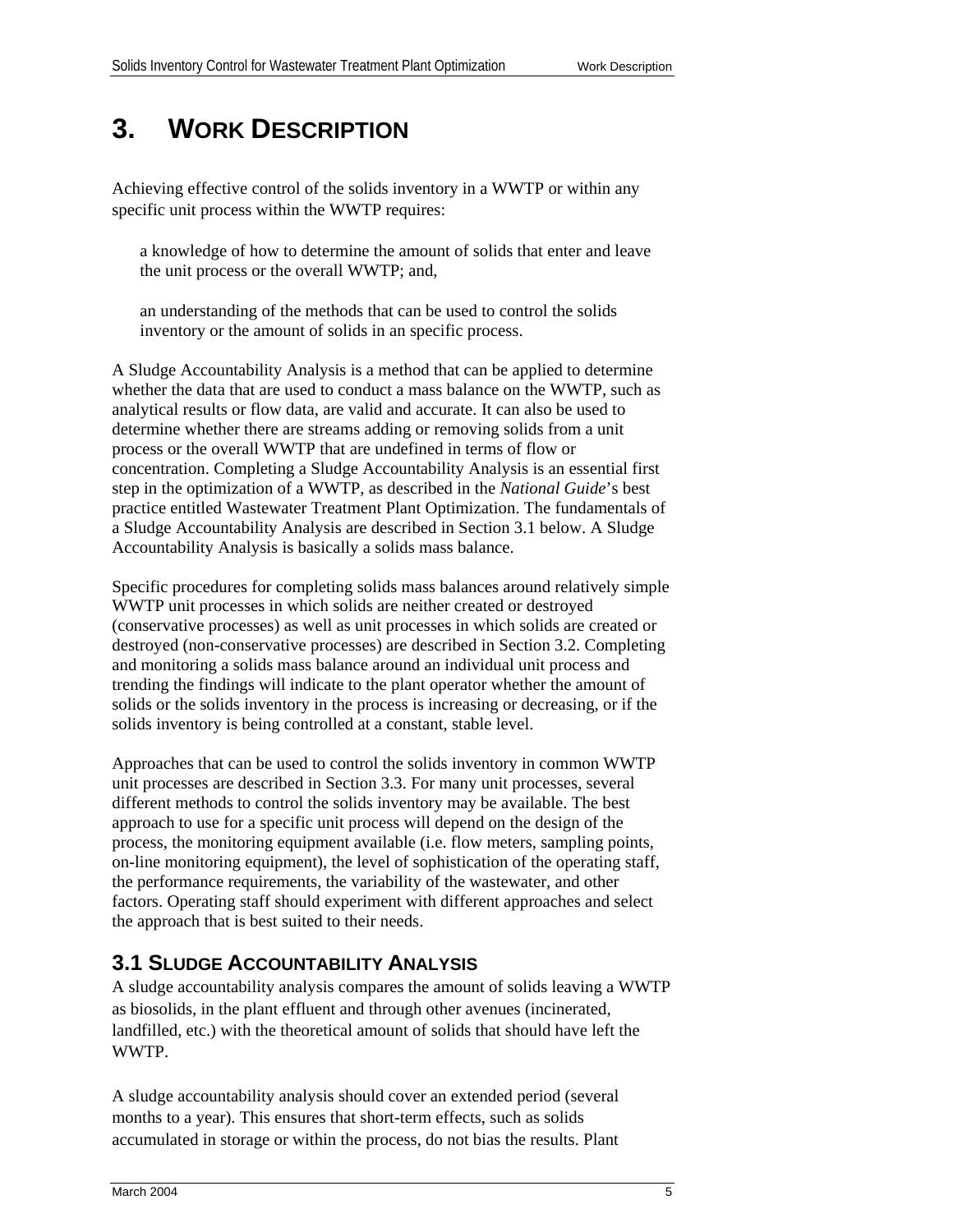records for the period of interest are reviewed to determine the mass of solids (kilograms or dry tonnes of total solids) removed from the WWTP compared to the amount that should have been produced based on the quantities and strengths of wastewater treated and the unit processes in use.

The amount of solids that should theoretically be produced at a WWTP depends on the wastewater strength, the type of treatment plant, and the biosolids stabilization processes used. WWTP design and operating manuals provide guidance on typical sludge production rates. Process models such as  $GPS-X^{TM}$  or  $Biowin<sup>TM</sup>$  can be used to provide more accurate estimates of sludge production rates since WWTP-specific wastewater quality data and design parameters can be used in the prediction. Table 3–1 presents typical sludge production rates for typical domestic wastewater for some common wastewater treatment processes.

**Table 3–1: Typical Sludge Production Rates** 

|                                                                                           | Dry Solids $(g/m^3)$                                     |                                                         |
|-------------------------------------------------------------------------------------------|----------------------------------------------------------|---------------------------------------------------------|
| <b>Treatment Process</b>                                                                  | $BNR1$ or No<br>Chemical<br><b>Phosphorus</b><br>Removal | With<br><b>Chemical</b><br><b>Phosphorus</b><br>Removal |
| sedimentation and conventional<br>Primary<br>activated<br>sludge                          | 180                                                      | 220                                                     |
| sedimentation and conventional<br>activated<br>Primary<br>sludge with anaerobic digestion | 115                                                      | 150                                                     |
| Extended aeration                                                                         | 90                                                       | 120                                                     |
| Extended aeration with aerated sludge holding tank                                        | 80                                                       | 110                                                     |
| <b>BNR</b> - Biological nutrient Removal                                                  |                                                          |                                                         |

Source: Ontario, MOE (1984).

Process models such as  $GPS-X^{TM}$  and BioWin<sup>TM</sup> predict biosolids production based on COD rather than  $BOD<sub>5</sub>$ , as the use of COD allows a mass balance on the biological process to be completed. These models also consider the inert and degradable particulate matter and the particulate and soluble fractions of the COD present in the raw sewage, as well as the effects of such variables as temperature and SRT on sludge production. Process models, calibrated using the actual characteristics of the raw sewage being treated, can provide more accurate estimates of sludge production rates than those based on typical literature values

For a cursory analysis of sludge accountability, typical sludge production rates, such as those presented in Table 3–1 are sufficiently accurate. However, it is cautioned that estimates of sludge production rates in Table 1 assume that the raw wastewater strength concentration is typical of domestic sewage. If higher or lower concentrations of  $BOD<sub>5</sub>$  or suspended solids are experienced, more sophisticated process models or sludge production rates based on waste strength, such as shown in Table 3-3, should be used. The most appropriate way to estimate the theoretical sludge production at a specific WWTP will depend on the

<span id="page-15-0"></span>1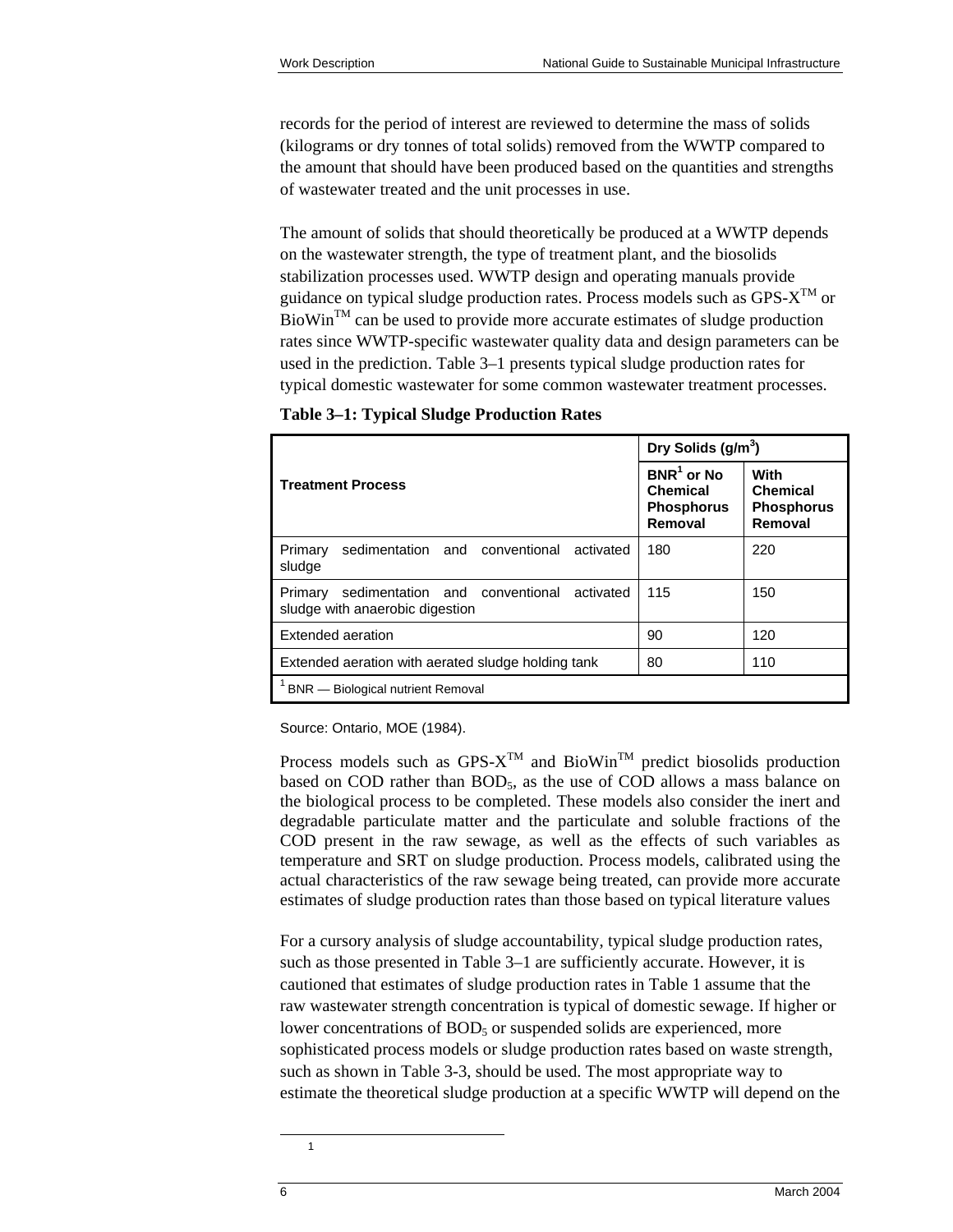characteristics of the wastewater, the design of the WWTP and the resources available to plant staff (i.e. availability of process models). The best method should be selected and used consistently in conducting the Sludge Accountability Analysis and results from different methods should not be compared.

Table 3–2 provides an illustration of a sludge accountability analysis for a hypothetical WWTP using the sludge production rates in Table 3–1. In this illustration, the measured sludge production is 104 percent of the theoretical production based on typical sludge production rates. Exact agreement between actual and theoretical sludge production is rarely found. A discrepancy of less than 15 percent is considered acceptable; however, a discrepancy of more than 15 percent indicates the need for further assessment to resolve the cause of the inconsistency (WEAO, 1996). The common sources of discrepancies in sludge accountability include:

- non-representative samples (analytical accuracy, sampling techniques);
- in accurate flow measurement:
- discharges of high strength wastewater into the WWTP from industrial sources; and
- assumptions made concerning accumulations.

If sludge accountability within about 15 percent is not realized, the causes of the discrepancy must be identified by a thorough review of the possible sources of the discrepancy itemized above.

The benefits of conducting a sludge accountability analysis include:

- validating performance data collected;
- confirming accuracy of flow meters;
- ( confirming representativeness of sampling procedures; and
- providing quality assurance for analytical procedures.

The sludge accountability calculations can be readily set up in a spreadsheet to allow operators to complete the analysis quickly and easily by inserting the required flow and concentration data. During calculation of sludge accountability and in preparing a solids mass balance using any of the examples in Section 3.2, it is important to ensure that consistent units of flow and concentration are used for all inputs and outputs. For example, all flows should be in  $m^3/d$  and all concentrations in mg/L (10 000 mg/L =  $1.0\%$  TS).

Trend graphs which show the mass of solids retained in key unit processes such as clarifiers or bioreactors can be produced from the spreadsheet calculations. These trend graphs illustrate the changes in the mass of solids with time (daily or weekly) to ensure that the unit process is being well controlled. The objective of solids inventory control is to minimize the variation in the solids mass in the unit process.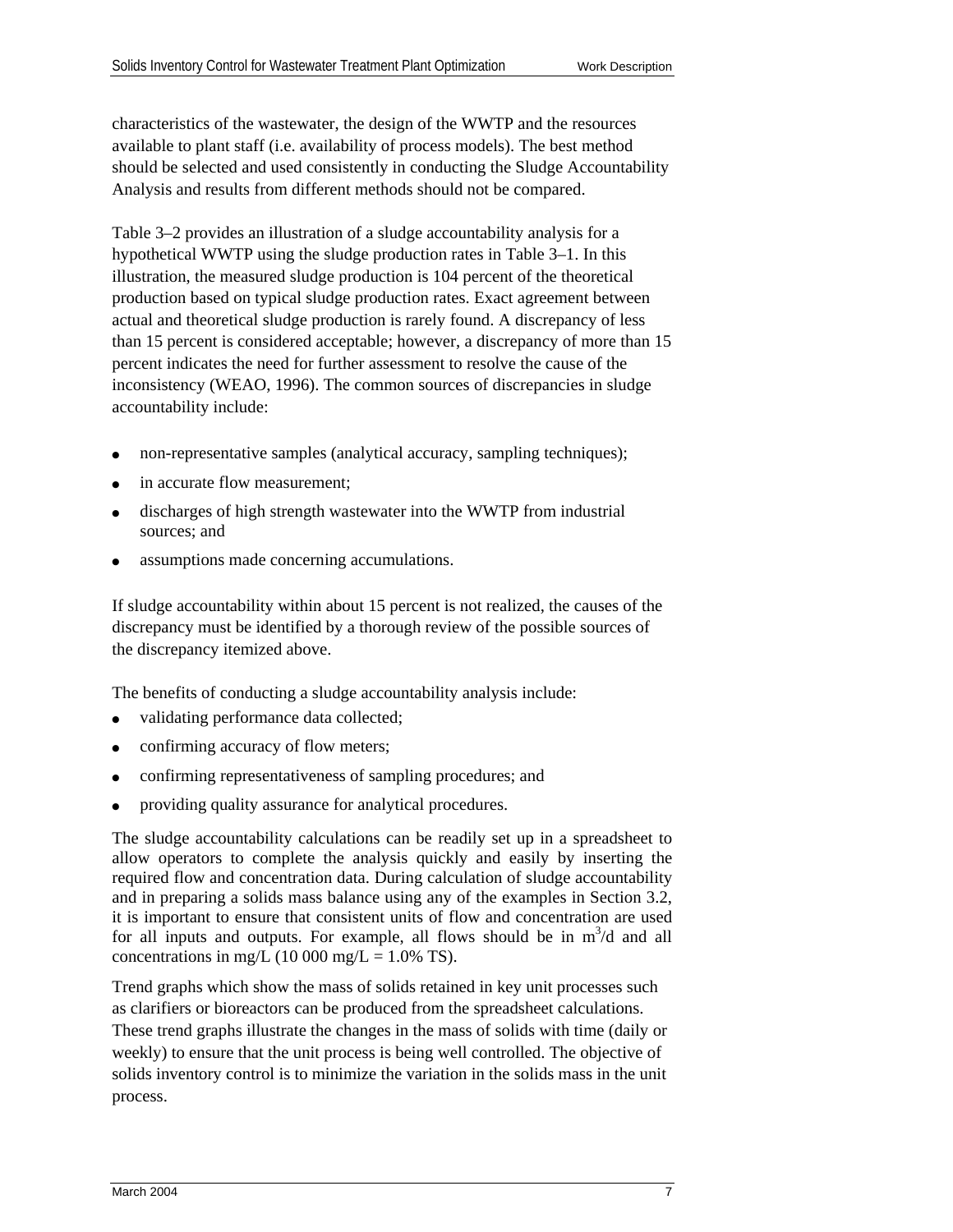| <b>Plant type</b>                                                                                                                                                                                                                                                                                                                                                                                                                                                                                                                                                                                                                | Conventional activated sludge with chemical phosphorus<br>removal and anaerobic digestion |
|----------------------------------------------------------------------------------------------------------------------------------------------------------------------------------------------------------------------------------------------------------------------------------------------------------------------------------------------------------------------------------------------------------------------------------------------------------------------------------------------------------------------------------------------------------------------------------------------------------------------------------|-------------------------------------------------------------------------------------------|
| Average day flow                                                                                                                                                                                                                                                                                                                                                                                                                                                                                                                                                                                                                 | $25000 \text{ m}^3/\text{d}$                                                              |
| Raw wastewater strength                                                                                                                                                                                                                                                                                                                                                                                                                                                                                                                                                                                                          | $BOD_5 = 200$ mg/L; TSS = 225 mg/L                                                        |
| Final effluent quality                                                                                                                                                                                                                                                                                                                                                                                                                                                                                                                                                                                                           | $BOD_5 = 10$ mg/L; TSS = 15 mg/L                                                          |
| Biosolids hauled to                                                                                                                                                                                                                                                                                                                                                                                                                                                                                                                                                                                                              |                                                                                           |
| land application                                                                                                                                                                                                                                                                                                                                                                                                                                                                                                                                                                                                                 | 43 000 m <sup>3</sup> /yr at 3.0 % (30 kg/m <sup>3</sup> ) TS                             |
| Calculated sludge:<br>Biosolids land applied = 43 000 $\frac{m^3}{vr}$ x $\frac{30 \text{ kg}}{m^3}$ x $\frac{1}{10^3}$ tonne = 1290 tonnes/yr<br>plus<br>Effluent solids = 25 000 $\frac{m^3}{d}$ x 365 $\frac{d}{yr}$ x 15 $\frac{mg}{L}$ x $\frac{1000L}{m^3}$ x $\frac{1}{10^9}$ $\frac{\text{tonne}}{\text{mg}}$ = 137 tonnes/yr<br>Equals<br>Total production = $1427$ tonnes/yr<br>Theoretical sludge at production of $= 25\,000 \frac{\text{m}^3}{\text{d}} \times 365 \frac{\text{d}}{\text{yr}} \times 150 \frac{\text{g}}{\text{m}^3} \times \frac{1}{10^6} \frac{\text{tomne}}{\text{g}}$<br>150 g/m <sup>3</sup> * |                                                                                           |
| Sludge accounted for (percent)                                                                                                                                                                                                                                                                                                                                                                                                                                                                                                                                                                                                   | $=$ $\frac{1427}{100}$ x $100 = 104\%$<br>1369                                            |
| Conclusion                                                                                                                                                                                                                                                                                                                                                                                                                                                                                                                                                                                                                       | Sludge accounted for is within 85% to 115% of theoretical.                                |
|                                                                                                                                                                                                                                                                                                                                                                                                                                                                                                                                                                                                                                  | Good accountability is confirmed.                                                         |
| * Refer to Table 3–1                                                                                                                                                                                                                                                                                                                                                                                                                                                                                                                                                                                                             |                                                                                           |

|  |  |  | Table 3–2: Example Sludge Accountability Analysis |  |
|--|--|--|---------------------------------------------------|--|
|--|--|--|---------------------------------------------------|--|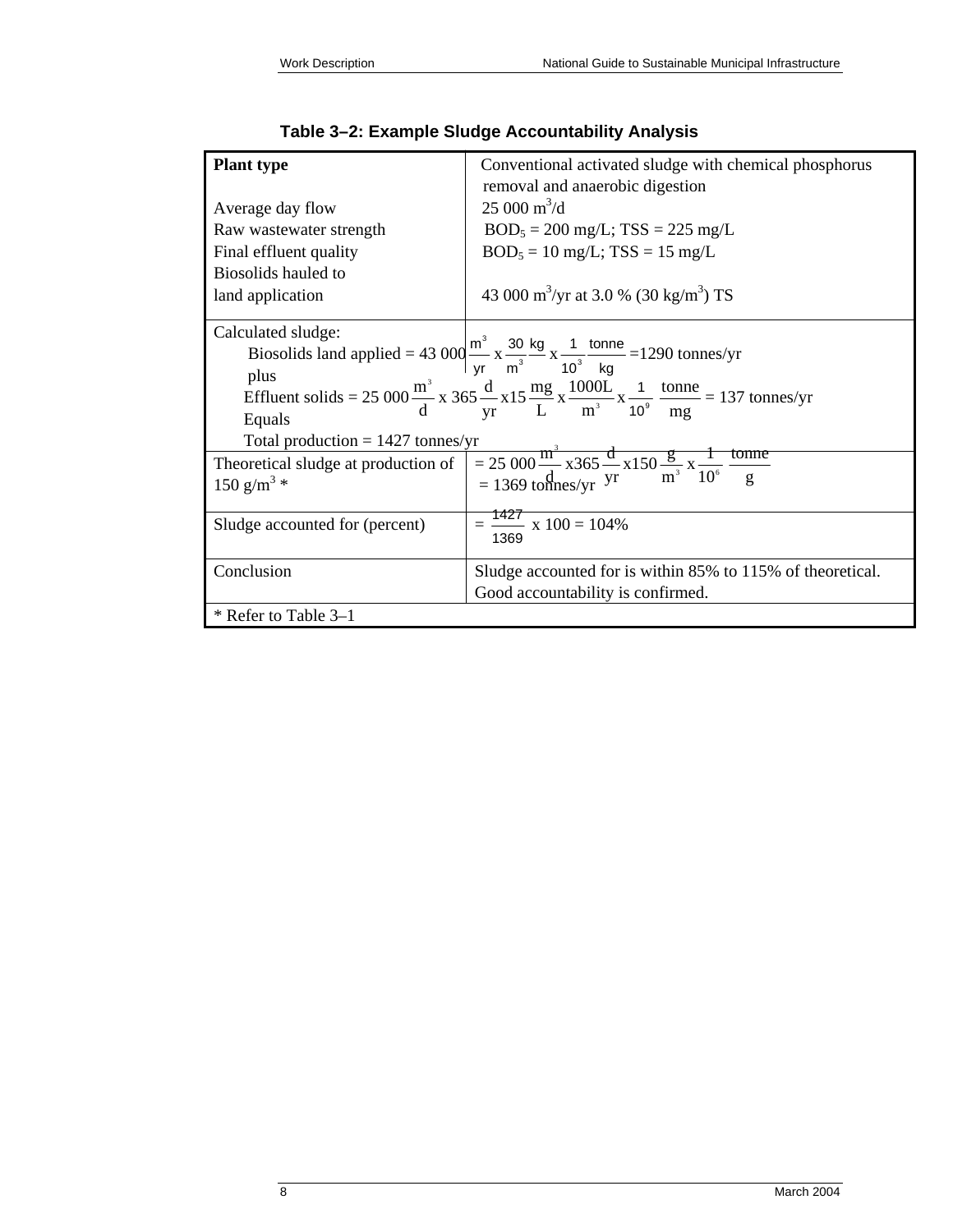### **3.2 SOLIDS MASS BALANCES**

Conducting solids mass balances around individual unit processes is a key to achieving effective solids inventory control. The solids mass balance is simply expressed as follows:

> **Solids entering a process in all incoming streams plus Solids produced within the process minus Solids destroyed in the process equals Solids exiting from the process in all exiting streams plus Solids accumulated within the process**

The accumulation term is assumed to be negligible for a plant at steady state, but for a short time frame (i.e., days or hours) must be considered. For example, accumulation of solids in a clarifier would be reflected by an increase in the sludge blanket level.

Solids mass balances are simplest to complete around unit processes in which solids are not created or destroyed (i.e., a clarifier). These are termed "conservative processes." Mass balances around unit processes where solids are created (e.g., biological reactors) or are destroyed (e.g., digesters) are more difficult since the amount of solids created or destroyed must be estimated. These processes are termed "non-conservative."

Examples illustrating how solids mass balances are done for some simple and more complex WWTP unit processes are provided below. Example calculations for mass balances for some unit processes are provided in Appendix A.

Mass balances around individual unit processes in a WWTP can be combined to produce a detailed mass balance for the entire WWTP. The output of one individual unit process becomes the input for the next downstream unit process. Multiple unit process mass balances can be used to estimate an input or output of a conservative process if no actual measurement is available. For example, the solids returned to a unit process from a recycle stream can be estimated in the absence of actual data, and this estimate may highlight the need to undertake additional sampling or flow measurement of the recycle steam.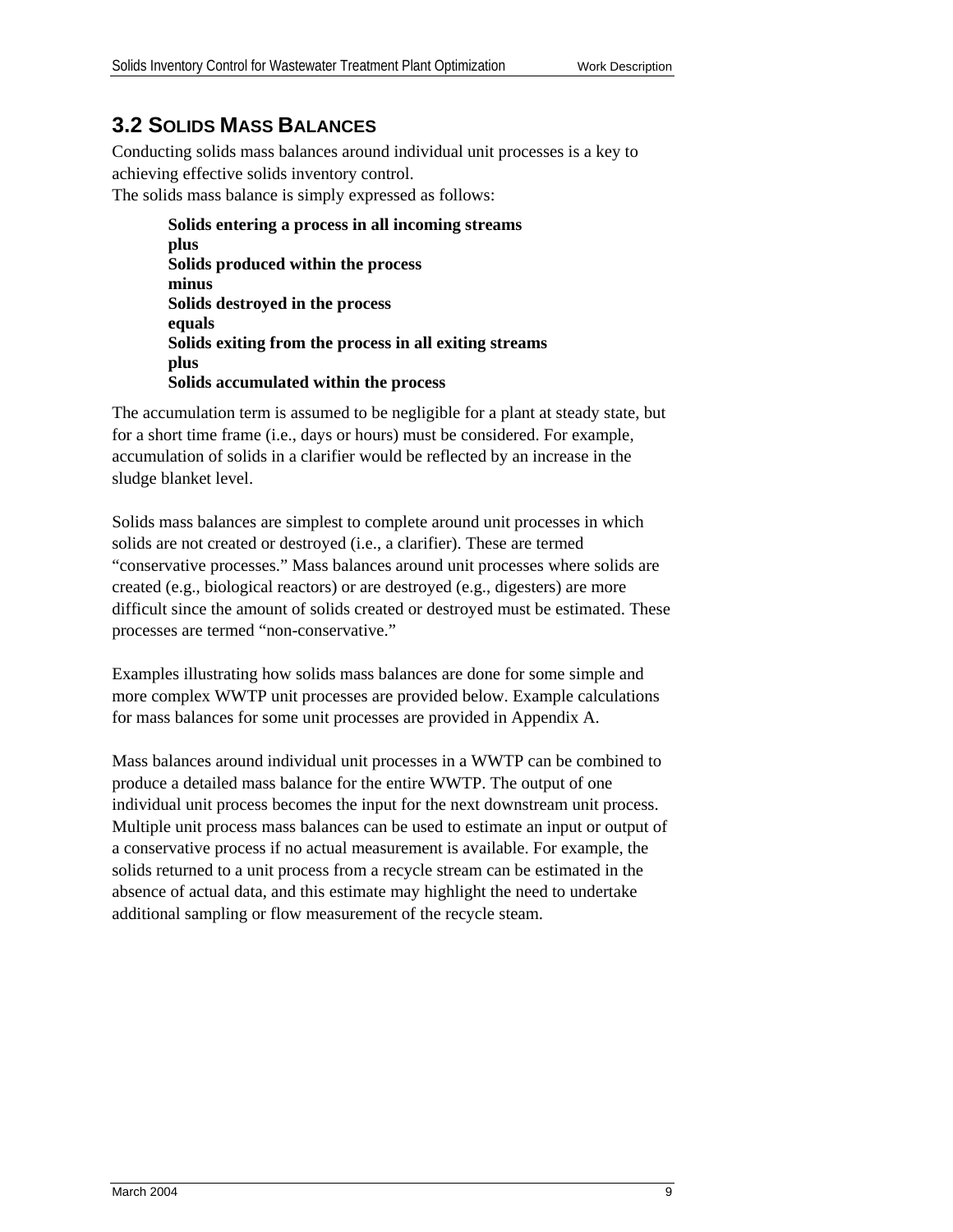#### **3.2.1 PRIMARY CLARIFIER SOLIDS MASS BALANCES**

Figure 3–1 presents a diagram illustrating the parameters needed to carry out a solids mass balance around a primary clarifier.



**Figure 3–1: Solids Mass Balance Around a Primary Clarifier**

Based on Figure 3–1, the solids mass balance around the primary clarifier is mathematically described as:

> Solids  $In = Solids Out + Solids$  Accumulation  $Q_{RS}$  \*  $C_{RS} = (Q_{PE}$  \*  $C_{PE} + Q_{PS}$  \*  $C_{PS}$ ) + Accumulation where  $Q_{RS}$  = raw sewage flow  $C_{RS}$  = raw sewage solids concentration  $Q_{PE}$  = primary effluent flow  $C_{PE}$  = primary effluent solids concentration  $Q_{PS}$  = primary sludge flow  $C_{PS}$  = primary sludge total solids concentration.

As noted previously, consistent units of flow and concentration must be used for all inputs and outputs. For example, all flows should be in  $m^3/d$  and all concentrations in mg/L (10 000 mg/L =  $1.0\%$  TS).

If the sludge blanket in the clarifier is maintained at a reasonably constant level, the accumulation term can be neglected. If the calculated solids in and solids out are not within  $\pm 15$  percent of each other, accumulation in the clarifier may be significant or the other sources of discrepancy discussed in Section 3.1 may be the cause.

When primary clarifiers receive recycle streams from processes, such as sludge dewatering or are used to co-thicken WAS, the solids mass balance becomes more complex and additional sources of discrepancy are introduced. Figure 3–2 illustrates this more complex case.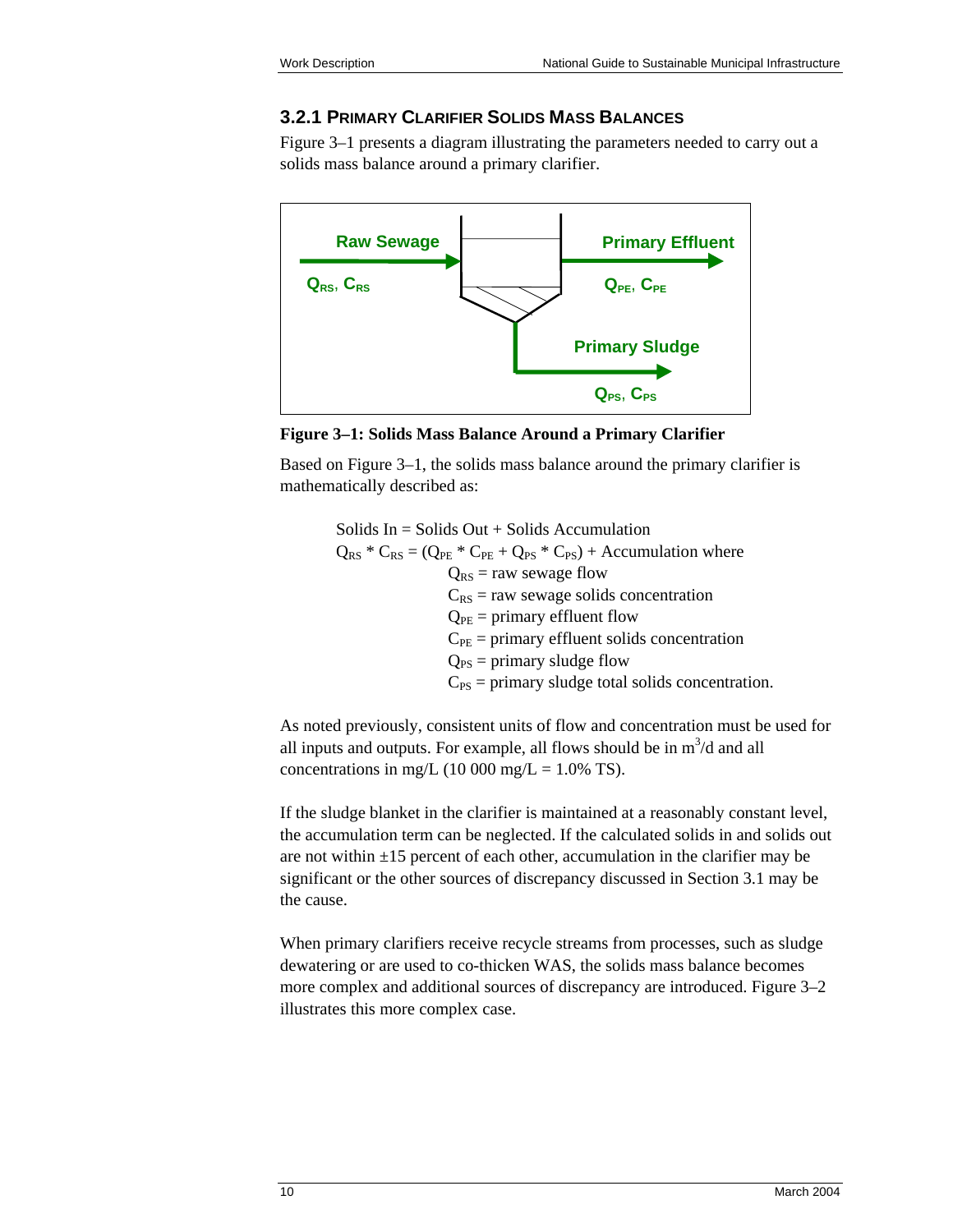

#### **Figure 3–2: Solids Mass Balance Around a Primary Clarifier with Recycle Streams**

The introduction of recycle streams or WAS to the primary clarifier increases the complexity of the mass balance somewhat. In this case, to complete the mass balance and confirm that solids are accounted for, measurements of flow and strengths of all streams are necessary. The mass balance, ignoring accumulation within the clarifier, is expressed as follows:

 $Q_{RS}$ \* $C_{RS}$ + $Q_C$ \* $C_C$ + $Q_{WAS}$ \* $C_{WAS}$  =  $Q_{PE}$ \* $C_{PE}$ + $Q_{PS}$ \* $C_{PS}$  where the additional terms not previously defined are:  $Q_{\rm C}$  = centrate flow  $C<sub>C</sub>$  = centrate solids concentration  $C_{WAS}$  = WAS solids concentration. Solids  $In = Solids$  Out  $Q_{WAS}$  = WAS flow

A discrepancy of more than  $\pm 15$  percent in the mass balance often reflects inaccuracies or lack of data related to the recycle steams and can point to a need to review the impact of the recycle stream on the process. If recycle streams are not responsible for the poor mass balance, other sources of discrepancy noted in Section 3.1 should be evaluated.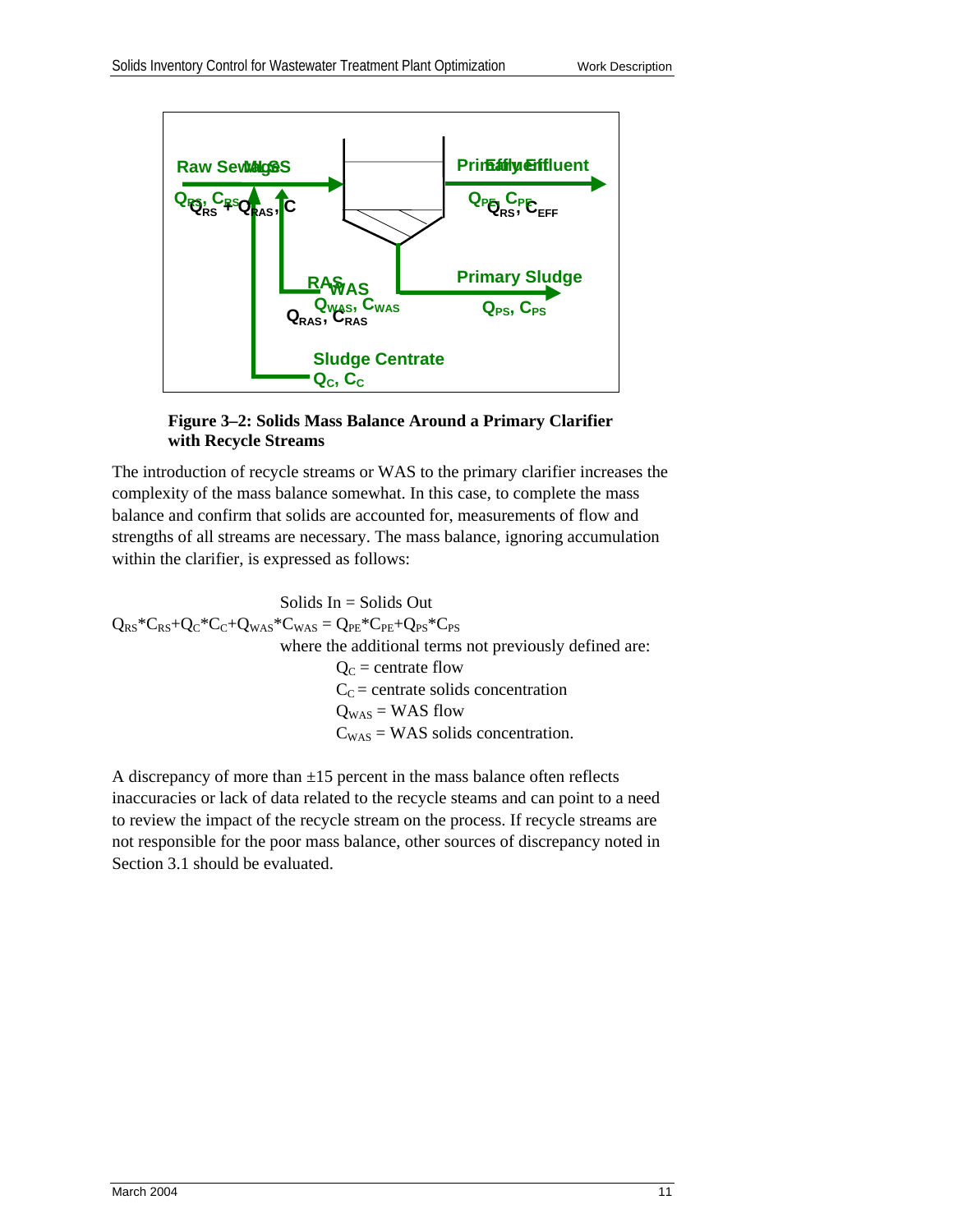#### **3.2.2 SECONDARY TREATMENT SOLIDS MASS BALANCES**

In conducting a solids mass balance or sludge accountability analysis on the biological treatment component of a WWTP, the aeration basin (or bioreactor) and the secondary clarifier are considered as one process unit. With a sequencing batch reactor (SBR), both functions occur within the same tank, which simplifies the process. Figure 3–3 illustrates the key parameters needed to complete a solids mass balance on an extended aeration plant (aeration tank plus secondary clarifier).



**Figure 3–3: Solids Mass Balance Around an Extended Aeration Plant** 

Biological treatment is a non-conservative process since biomass is produced in the bioreactor; therefore, the sludge production must be estimated. Typical sludge production values for a range of different types of treatment processes are summarized in Table 3–3.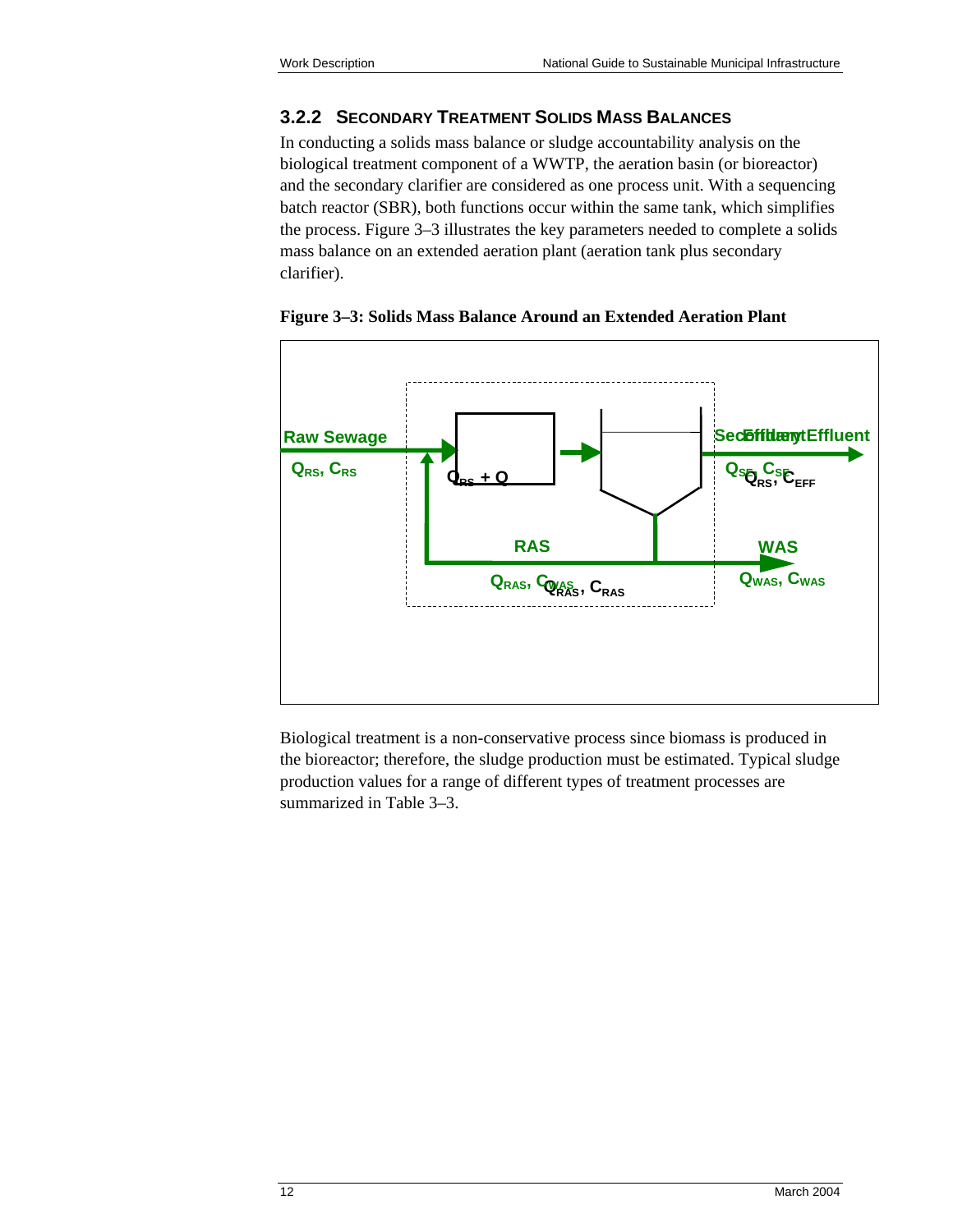| Process Type                                                                                                              | kg TSS (Sludge)/kg $BOD5$ Removed |  |
|---------------------------------------------------------------------------------------------------------------------------|-----------------------------------|--|
| Activated sludge w/ primary clarification                                                                                 | 0.7                               |  |
| Activated sludge w/o primary                                                                                              |                                   |  |
| clarification                                                                                                             | 0.85                              |  |
| Conventional $1$                                                                                                          | 0.65                              |  |
| Extended aeration <sup>2</sup>                                                                                            | 1.0                               |  |
| Contact stabilization                                                                                                     |                                   |  |
| Notes:<br>Includes tapered aeration, step feed, plug flow, and complete mix with wastewater detention times <10<br>hours. |                                   |  |

#### **Table 3–4: Unit Sludge Production Values for Projecting Sludge Production from Suspended Growth Biological Treatment Processes**

<sup>2</sup> Includes oxidation ditch. Source: U.S. EPA (1989)

The RAS stream does not need to be considered in the mass balance since it does not leave the unit process. If an external recycle stream (i.e., digester supernatant) is added to the raw sewage, the solids mass contributed by this stream must be taken into account. In this case, the mass balance for the process illustrated in Figure 3–3 is expressed as follows:

 $(Q_{RS} * C_{RS} * Biomass Growth) = Q_{SE} * C_{SE} + Q_{WAS} * C_{WAS} + Accumulation$ Biomass growth can be estimated with sufficient accuracy from typical values (Table 3–3) or can be predicted by process models such as GPS-X™ or BioWin<sup>™.</sup> The biomass yield term based on  $BOD<sub>5</sub>$  incorporates both the solids accumulated from the raw sewage TSS and the biomass growth.

If chemicals are added to the secondary plant for phosphorus removal (alum or iron salts), additional sludge production will occur due to the precipitation of phosphorus and metal hydroxide. The additional sludge production resulting from chemical addition can be estimated based on the following (U.S. EPA, 1976):

- ( Al: 4.52 to 2.89 mg suspended solids per mg AL added
- Fe: 2.70 to 1.92 mg suspended solids per mg Fe added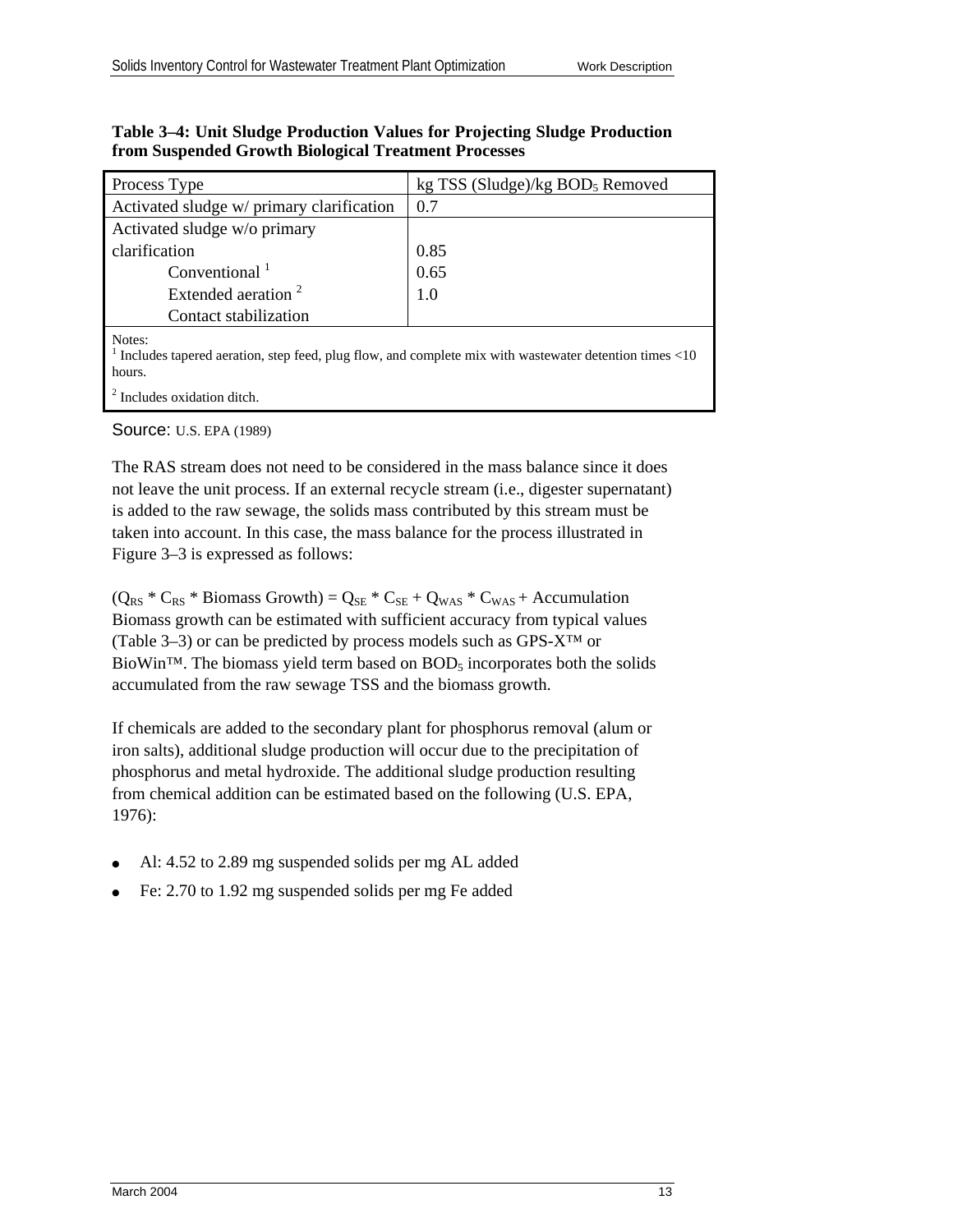### **3.2.3 DATA REQUIREMENTS**

As illustrated in the previous example, completion of a sludge accountability analysis and accurate solids mass balances requires knowledge of the flows and concentrations of all streams entering and leaving the process, including recycles. In processes where solids can accumulate (e.g., sludge storage tanks), it will also be necessary to measure the accumulation in the process and take the accumulation into account in the mass balance.

A significant value of the sludge accountability analysis and solids mass balance is the ability to identify deficiencies, such as inaccuracies in the flow measurement or analytical data used. Incomplete mass balances or poor sludge accountability often point to the presence of streams that enter or leave the process that are not monitored.

Measuring solids concentrations in liquid or sludge streams requires sophisticated laboratory equipment, such as analytical balances, drying ovens, and filtration equipment, and is time consuming. A centrifuge test has been used as a quick method to estimate the amount of solids in a sludge stream that does not require as much analytical equipment. By centrifuging a sample at a fixed time and speed, the volume of the concentrated solids in a graduated centrifuge tube is an indication of the mass of solids in the sample and can be used as a measure of the solids inventory. Sludge units (SLUs) are used by some operators for control of solids inventory and solids mass balances where the sludge unit is the volume of sludge as a percent in the centrifuge tube times the volume of the reactor. A more detailed explanation of the use of the sludge unit concept is included in West (1975) and Clifton and Schuyler (1998). It is always beneficial to conduct occasional laboratory analyses of TS or TSS to confirm the results of the centrifuge test.

### **3.3 SOLIDS INVENTORY CONTROL APPROACHES**

Solids inventory control involves establishing the optimum amount of solids in a process (i.e., mixed liquor in a bioreactor, sludge blanket in a clarifier) that results in the most stable and reliable performance, and then implementing a control strategy to maintain the optimum solids inventory.

The optimum solids inventory for a process will depend on a number of factors, including:

- $\bullet$  the design of the process;
- the characteristics of the wastewater:
- the variability of the flow to the process; and
- the performance requirements.

Operating manuals and design guidelines can provide guidance on the optimum solids inventory; however, establishing the optimum operating point for a specific process requires experimentation by plant operating staff to determine the point where process operation is most stable.

In the following subsections, approaches to achieve good solids inventory control in a variety of unit processes are described. All these approaches have been used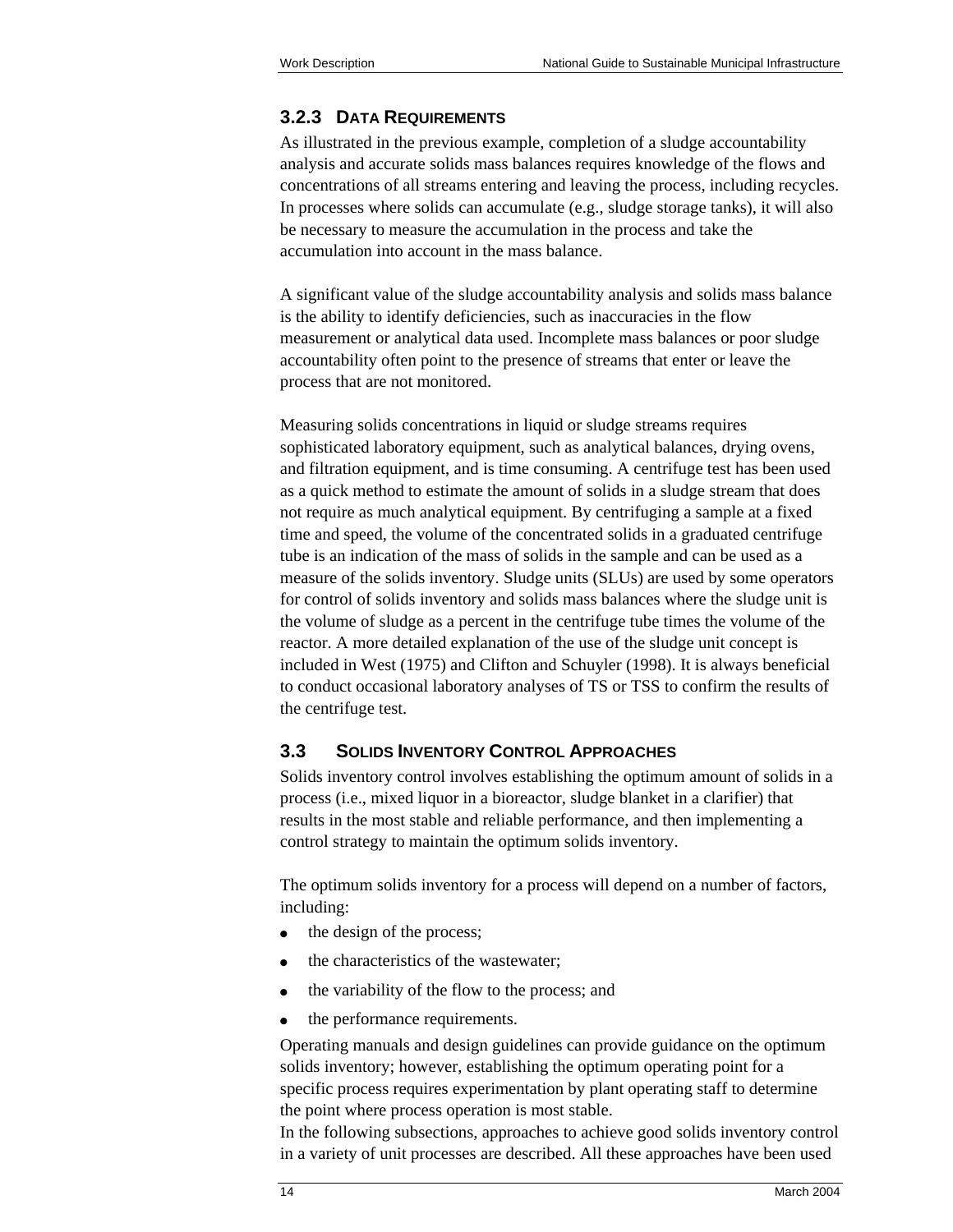successfully and the best approach for any particular WWTP or specific unit process must be selected based on:

- the design of the process;
- the amount of instrumentation and control equipment available;
- the operating and laboratory resources (equipment and personnel); and
- the knowledge and experience of the operating staff.

### **3.3.1 PRIMARY CLARIFIERS**

Primary clarifiers separate the readily settleable and floatable solids from the raw wastewater. Primary tanks can also provide equalization of sidestream flows (e.g., digester supernatant, dewatering filtrate) and removal of the BOD associated with settleable solids. This process typically removes 50 to 70 percent of the influent suspended solids and the BOD removal is generally 30 to 40 percent. Many treatment plants also use primary sedimentation tanks to co-settle and thicken waste activated sludge (WEF, 1996).

Chemicals may be added to enhance settling of the solids, or to remove nutrients, such as phosphorus. If a metal salt is added (e.g., alum, ferric chloride, etc.), this will increase sludge production as noted in Section 3.2.2. The addition of polymer will improve solids removal due to flocculation, but will not result in any additional solids production.

Improper solids inventory control in primary clarifiers will inhibit successful operation of the downstream processes, resulting in:

- ( carry-over of solids from the primary clarifier into the downstream biological reactors;
- solubilization of organic matter from the sludge and an increase in BOD loading to the secondary processes;
- ( pumping of dilute sludge and hydraulic overloading of the sludge management processes; and
- an increase in sludge pumping rates leading to an increase in sludge heating costs prior to anaerobic digestion.
- $\bullet$

For primary clarifiers, the two main solids handling activities are collection and removal of solids. The collection process entails moving settled solids to a point in the settling tank where it is drawn off. Continuous collector operation allows easy operation of an automatic withdrawal system; however, intermittent operations may be necessary if the primary tanks are used to thicken the WAS from the secondary process or if primary sludge is pumped directly to digestion or dewatering units (WEF, 1996).

The rate of removal of sludge from the clarifier impacts on the sludge concentration transferred to downstream processes. Primary sludge is typically 3.5 to 8 percent solids when WAS is not added for co-thickening and 2 to 7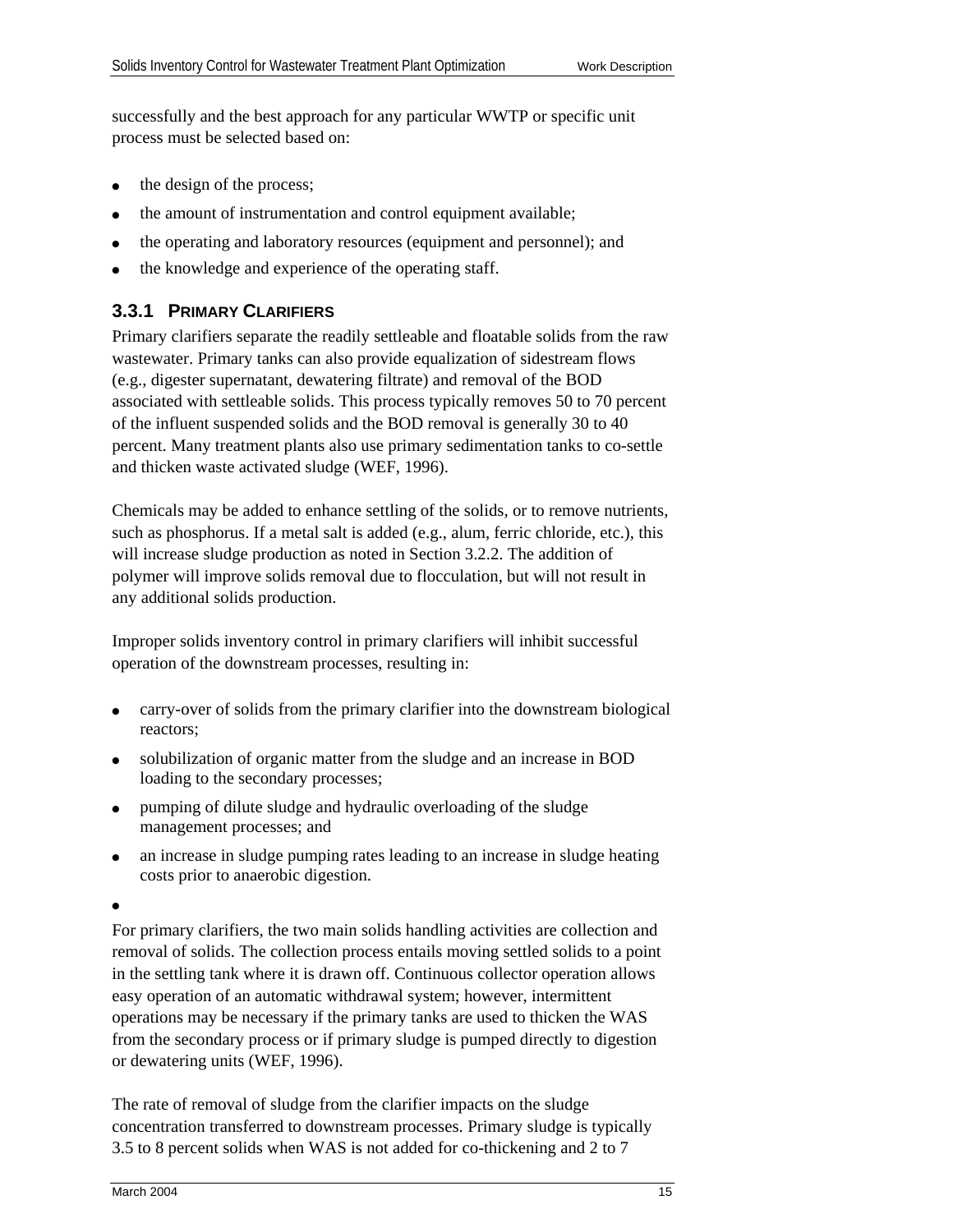percent solids when WAS is co-thickened (MOE, 1984). With control of solids inventory, the operator can optimize the concentration in the settled sludge. Two approaches are commonly practised to control solids inventory in the primary clarifiers:

- ( total solids (TS) control; or
- sludge blanket level control.

These two approaches can be used individually or in combination. The most appropriate inventory control approach depends on factors, such as the impact of sludge concentration on downstream sludge management processes, and the effect of high sludge blanket levels on downstream liquid treatment processes. Whichever method of solids inventory control is used in the primary clarification process, Albertson and Walz (1997) recommend that the sludge retention time in the clarifier be no more than 6 to 12 hours. Sludge retention time in the clarifier is determined by dividing the total mass of sludge in the clarifier by the mass removed by sludge pumping. To calculate the sludge retention time, the total mass of sludge in the clarifier must be monitored as well as the mass into and out of the clarifier.

#### **TS Control**

This solids inventory control strategy involves establishing the optimum total solids concentration range for the primary sludge removed from the primary clarifier and setting sludge withdrawal rates (sludge pumping frequencies and durations) to maintain the sludge within the optimum concentration range. TS control can be done manually by sampling the sludge at the appropriate times during the sludge pumping cycle and measuring the TS concentration. Sampling at various times in the pumping cycle can be done to determine the most appropriate time to sample to ensure representative results. If the sludge is too dilute at the start of the pumping cycle, the pumping frequency should be reduced to allow the sludge to compact and thicken before the next pumping cycle is initiated. If the sludge is too dilute at the end of the pumping cycle, the pumping duration should be reduced so the thinner sludge is allowed to stay in the clarifier and thicken before it is removed in the next pumping cycle.

Automation of the TS control strategy is also possible using on-line sludge density analyzers that continuously measure the TS concentration in the pumped sludge. Interfacing the sludge density analyzer with the sludge pump will turn the sludge pump on or off when the pumped sludge is at pre-set concentrations.

#### **Sludge Blanket Level Control**

This solids inventory control strategy involves establishing the optimum sludge blanket level in the primary clarifier and setting sludge withdrawal rates (sludge pumping frequencies and durations) to maintain the sludge blanket level within the optimum range. The operator needs to find a blanket level that provides a thick sludge without adversely affecting removal efficiency, overloading collector equipment, or allowing decomposition and resolubilization of organics in the bottom of the clarifier.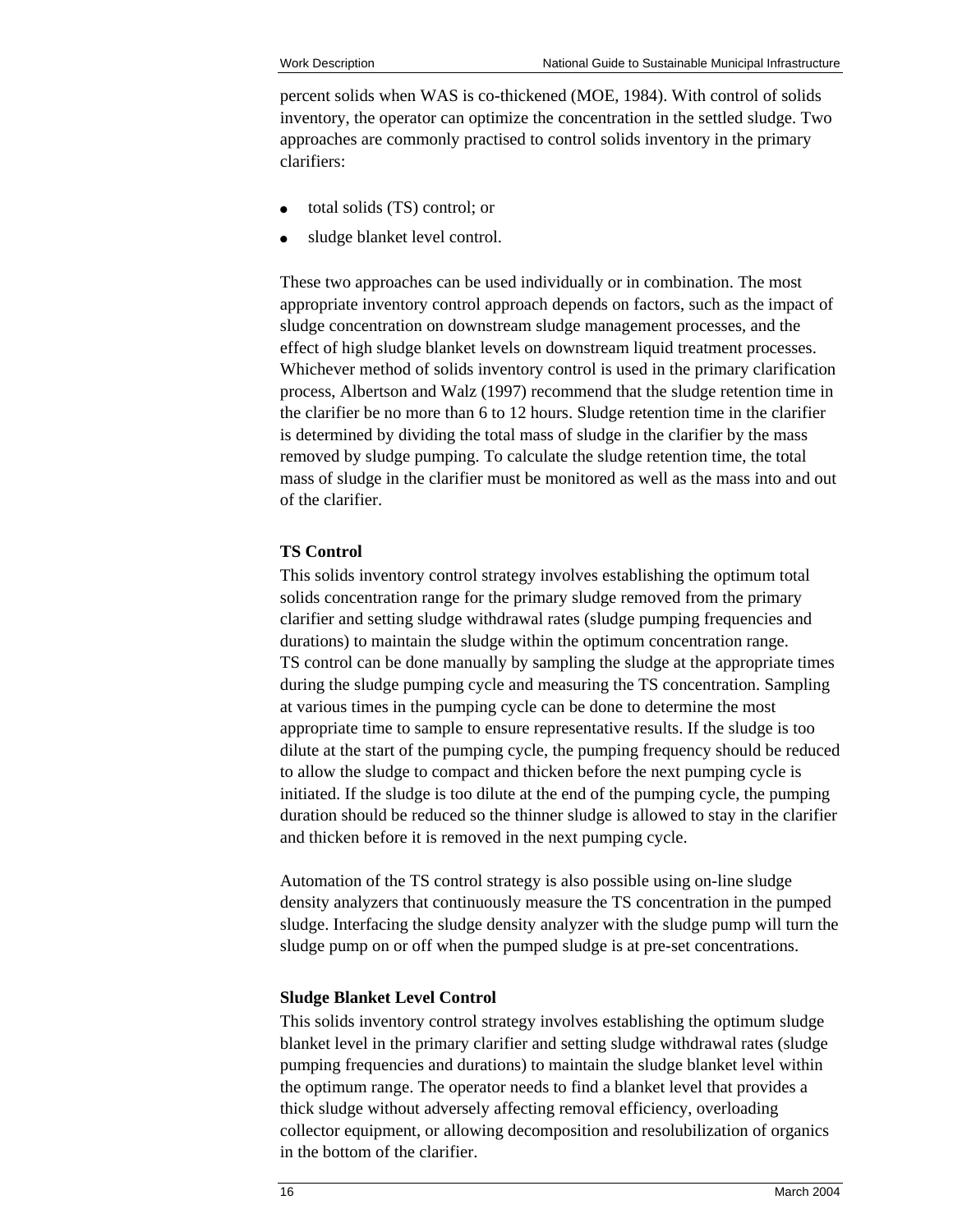Blanket level control can be done manually by routinely determining the sludge blanket level in the clarifier with a "Sludge Judge " or a hand-held blanket level detector. The sludge pumping cycle can then be adjusted to increase or decrease the level as needed.

Automation of the sludge blanket control strategy is also possible using an online sludge blanket level detector that continuously measures the depth of the blanket. Interfacing the blanket level detector with the sludge pump will turn the sludge pump on or off to maintain the blanket at the pre-set level.

### **Combined TS and Sludge Blanket Level Control**

TS and blanket level control can be practised simultaneously if set points are established for optimum sludge concentration and blanket depth. Automated systems incorporating both sludge density meters and sludge blanket detectors make the implementation of this combined primary clarifier sludge inventory control strategy easier.

### **3.3.2 BIOLOGICAL TREATMENT**

Operation of a biological treatment process depends on living micro-organisms. Control of the number and types of micro-organisms present in the aeration tank and their activity is critical to optimize performance. Although the biological activity can be affected by influent conditions and other operational variables such as dissolved oxygen (DO), pH, and alkalinity, the wasting rate is generally considered to be the most influential control variable. The wasting of sludge affects the effluent quality, the growth rate and type of micro-organisms, oxygen consumption, mixed liquor settleability, nutrient requirement, and nitrification. Through wasting, the operator has direct control over the inventory of sludge in the biological system.

Control of the solids inventory in the biological process is achieved by adjusting the rate of wasting based on one of the following control strategies:

- solids retention time (SRT) control;
- food-to-micro-organisms (F/M) ratio control;
- mixed liquor suspended solids (MLSS) concentration control; and
- total biomass control.

It should be noted that the solids inventory control approaches identified above and described in the following subsections do not apply to fixed film processes, such as rotating biological contactors (RBCs) or trickling filters. In these biological treatment systems, the operator cannot actively control the amount of solids removed from the system by wasting; hence, there is no direct control of the SRT or the amount of biomass present in the system. For hybrid systems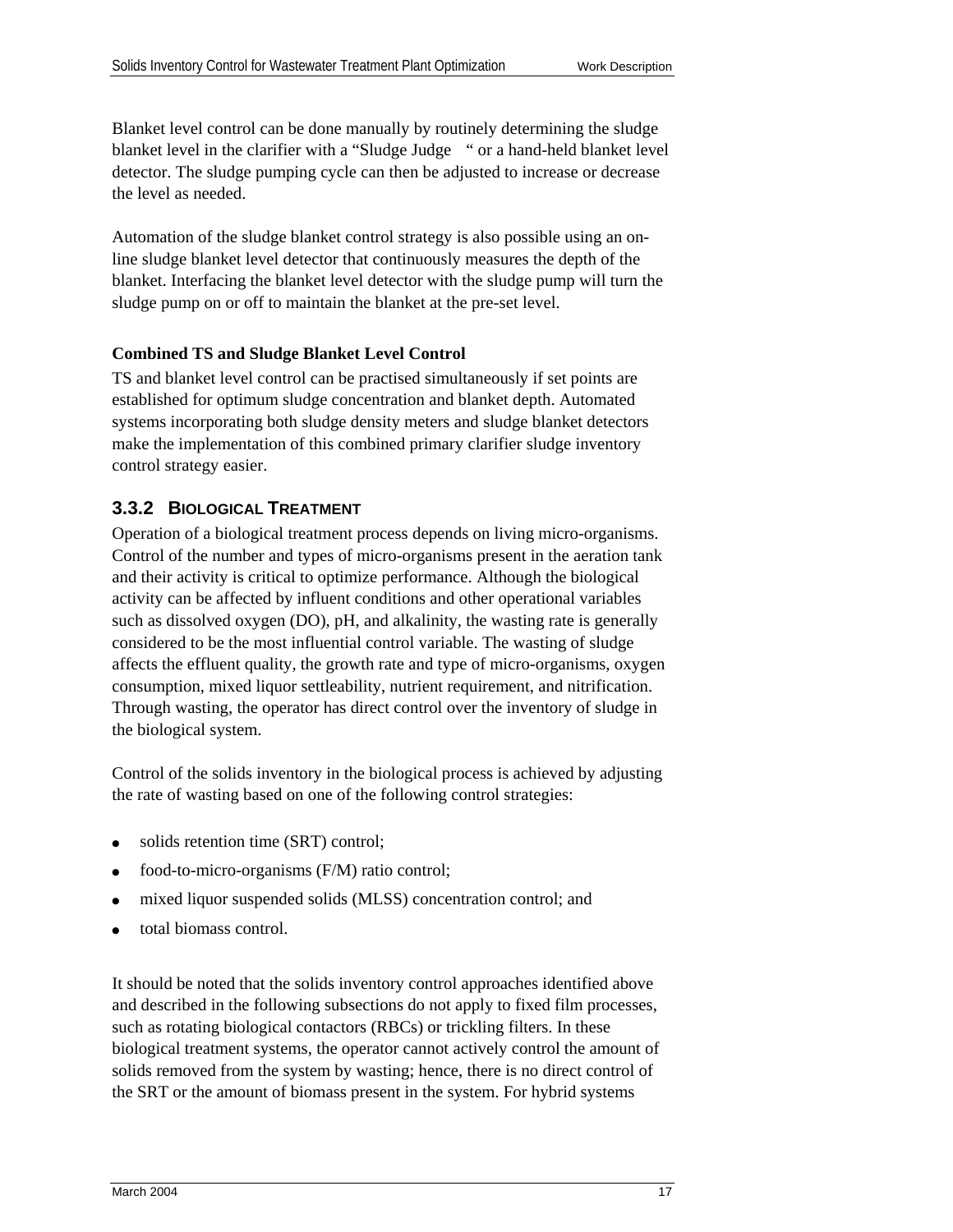(e.g.[,](#page-27-0) IFAS<sup>1</sup>, BAF<sup>[2](#page-27-1)</sup>, SAF<sup>3</sup>[\)](#page-27-2) the principles described in this section are still valid as the operator can actively control the biomass present in the system.

The plant operations staff should keep in mind that it can take two to three SRTs of operating time for the biological system to stabilize after a process change. Thus, an operator should allow enough time for the process to respond after a change in the wasting rate. Also, changes in the wasting rate should be implemented gradually (e.g., 10 percent in any one day with no more than 20 percent per week). For parameters used in the process control calculations, such as secondary influent BOD or COD, MLVSS, RAS VSS, F/M ratio, and WAS, seven-day moving averages are recommended to smooth out large fluctuation often seen in daily measurements (WEF, 1996). An example calculation of a moving average as applied to SRT is provided in Appendix B.

A seven-day moving average is determined by calculating the SRT on a daily basis and averaging the daily values for the most current seven days. Each day that a new SRT is calculated, the SRT from the first day in the sequence is dropped and a new average is determined.

#### **SRT Control**

Solids retention time, which is also referred to as sludge age and mean cell residence time (MCRT), is basically the average number of days microorganisms are kept in the biological treatment process. SRT controls the growth rate of micro-organisms, thereby influencing the composition of biomass in the process. SRT is calculated as follows:

|                | Total mass of solids within the aeration tank (or bioreactors) |  |  |
|----------------|----------------------------------------------------------------|--|--|
| $SRT$ (days) = | Total mass of solids leaving the process each day              |  |  |
|                | $C_{MLSSX}V_{AERATION}$                                        |  |  |
| $=$            | $(Q_{WAS} X C_{WAS}) + (Q_{EFF} X C_{EFF})$                    |  |  |
| where          | $C_{MLSS}$ = solids concentration in MLSS                      |  |  |
|                | $V_{AERATION}$ = volume of aeration tank                       |  |  |
|                | $Q_{WAS}$ = WAS flow                                           |  |  |
|                | $C_{RAS}$ = solids concentration in WAS stream                 |  |  |
|                | $Q_{\text{EFF}}$ = clarifier effluent flow                     |  |  |
|                | $C_{\text{EFF}}$ = solids concentration in clarifier effluent. |  |  |

As noted, consistent units of flow and concentration must be used for all inputs and outputs. For example, all flows should be in  $m^3/d$  and all concentrations in mg/L (10,000 mg/L =  $1.0\%$  TS).

SRT control is accomplished by maintaining the SRT at a predetermined optimum set point by adjusting the wasting rate. The target SRT is site-specific, and can change due to process variations over time and seasonal effects.

 1 IFAS: Integrated Fixed Film and Activated Sludge.

<span id="page-27-2"></span><span id="page-27-1"></span><span id="page-27-0"></span><sup>2</sup> BAF: Biologcal Aerated Filters.

<sup>3</sup> SAF: Submerged Aerated Filters.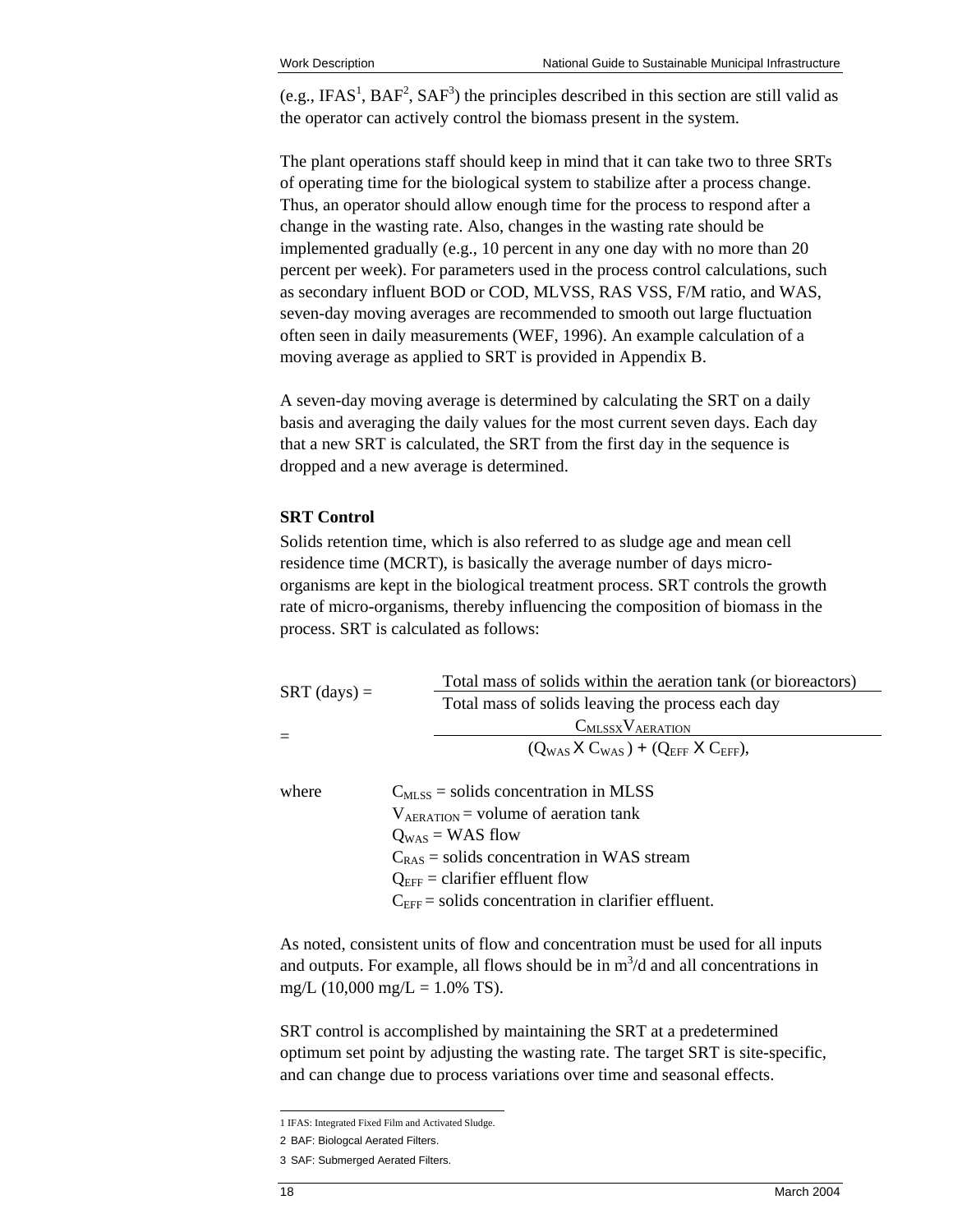Therefore, it is often necessary for an operator to select a target SRT every month or seasonally. The actual SRT should be within 10 to 20 percent of the target SRT (WEF, 1996). Typically, a lower SRT is required in summer as the reactions in the system occur faster at higher temperatures. Table 3–4 presents the typical SRT values for various biological treatment processes.

**Table 3–4: Typical SRT Values** 

| <b>Treatment Process</b>                                        | SRT (days)                   |                                                        |  |  |
|-----------------------------------------------------------------|------------------------------|--------------------------------------------------------|--|--|
|                                                                 | <b>Without Nitrification</b> | <b>With Nitrification</b>                              |  |  |
| Conventional activated sludge                                   | $4 - 8$                      | $(> 4$ at 20 $^{\circ}$ C<br>$> 10$ at 5 $^{\circ}$ C) |  |  |
| Extended aeration                                               | >15                          | >15                                                    |  |  |
| High rate                                                       | $4 - 6$                      | Not suitable                                           |  |  |
| Contact stabilization <sup>1</sup>                              | $4 - 10$                     | Not suitable                                           |  |  |
| Note: <sup>1</sup> Considering contact and re-aeration volumes. |                              |                                                        |  |  |

Source: Ontario, MOE (1984).

#### **F/M Ratio Control**

The food-to-micro-organisms (F/M) ratio is the ratio of food fed to the microorganisms (usually measured as BOD<sub>5</sub>) to the mass of micro-organisms retained in the aeration tank (usually measured as MLVSS), and calculated as follows:

 $F/M$ ,  $d^{-1} = (influent BOD<sub>5</sub>, kg/d)/(MLVSS, kg)$ .

The F/M ratio control method is used to ensure that the biological process is being loaded at a rate that allows micro-organisms in the biological reactor to consume most of the food supply  $(BOD<sub>5</sub>)$  in the wastewater being treated. Typical F/M ratios for various biological treatment processes are summarized in Table 3–5. The optimum F/M is site specific and temperature dependent, and should be determined by trial and error. Generally, plants should operate at low F/M ratios during the colder months. A high F/M ratio correlates to a shorter SRT while a low F/M correlates to a longer SRT.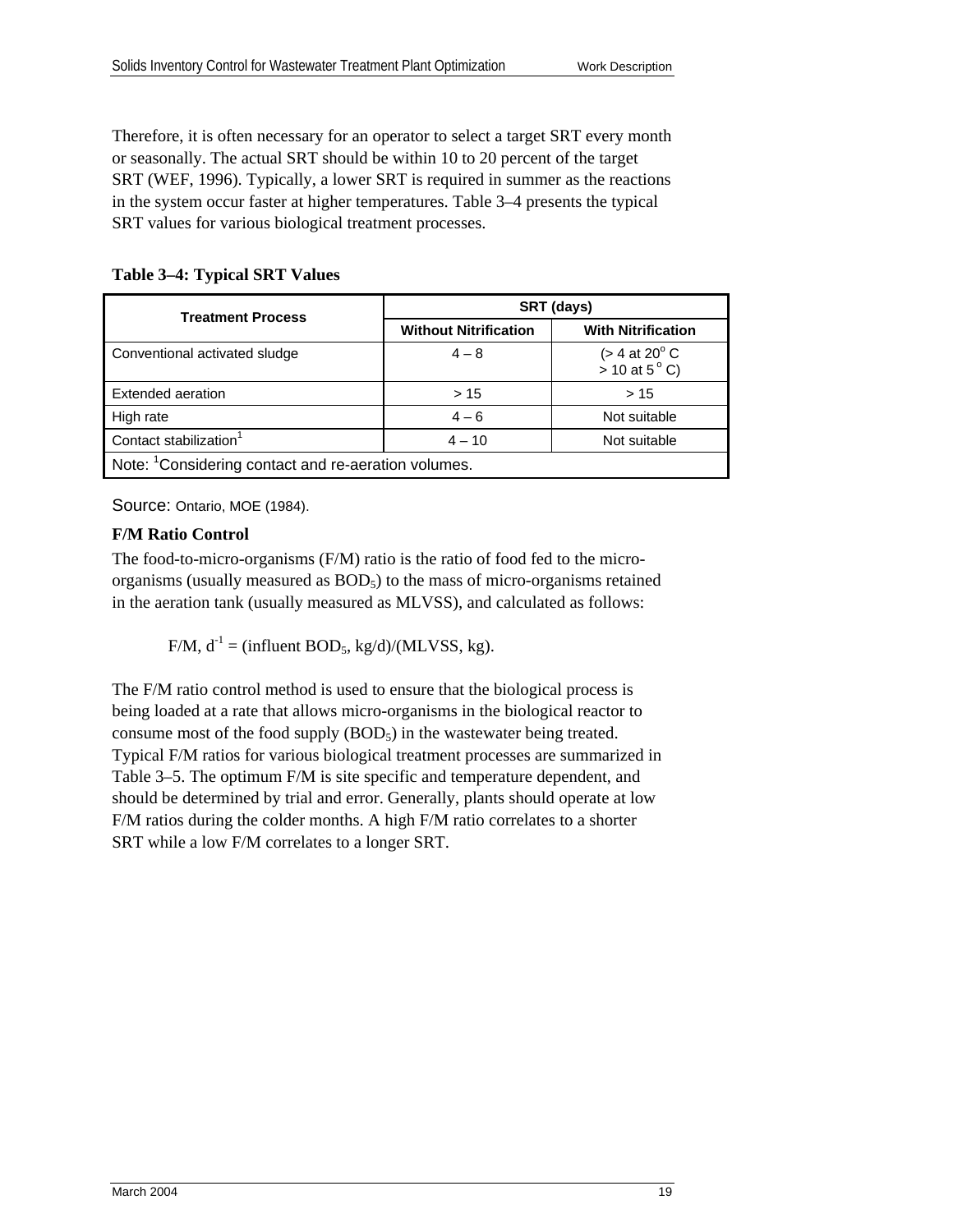#### **Table 3–5: Typical F/M Ratios**

| <b>Treatment Process</b>                                        | $F/M$ (d <sup>-1</sup> )     |                           |  |
|-----------------------------------------------------------------|------------------------------|---------------------------|--|
|                                                                 | <b>Without Nitrification</b> | <b>With Nitrification</b> |  |
| Conventional activated sludge                                   | $0.2 - 0.5$                  | $0.05 - 0.25$             |  |
| Extended aeration                                               | $0.05 - 0.15$                | $0.05 - 0.15$             |  |
| High rate                                                       | $0.3 - 0.5$                  | Not suitable              |  |
| Contact stabilization <sup>1</sup>                              | $0.2 - 0.5$                  | Not suitable              |  |
| Note: <sup>1</sup> Considering contact and re-aeration volumes. |                              |                           |  |

Source: Ontario, MOE (1984).

F/M control of solids inventory in the biological system depends on having an available measure of the amount of food entering the system. Although on-line BOD5 monitoring equipment is available, it is expensive and requires regular maintenance. Since measurement of  $BOD<sub>5</sub>$  by traditional laboratory methods requires at least five days,  $F/M$  control based on  $BOD<sub>5</sub>$  is not practical. Therefore, plants that practise F/M control depend on surrogate measures of  $BOD<sub>5</sub>$  such as COD. The relationship between  $BOD<sub>5</sub>$  and COD varies from plant to plant and should be established for the particular plant before using COD as a basis for F/M control.

#### **MLSS Control**

The MLSS control is a relatively simple method of solids inventory control that involves a minimum amount of laboratory work. In this method, the operator selects and maintains an MLSS concentration in the bioreactor that produces the best effluent quality and the highest removal efficiencies. Sufficient MLSS should be maintained for the desired degree of treatment. The maximum MLSS concentration is limited by the available air supply and the design of the downstream secondary clarifiers. To select the target MLSS that produces a good quality effluent, the operator should start at a recommended F/M ratio and experiment with slightly different ratios. Each ratio should be maintained for a few weeks for the system to stabilize. Once an F/M ratio that produces good quality effluent and good settling sludge is found, the average MLSS during this time becomes the target MLSS (WEF, 1996).

Once a target MLSS is selected, the target MLSS concentration is maintained by adjusting the wasting rate. If the MLSS drops below the target concentration, wasting is reduced or stopped until the MLSS increases to the desired level. If the MLSS concentration is above the target level, wasting of the excess solids should be increased. The increase or decrease in the wasting rates should be implemented gradually (no more than 20 percent per week), and it is better to waste continuously than to waste intermittently.

It is important that the MLSS measurements are accurate, and the samples collected are representative of the overall condition in the reactor. This method can be employed if the influent wastewater characteristics (e.g., flow, BOD, TKN, TSS) are fairly constant. With widely varying influent characteristics, this control method may result in poor effluent quality due to highly variable F/M ratios.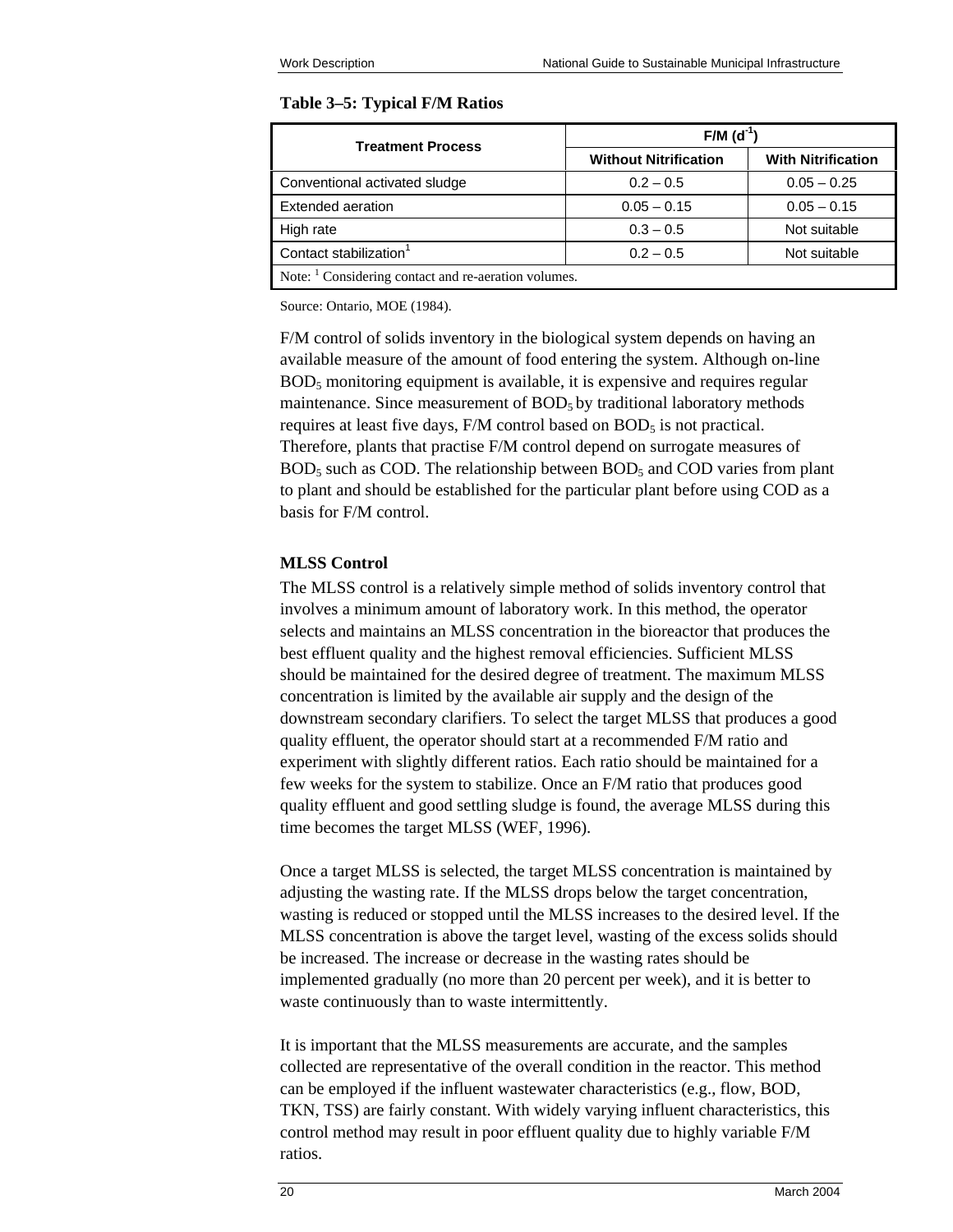#### **Total Biomass Control**

In this solids inventory control method, the total biomass inventory in the overall biological treatment system (i.e., aeration tank and the secondary clarifier) is maintained at a constant preset level. The set point is determined based on previous experience, and trial and error. The solids inventory will be maintained at the target level by adjusting the WAS rate.

Total biomass control depends on measuring the MLSS concentration in the aeration basin as is done in any of the other control methods, but also depends on estimating the amount of sludge in the clarifier. A "Sludge Judge " can be used to obtain a core sample of the clarifier contents. This sample is then analyzed for TSS. The mass of solids in the clarifier is then calculated by multiplying the concentration in the core sample by the clarifier volume. Care must be taken to obtain a core sample that is representative of the entire clarifier contents. Alternately, multiple core samples could be taken and averaged to obtain a representative solids concentration.

The total biomass control approach is beneficial in plants where a significant inventory of solids is kept in the clarifier (high sludge blankets) or where the amount of sludge kept in the clarifier can vary significantly from day to day or during the day, because of varying sewage flow rates or RAS rates.

#### **Automated Control**

An automatic waste control system can be installed for constant and accurate control over solids inventory in the biological treatment process. An automatic sludge wasting control approach could be based on any one of the above control methods or a combination. Automation merely replaces the manual control steps the operator would perform to maintain the solids inventory at the designed set point with actions initiated by a computer control system.

Implementation of an automated solids inventory control scheme will require some or all of the following on-line measurements: solids concentration in mixed liquor, RAS, WAS, final effluent, flow rate of influent, effluent WAS and RAS, and possibly sludge blanket level and concentration in secondary clarifiers. Proprietary control systems are available. For more details on automatic sludge wasting control, the reader is referred to:

- ( Automated Process Control Strategies, A Special Publication (WEF, 1997);
- Sensing and Control Systems: A Review of Municipal and Industrial Experiences (WERF, 2002); and
- ( Five Case Histories of Automatic Sludge Age Control (Hill et al., 2002).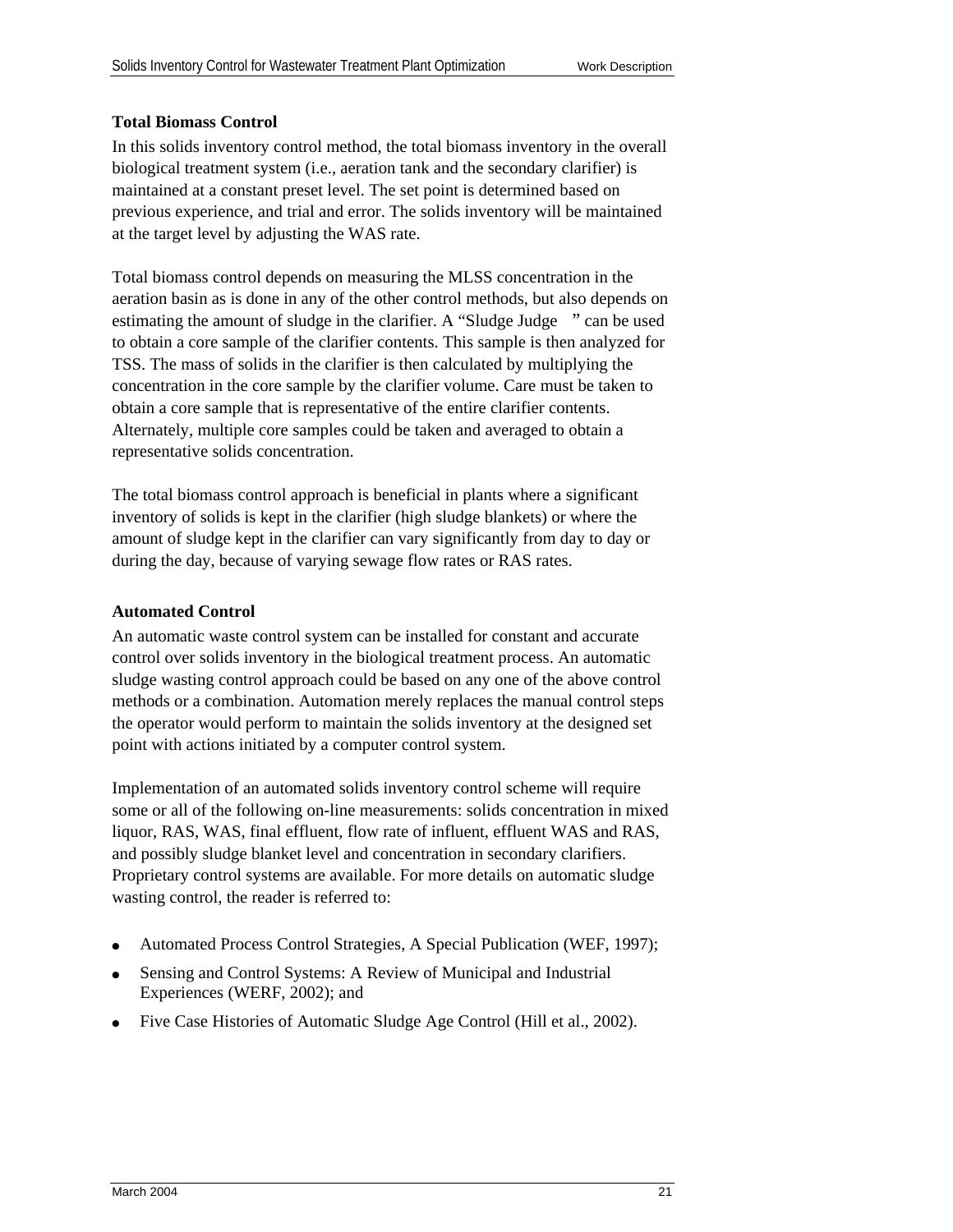### **3.3.3 SECONDARY CLARIFIERS**

Secondary clarifiers have three basic functions:

- remove the biomass from the bioreactor effluent;
- ( collect the settled solids for return to the bioreactor; and
- provide scum removal.

The biomass settles in a clarifier, and the return activated sludge system pumps the settled sludge, concentrated as much as practical, from the clarifier back to the aeration tank. Controlling the RAS system ensures that the sludge blanket level and the RAS concentration are maintained at an optimum level in the secondary clarifier. Otherwise under high flow conditions, the sludge will be transferred from the bioreactor into the clarifier at a higher rate than it is removed by the RAS system causing the sludge blanket to rise and potentially overflow the clarifier weir. Under low flow conditions, the sludge will be removed from the clarifier faster than it is entering the clarifier from the bioreactor, preventing the sludge from thickening effectively, which leads to dilute return sludge and wasted energy. The RAS control should have the following objectives depending on the design of the system and desired result (WEF, 1996):

- prevent gross process failure (no solids washout during high flow);
- minimize effluent suspended solids;
- prevent denitrification;
- maximize thickening for solids processing;
- prevent thickening failure caused by bulking solids or inadequate clarifier capacity; and
- ( optimize performance in terms of operations and maintenance costs.

Various control options exist for returning sludge into an aeration tank to meet the aforementioned objectives and achieve solids inventory control in the secondary clarifier. The commonly practised RAS control strategies include:

- constant RAS rate control;
- flow proportioned RAS control; and
- sludge blanket level control.

The goal of the RAS control strategy is to maintain a relatively constant solids retention time in the clarifier and a stable balance of the amount of the mass of sludge in the clarifier and the mass in the bioreactor. Wheeler et al (2001) describe how the control of these parameters were effectively applied to improve the performance of a WWTP

#### **Constant RAS Rate**

The simplest approach is to set the RAS pumping at a constant rate throughout the entire day. Due to its simplicity and minimum control requirements, this method is used more often at small plants with limited flexibility, and is typically implemented manually by adjusting a valve position or pump speed to control the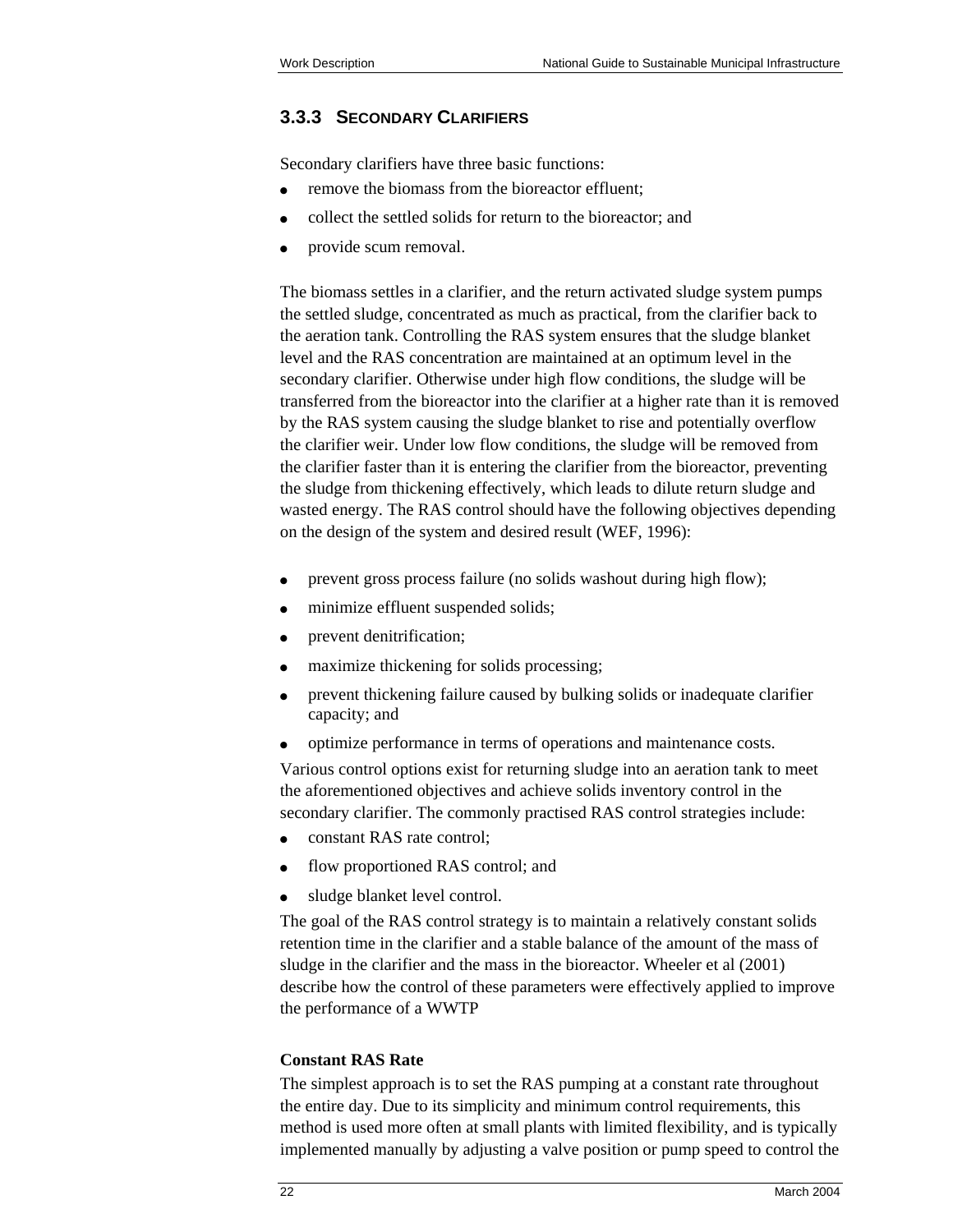flow. Generally, when a constant RAS rate is used, the RAS pumps are operated at their maximum output at all times. If pump speeds or valve positions can be changed, the operator can then vary the RAS rate from day to day in response to changes in sludge settleability or other operating conditions.

Constant RAS rate control results in variable MLSS in the aeration process, variable sludge blanket levels in the secondary clarifiers, and variable RAS concentrations. When the plant flow is higher during the day, solids are entering the clarifier at a rate that is faster than the rate at which they are returned to the aeration tank. This results in an accumulation of solids in the clarifier that must be considered in the control of solids inventory in the overall secondary process. Similarly, when the plant flow is lower, the solids are returned to the aeration tank at a faster rate than the rate at which they are entering the clarifier. In essence, the clarifier acts as a storage tank for MLSS, and the clarifier has a constantly changing depth of sludge blanket as the MLSS moves from the aeration tank to the clarifier and vice versa.

#### **Flow Proportioned RAS**

In flow proportioned RAS control, the RAS pumping rate is changed as the plant flow rate changes. To be effective, automatic control of the RAS rate is needed. The automatic control system will consist of flow measurement devices for RAS flow and influent flow to the secondary process, and the capability to change the RAS rate in response to a signal from the control system. The control system would be programmed to maintain a RAS flow at a constant percentage of the aeration tank influent flow rate. However, under high influent flows, variable RAS flow control may cause clarifier failure (WEF, 1997). If implemented manually, frequent adjustments of RAS rates are required based on the influent flow rates.

Compared to constant RAS rate operation, flow proportioned RAS will result in a more consistent sludge blanket height at the sidewall in the secondary clarifier and a more constant MLSS concentration in the bioreactor. As the flow of MLSS into the clarifier increases, the rate of recycle of sludge from the clarifier to the bioreactor also increases, and thus sludge is not allowed to accumulate in the clarifier.

#### **Sludge Blanket Level Control**

This method of solids inventory control is based on maintaining a relatively constant sludge blanket height in the secondary clarifier. The operator should review daily blanket levels and return rates for the previous several days, and try to maintain a RAS rate within the target range, which is determined based on previous experience. In circular clarifiers, the blanket height at the sidewall should be maintained at between 0.3 m and 0.9 m in the clarifiers, and typically not be allowed to rise beyond 25 percent of the nominal side water depth of the tank (WEF, 1996). In rectangular clarifiers, blanket height will vary along the length of the tank but should be kept at a level that prevents blanket carry-over.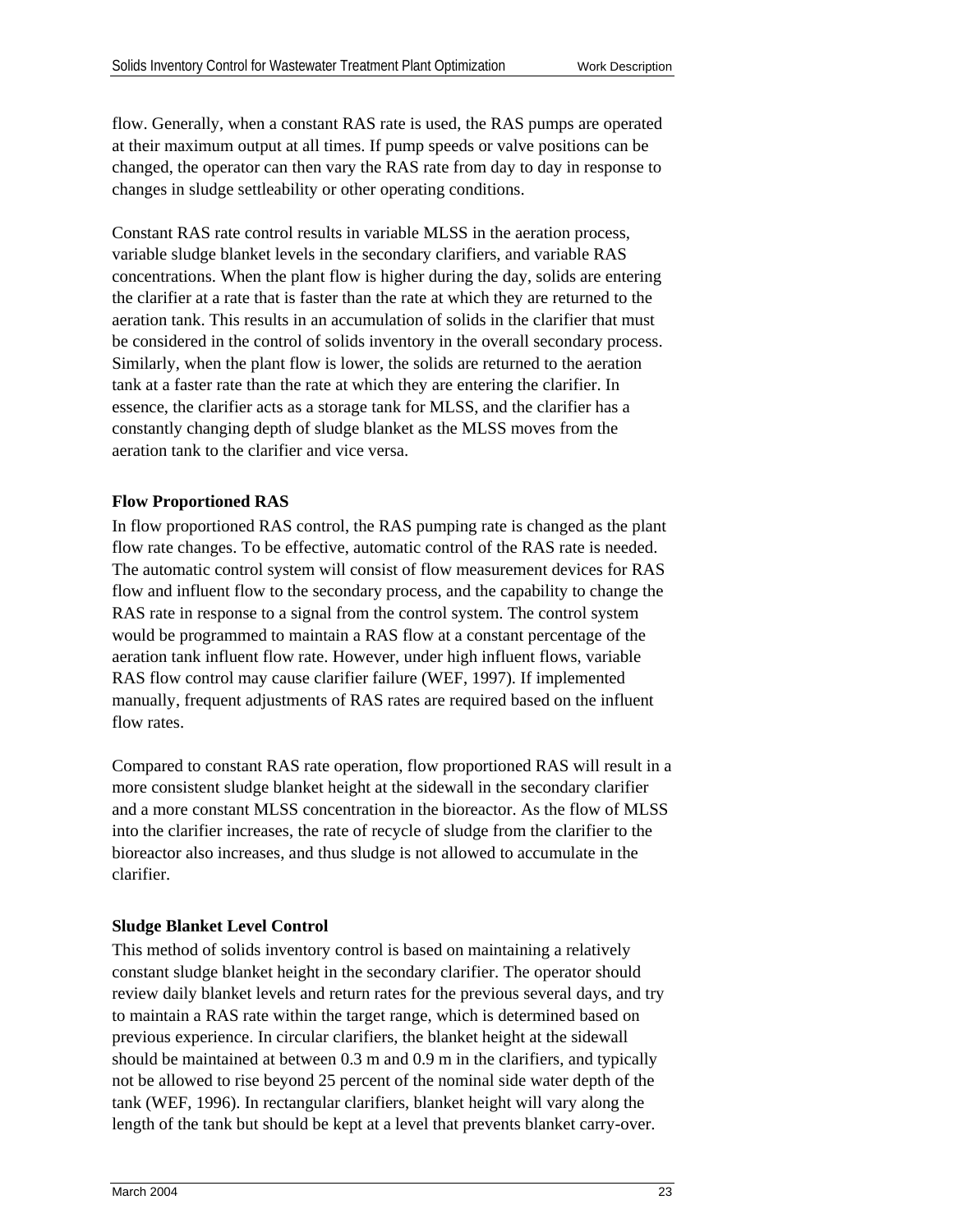A high sludge blanket may cause effluent quality to deteriorate, and is indicative of clarifier overloading due to high flows, an inappropriate (too high or too low) return rate, or too high an MLSS concentration due to insufficient wasting. A high blanket combined with a low solids concentration may be caused by poor sludge settling, and typically indicates a process problem in the bioreactors. With bulking sludge, the operator must exercise caution since an increased return rate with bulking sludge may cause the blanket to rise further. In addition, increased flows into the clarifier can cause turbulence and short circuiting.

As the sludge blanket level varies throughout the day due to varying wastewater flow and characteristics, it is best measured during the maximum daily flow when the clarifier is under the highest loading rate. Consistent measurement of the sludge blanket level with respect to location, time of day, and measurement method should be exercised. The sludge blanket level can be measured manually, or with an on-line automatic sludge blanket detector. The RAS flow is adjusted based on the target blanket level.

Sludge blanket level control allows changes in sludge settleability, that affect the sludge blanket level, to be detected and the RAS rate be altered to reflect these changes. This is an advantage compared to flow proportioned RAS control that does not respond to changes in sludge settleability. Automated sludge blanket level control does require more sophisticated instrumentation, including on-line sludge blanket level detectors, than the other control methods.

### **3.3.4 SLUDGE TREATMENT PROCESSES**

The objectives of the sludge treatment processes can include stabilizing the solids, reducing the mass and the volume of solids requiring further treatment or land application, and conditioning the solids so that they can be effectively dewatered. Biological stabilization, either by aerobic or anaerobic digestion, is the most common sludge stabilization process. Optimizing the operating conditions in digestion processes can often be effective in improving their performance. Controlling the solids inventory in the digestion process, which controls the hydraulic and solid retention time in the system, is often the key to optimizing process performance.

Pre-thickening of the sludge to increase the sludge concentration and decrease the volume of sludge fed to the digester proportionately increases the retention time in the digester, enhancing digester performance. In anaerobic digestion processes, heat requirements to pre-heat the sludge are also reduced (WEF, 1996) and gas production is increased if a higher level of volatile solids destruction is achieved. Pre-thickening by gravity settling or mechanical processes such as centrifuges or drum thickeners can be used.

Co-thickening of WAS with the primary solids in the primary clarifier is a common practice, but results in a more dilute sludge being pumped to the downstream sludge processes. Separate WAS thickening using processes such as centrifuges, drum thickeners, gravity belt thickeners, or dissolved air flotation thickeners, will produce a more concentrated sludge (4 to 8% TS), provide additional capacity in the primary clarifier, and reduce the risk of overloading the biological process due to solids carryover from the primary clarifier to the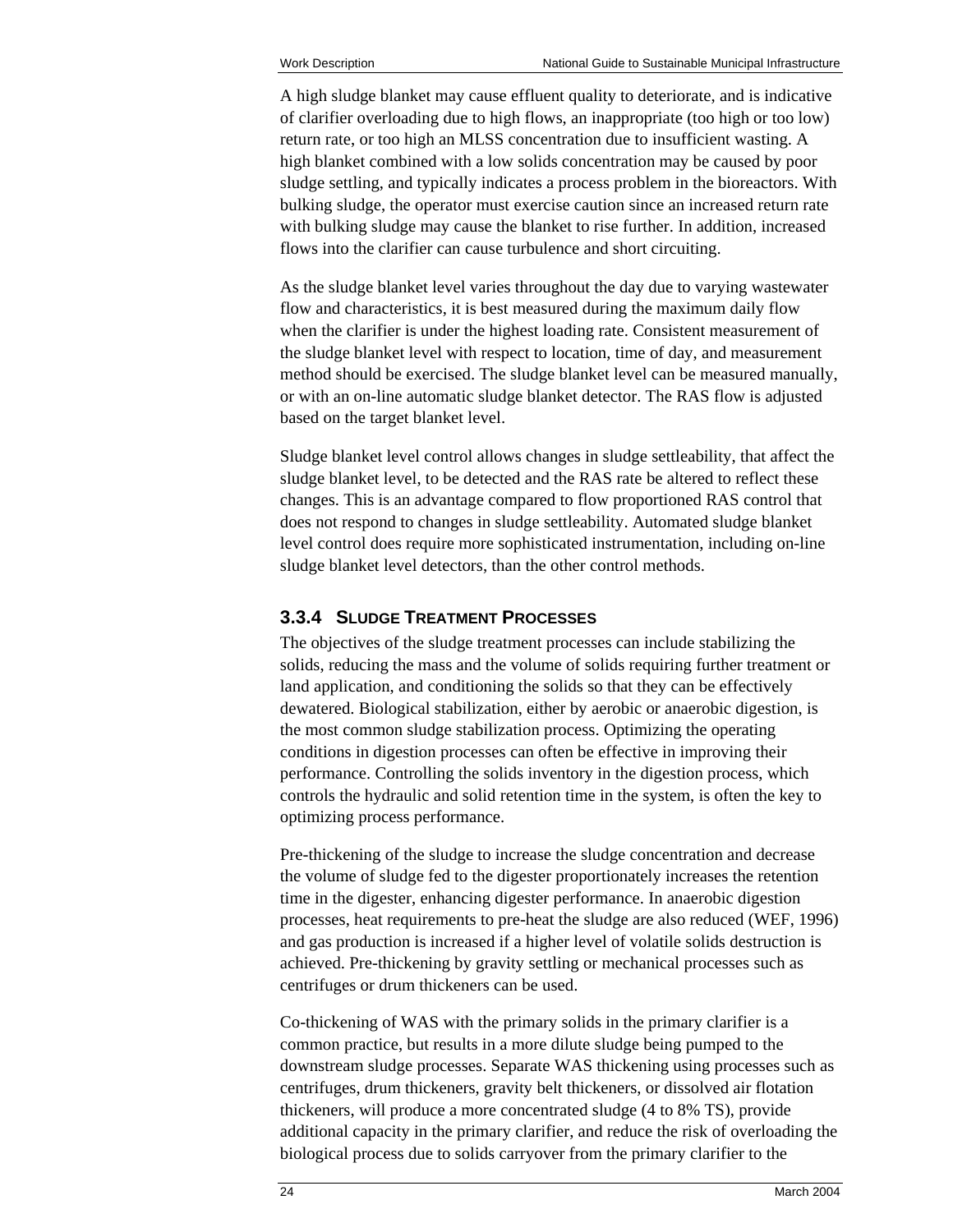downstream bioreactor. Separate thickening of WAS can be particularly beneficial in extended aeration plants to increase the capacity and improve the performance of the aerobic digesters commonly used at this type of plant. Post-thickening using mechanical thickeners or by gravity settling of the digested sludge reduces the volume of biosolids that must be managed. In conventional two-stage aerobic or anaerobic digestion, the second stage of the process is intended to post-thicken the stabilized biosolids. Managing the inventory of solids in the process is critical to provide adequate settling time in the secondary digester to optimize sludge concentration.

The Water Environment Research Foundation (WERF) has recently completed a review of automation systems to optimize the operation of mechanical thickening and dewatering processes (WERF, 1998). This study identified and evaluated several proprietary automation and control systems for optimization of thickening and dewatering operations. Automation was shown to reduce chemical costs and increase thickened sludge concentrations, but the instrumentation associated with the automation systems required significant maintenance.

### **3.3.5 FERMENTERS**

Primary sludge fermentation, normally associated with Biological Nutrient Removal (BNR) processes, is performed to produce a source of rapidly biodegradable organics for the microorganisms involved in biological phosphorus removal. These organic compounds can also serve as the energy source for biological denitrification processes in which nitrate is converted to nitrogen gas in the absence of molecular oxygen. Maintaining a sludge inventory in the fermenter involves establishing the optimum amount of solids in the fermenter to achieve a solids retention time (SRT) between 4 to 8 days. The control of the solids inventory is aimed at avoiding conditions that will allow methane production in the fermenter when the SRT is too long. Waste fermented sludge is continuously withdrawn from the fermenter and pumped to the sludge handling processes.

- In order to control the solids inventory, two methods can be used:
- Monitoring the sludge blanket level; and,
- Controlling the solids rate of the primary sludge feed.

The microorganisms involved in biological phosphorus removal need a carbon source (volatile fatty acids – VFA) as feedstock, and gain a competitive advantage when the short chain VFAs, principally acetate and/or propionate, are available. About 4 to 6 g of VFA are needed to remove 1 g of phosphorus. If biological denitrification is also occurring, about 4 g of VFA are needed to denitrify 1 g of nitrate-nitrogen. In many BNR processes, the same carbon source can be used by the microorganisms for both nitrogen and phosphorus removal.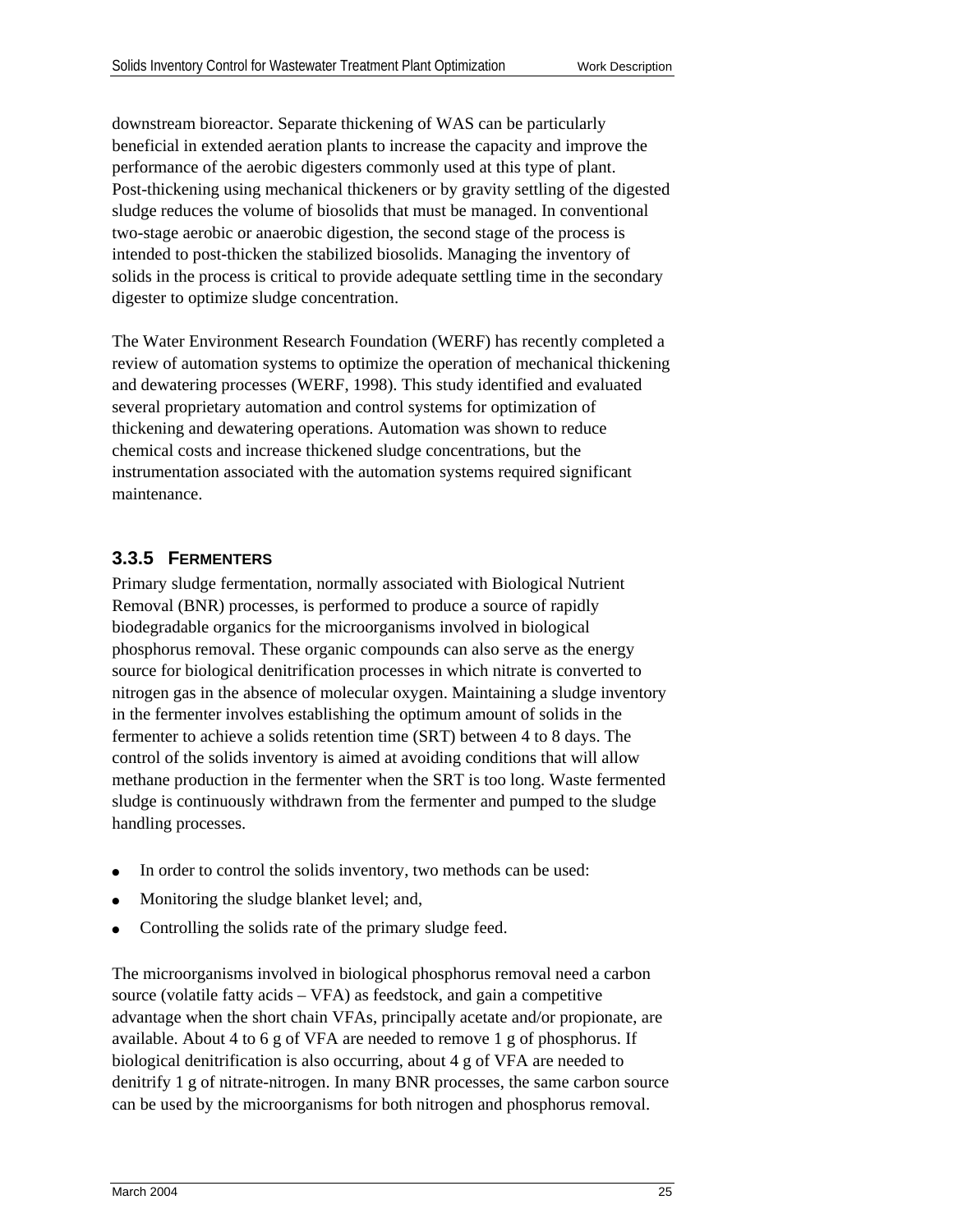There are four types of primary sludge fermenter configurations commonly used to generate VFA in BNR processes:

- activated primaries;
- completely mixed fermenter;
- static fermenter; and,
- complete mix/thickener.

Most fermenters both thicken and ferment the primary sludge. Figure 3-4 represents the primary sludge fermentation pathway:



#### **Figure 3-4 Primary Sludge Fermentation Pathway**

Source: Dr. James Barnard

Seminar on Biological Nutrient Removal in Cold Climates, Presented by James L Barnard, Ph.D., P. Eng, March 18-19 2004, Edmonton Alberta Canada, Sponsored by Alberta Environment - Northern Region and the City of Edmonton.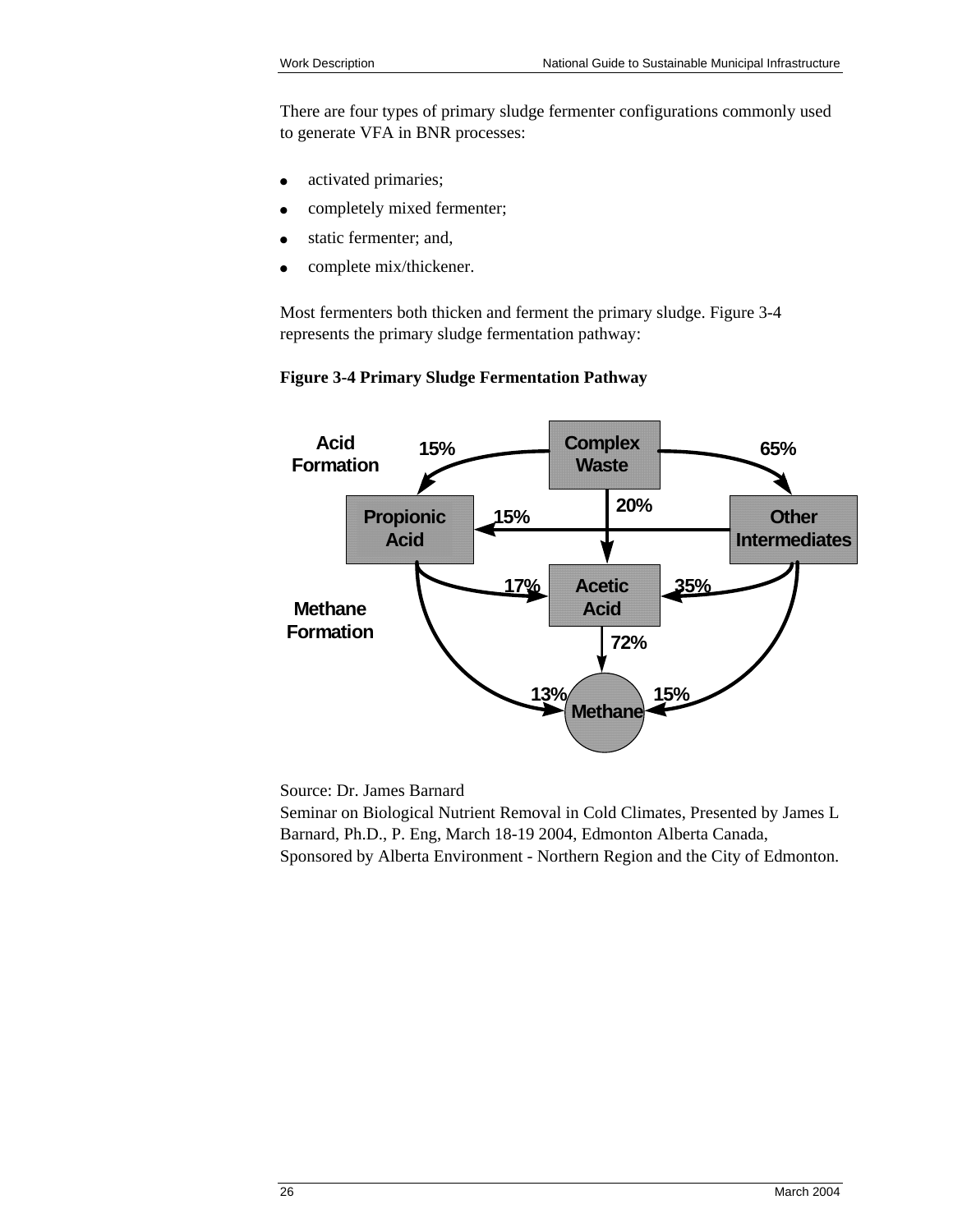# **4. APPLICATIONS AND LIMITATIONS**

## **4.1 APPLICATIONS**

The elements of this best practice for solids inventory control apply to any size or type of mechanical WWTP. Since effective solids inventory control is essential to achieve optimum WWTP performance, the principles described are applicable to all unit processes at a WWTP. A sludge accountability analysis should be routinely done each month and on an annual basis to confirm that a mass balance on solids in the WWTP can be completed and as a quality assurance check on the operation of the plant.

## **4.2 RESOURCES**

Manual implementation of the solids inventory control techniques described in this best practice does not require any new tools or measurement techniques other than those routinely undertaken at most WWTPs. These include measurement of key flows such as raw sewage, return sludge (RAS), waste sludge (WAS), primary clarifier sludge, and digested sludge, and analysis of key wastewater and sludge streams for solids concentration or solids volume.

Automation of some of the solids inventory control techniques will require online measurement of parameters, such as sludge concentration and sludge blanket level, and a sophisticated SCADA system to implement the control logic.

## **4.3 LIMITATIONS**

This best practice focuses on mechanical WWTPs rather than lagoon-based systems. The accumulation of solids in a lagoon is difficult to determine accurately and an accurate sludge accountability analysis and solids mass balance cannot be completed on a lagoon-based WWTP.

A sludge accountability analysis can and should be done for any type of mechanical treatment plant (i.e., primary treatment, secondary treatment using any type of suspended growth or fixed film biological process, tertiary treatment); however, the concepts described in this best practice to control the solids inventory in the biological treatment process do not apply to fixed film biological processes, such as rotating biological contactors (RBCs) or trickling filters. In these processes (unlike the suspended or hybrid systems), the operator cannot control the wasting rate from the process. As a result, the operator does not have the ability to control the SRT or the solids inventory.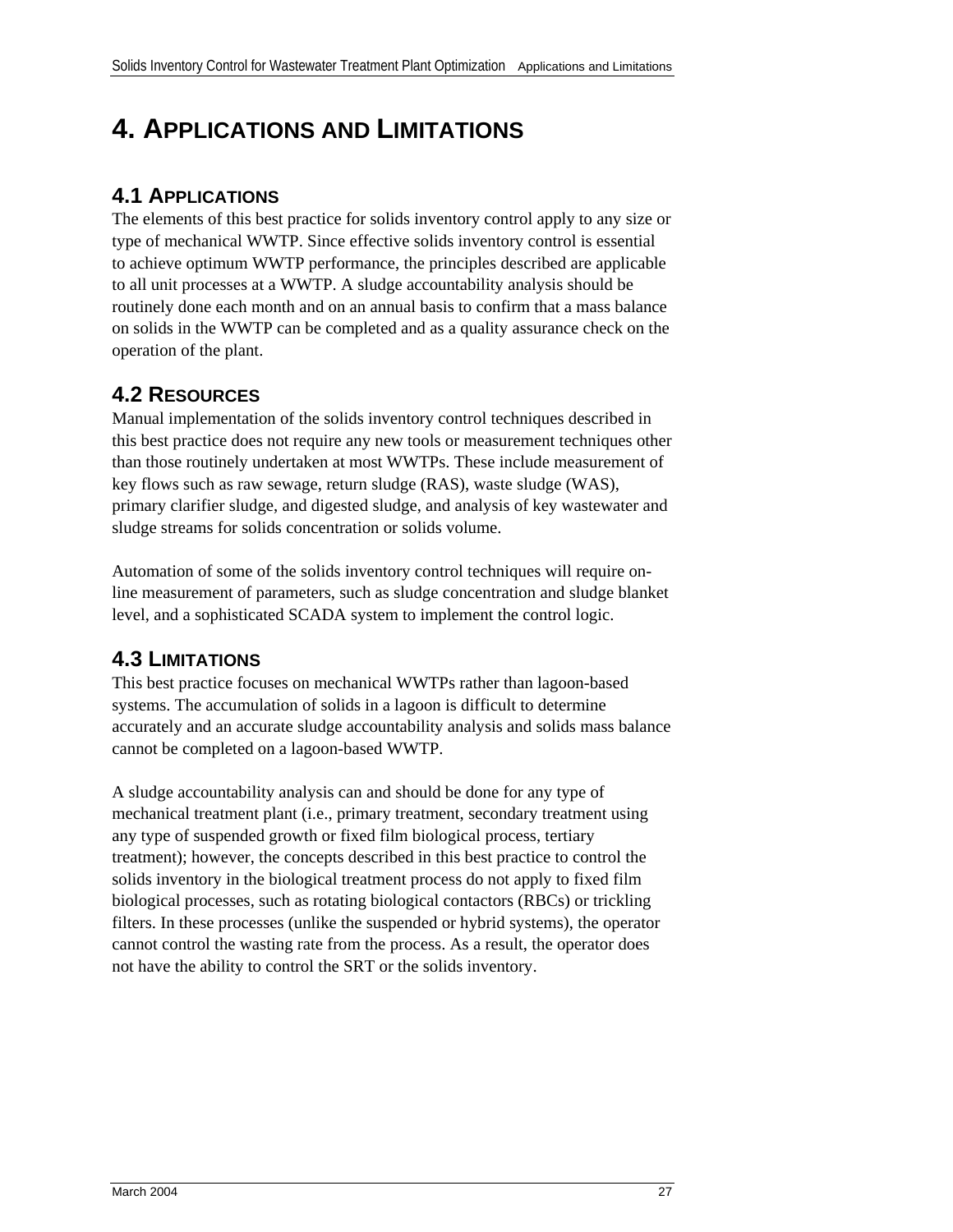# **5. EVALUATION**

Implementation of a solids inventory control program must include monitoring and tracking of the solids in the process to determine if the control strategy being used is effective. The total solids inventory should be determined daily and displayed graphically in terms of solids retention time (SRT), sludge mass (kg or tonnes), centrifuged volume (percent), or sludge units (SLUs). To minimize the impacts of normal daily variation, seven-day moving averages of the key control parameter should be calculated and plotted.

Good solids inventory control should maintain the selected control parameter within 10 to 20 percent of the target value. Long-term tracking of the selected control parameter in each unit process (e.g., SRT, F/M, MLSS or total biomass in the biological system) will demonstrate that effective control has been achieved. When effective control has been realized at the optimum set point, more reliable WWTP performance will be observed, effluent quality will be improved or maintained, and opportunities will be available to increase the capacity of the system.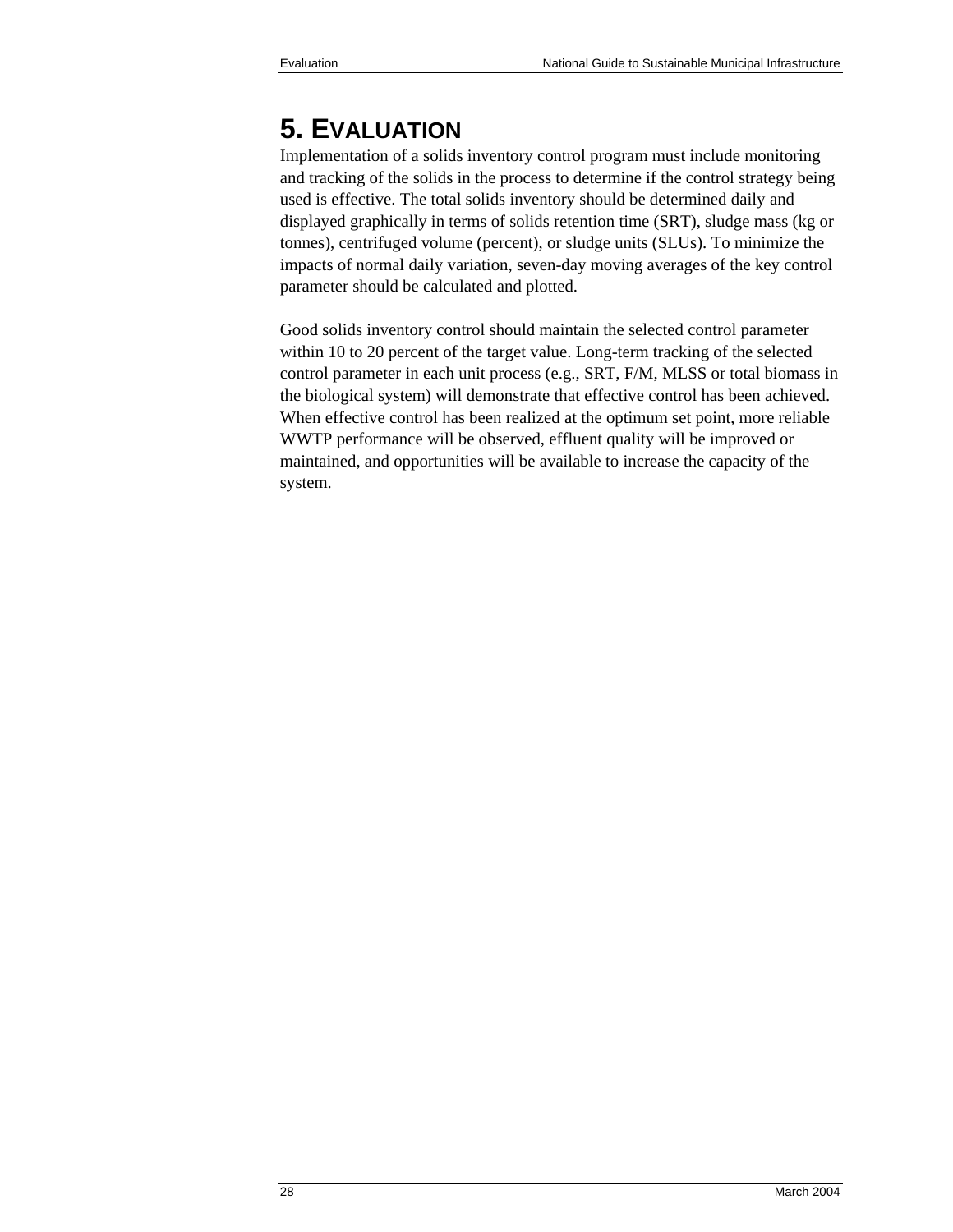# **APPENDIX A: EXAMPLE MASS BALANCE CALCULATIONS**

## **A.1 PRIMARY CLARIFIER**

Figure A1: Solids Mass Balance Around a Primary Clarifier

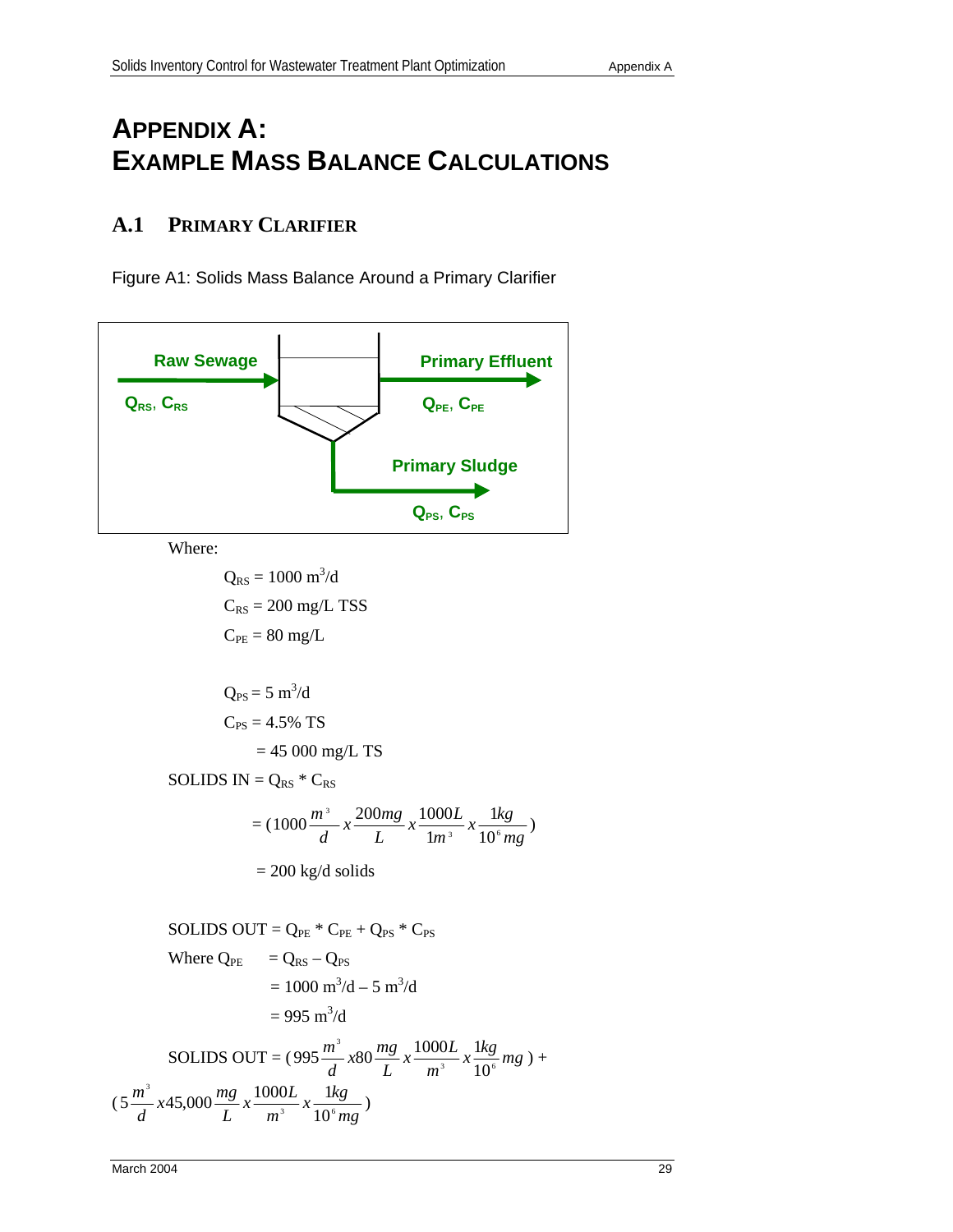$$
= (79.6 \frac{kg}{d}) + (225 \frac{kg}{d})
$$

$$
= 304.6 \frac{kg}{d}
$$

Therefore, Solids Out (304.4  $\frac{kg}{d}$ ) exceeds Solids In (200  $\frac{kg}{d}$ ) by 52 percent.

Conclusion:

- Mass balance does not close within  $\pm 15$  percent.
- Operator should:
- verify accuracy of raw sewage and sludge flow meters;
- confirm sampling protocols are representative for raw sewage, primary effluent, and sludge;
- verify analytical methods for suspended and total solids; and
- ( check that sludge blanket level (solids accumulation) in clarifier has not decreased over period of record.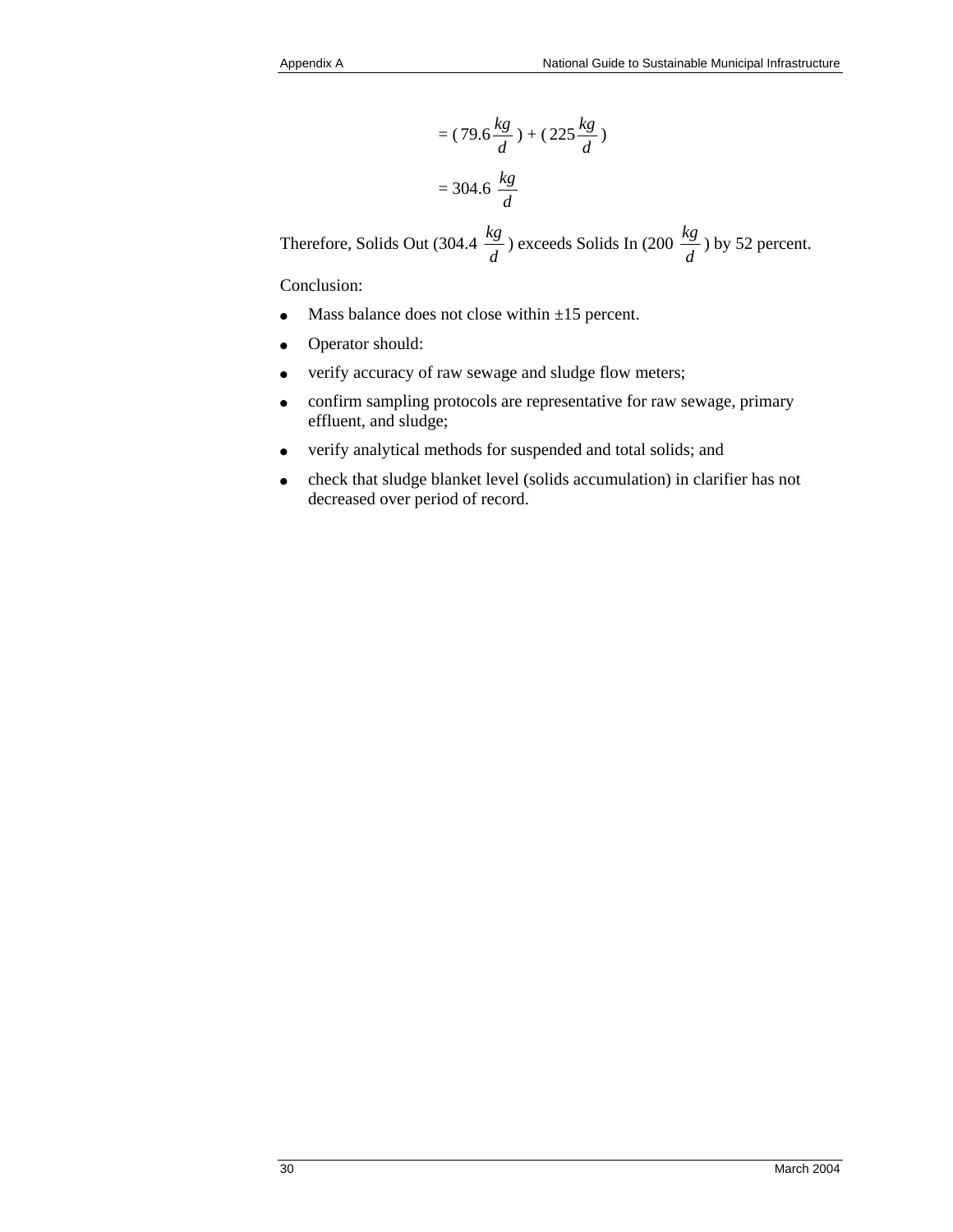## A.2 **PRIMARY CLARIFIER WITH RECYCLES**



**Figure A–2: Solids Mass Balance Around a Primary Clarifier with Recycle Streams** 

Where:

| $Q_{RS}$ | $= 1000 \text{ m}^3/\text{d}$                                                            |
|----------|------------------------------------------------------------------------------------------|
|          | $C_{RS}$ = 200 mg/L TSS                                                                  |
|          | $Q_{\text{WAS}}$ = 16 m <sup>3</sup> /d                                                  |
|          | $C_{\text{WAS}}$ = 8000 mg/L TSS                                                         |
| $Q_{C}$  | $= 3 \text{ m}^3/\text{d}$                                                               |
|          | $C_C$ = 2500 mg/L TSS                                                                    |
|          | $C_{PE}$ = 80 mg/L                                                                       |
|          | $Q_{PS}$ = 10 m <sup>3</sup> /d                                                          |
|          | $C_{PS}$ = 3.0% TS                                                                       |
|          | $= 30000$ mg/L TS                                                                        |
|          | SOLIDS IN = $Q_{RS}$ * $C_{RS}$ + $Q_C$ * $C_C$ + $Q_{WAS}$ * $C_{WAS}$                  |
|          | $= (1000 \frac{m^3}{d} x \frac{200mg}{L} x \frac{1000L}{lm^3} x \frac{1kg}{10^6mg})$     |
|          | $+ (3\frac{m^3}{d}x \frac{2500mg}{L}x \frac{1000L}{m^3}x \frac{1kg}{10^6mg})$            |
|          | $+ (16 \frac{m^3}{d} x \frac{8000mg}{L} x \frac{1000L}{m^3} x \frac{1kg}{10^6 m\omega})$ |
|          | $= (200 \frac{kg}{d}) + (75 \frac{kg}{d}) + (128 \frac{kg}{d}) = 403 \frac{kg}{d}$       |
|          | $= 403 \frac{kg}{d}$                                                                     |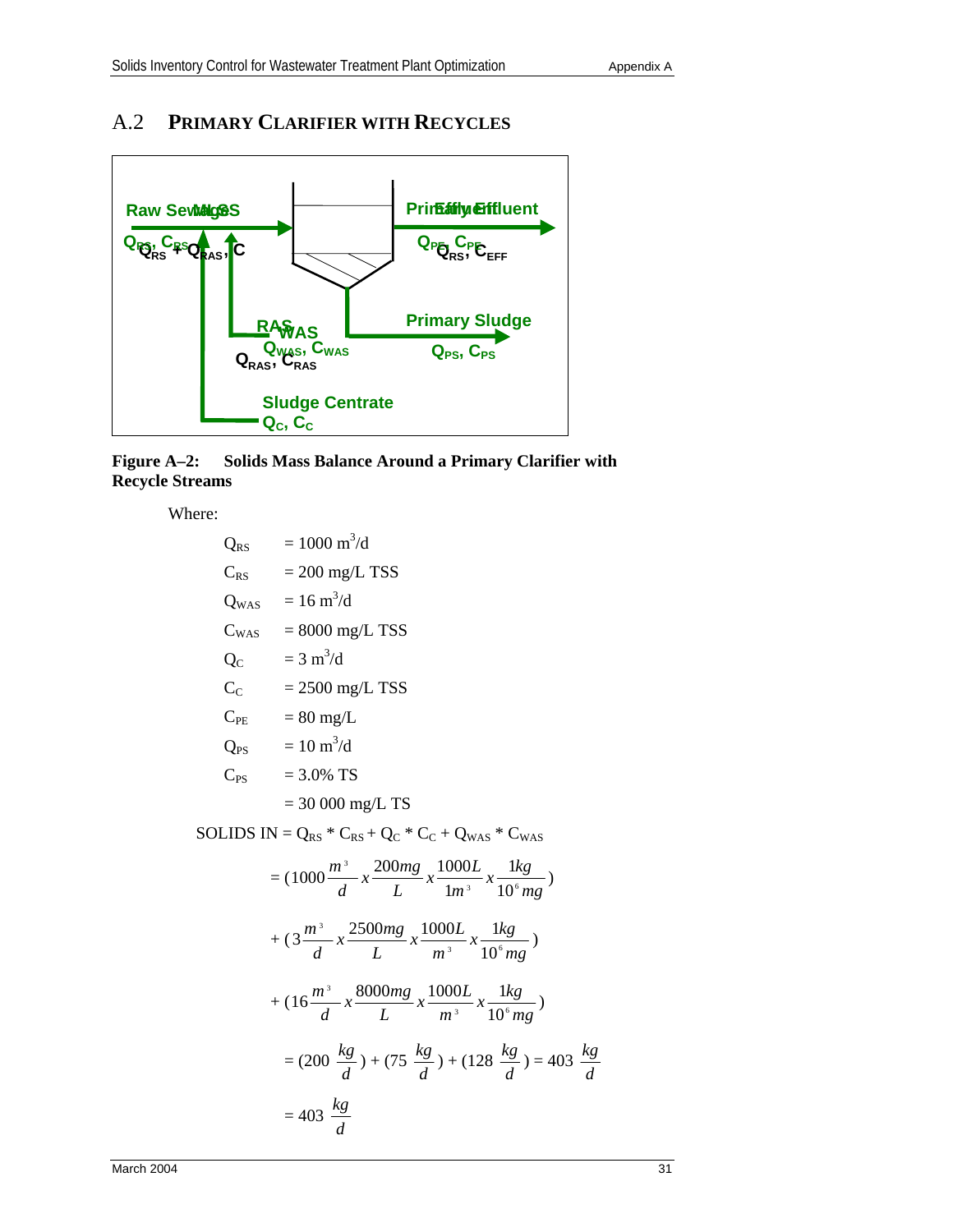SOLIDS OUT = Q<sub>PE</sub> \* C<sub>PE</sub> + Q<sub>PS</sub> \* C<sub>PS</sub>  
\nWhere Q<sub>PE</sub> = (Q<sub>RS</sub> + Q<sub>C</sub> + Q<sub>WAS</sub>) - Q<sub>PS</sub>  
\n= (1000 
$$
\frac{m^3}{d} + 3 \frac{m^3}{d} + 16 \frac{m^3}{d} - 10 m^3/d
$$
  
\n= 1009  $\frac{m^3}{d}$   
\nSOLIDS OUT = (1009  $\frac{m^3}{d} \times 80 \frac{mg}{L} \times \frac{1000L}{1m^3} \times \frac{1kg}{10^6} mg + 10 \frac{m^3}{d} \times 30,000 \frac{mg}{L} \times \frac{1000L}{1m^3} \times \frac{1kg}{10^6 mg}$   
\n= (80.7  $\frac{kg}{d}$ ) + (300  $\frac{kg}{d}$ )  
\n= 380.7  $\frac{kg}{d}$ 

Therefore, Solids Out (380.7  $\frac{kg}{d}$ ) is 94.5% of Solids In (403  $\frac{kg}{d}$ ).

Conclusion:

(

 $\bullet$  Mass balance closes within  $\pm 15$  percent and information is reliable.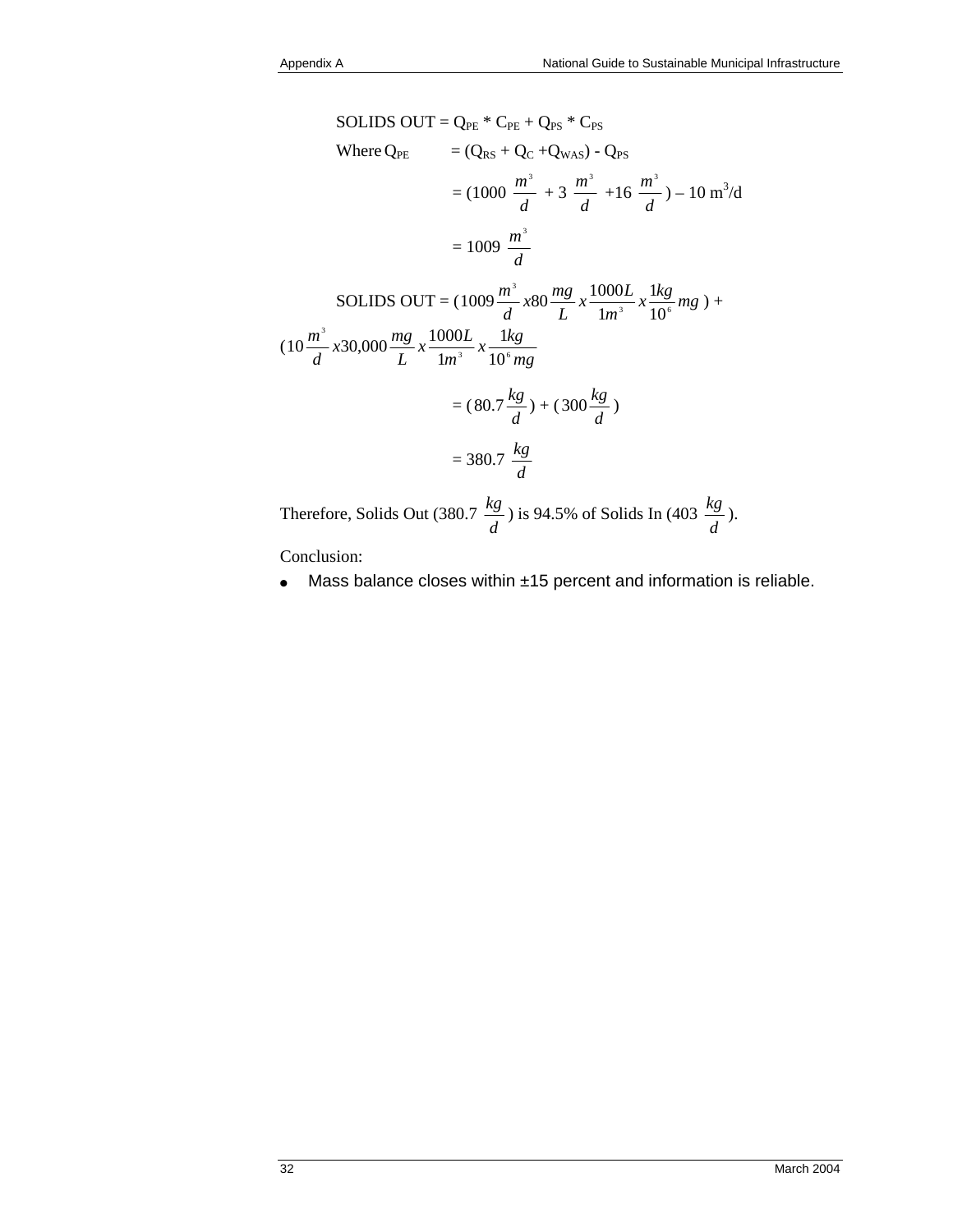

## **A.3 SECONDARY TREATMENT**

### **Figure A–3: Solids Mass Balance Around an Extended Aeration Plant**

Where:

$$
Q_{RS} = 1000 \text{ m}^3/\text{d}
$$
  
\n
$$
C_{RS} = 200 \text{ mg/L BOD}_5
$$
  
\n
$$
Q_{WAS} = 16 \text{ m}^3/\text{d}
$$
  
\n
$$
C_{WAS} = 4000 \text{ mg/L}
$$
  
\n
$$
Q_{SE} = 15 \text{ mg/L TSS and } 15 \text{ mg/L BOD}_5
$$

SOLIDS  $IN = Q_{RS} * C_{RS} * Biomass$  Yield

Where Biomass Yield per Table  $3 = 0.65$  kg TSS/kg BOD removed.

SOLIDS IN =  
\n
$$
[1000 \frac{m^3}{d} x(\frac{200mgBOD_s}{L} - \frac{15mgBOD_s}{L})x0.65 \frac{kgTSS}{kgBOD_s} x \frac{1000L}{m^3} x \frac{1kg}{10^6 mg}]
$$
\n
$$
= 120.25 \frac{kgTSS}{d}
$$
\nSOLIDS OUT = Q<sub>SE</sub> \* C<sub>SE</sub> + Q<sub>WAS</sub> \* C<sub>WAS</sub>  
\nWhere Q<sub>SE</sub> = Q<sub>RS</sub> - Q<sub>WAS</sub>  
\n= (1000  $\frac{m^3}{d}$  - 16  $\frac{m^3}{d}$ )

 $= 984$ 

*d*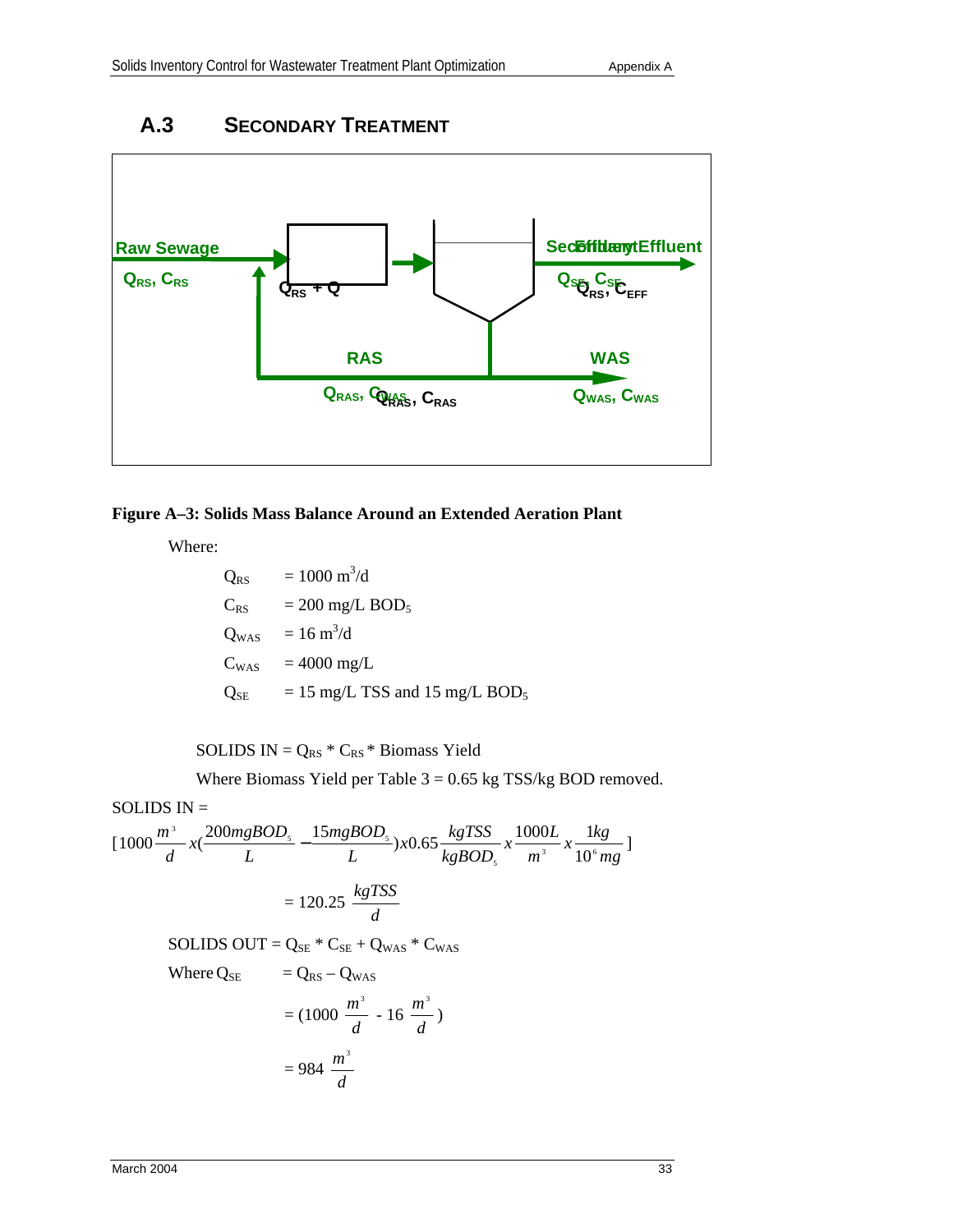SOLIDS OUT = 
$$
(984 \frac{m^3}{d} \times 15 \frac{mg}{L} \times \frac{1000L}{m^3} \times \frac{1kg}{10^6 mg}) +
$$
  
\n $(16 \frac{m^3}{d} \times 4,000 \frac{mg}{L} \times \frac{1000L}{m^3} \times \frac{1kg}{10^6 mg})$   
\n=  $(14.8 \frac{kg}{d}) + (64 \frac{kg}{d})$   
\n=  $78.8 \frac{kg}{d}$ 

Therefore, the measured Solids Out (78.8  $\frac{kg}{d}$ ) is 65.5% of the estimated

$$
Solids In (120.25 \frac{kg}{d}).
$$

Conclusions:

- All the solids that should have been produced (120.25 kg/d) are not accounted for in the amount of solids exiting the process (78.8 kg/d).
- The mixed liquor in the aeration tank should be reviewed to see if the solids inventory in the tank increased by an amount equal to the discrepancy in the mass balance (120.25 kg/d – 78.8 kg/d = 41.45 kg/d).
- The sludge blanket in the clarifier should be reviewed to determine if the mass of solids not accounted for in the mass balance has accumulated in the clarifier as an increase in sludge blanket level or concentration.
- If the solids inventory in the aeration basin or clarifier has not changed, other sources of discrepancy (flow measurement, sampling, analytical method, unknown recycle streams, etc.) should be evaluated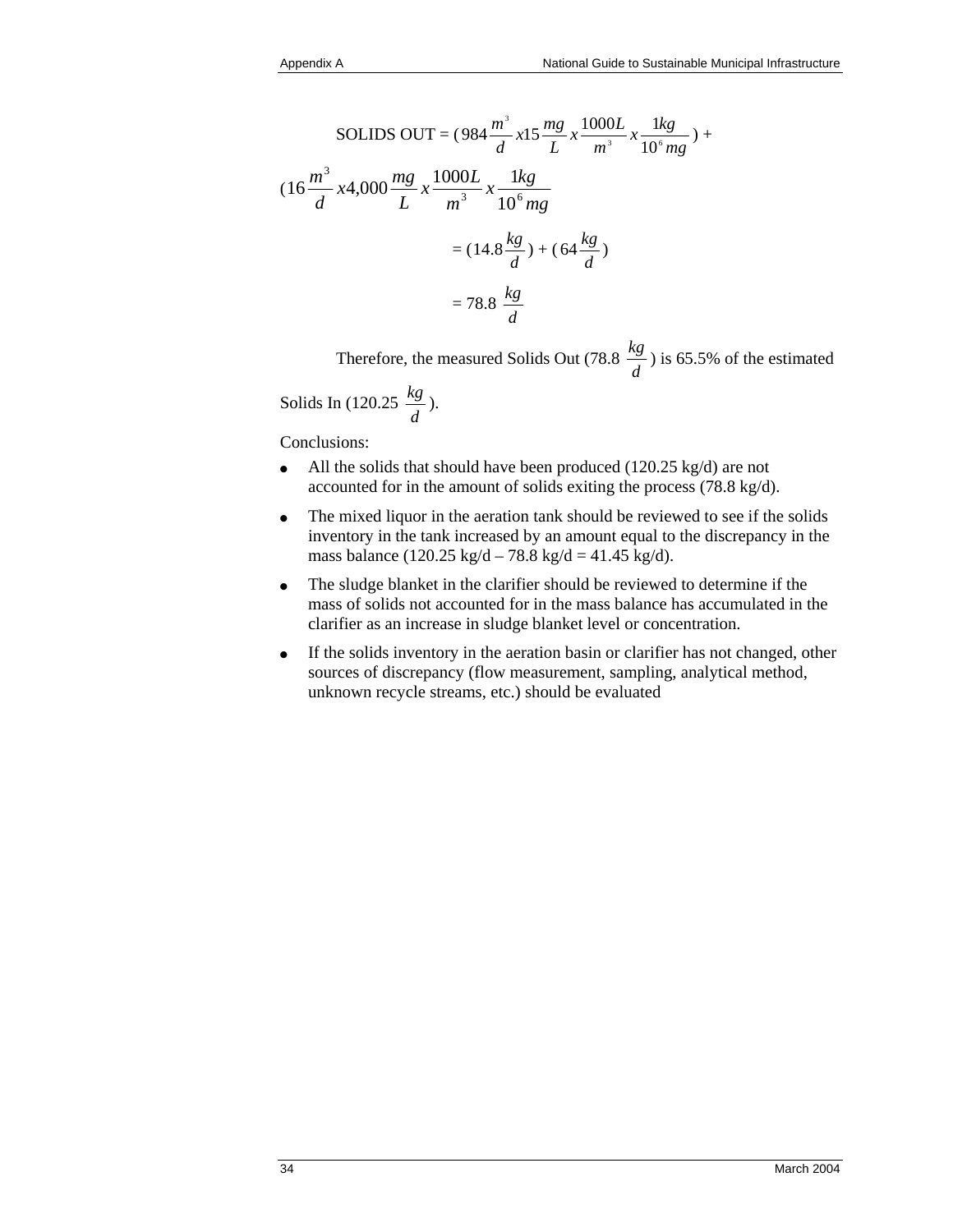# **APPENDIX B: EXAMPLE MOVING AVERAGE CALCULATION**

A moving average provides trend information that a simple average of all data would not provide by smoothing out the fluctuations in the data set. A seven-day moving average SRT is calculated by the following formula:

7 - day Moving Average  $=$  sum of actual SRT values for the last 7 days

7

Table B–1 presents the actual daily SRT values and the corresponding seven-day moving averages for a period of 28 days. Figure B1 shows the plot of actual SRTs and seven-day moving averages for the 28 days.

|                         | <b>SRT</b>  |                                |  |
|-------------------------|-------------|--------------------------------|--|
| Day                     | Daily (day) | Seven-Day Moving Average (day) |  |
| $\mathbf{1}$            | 13.1        | N/A                            |  |
| 2                       | 13.6        | N/A                            |  |
| 3                       | 14.7        | N/A                            |  |
| $\overline{\mathbf{4}}$ | 12.1        | N/A                            |  |
| 5                       | 10          | N/A                            |  |
| 6                       | 5.4         | N/A                            |  |
| $\overline{7}$          | 6.7         | 10.8                           |  |
| 8                       | 6.6         | 9.9                            |  |
| 9                       | 7.1         | 8.9                            |  |
| 10                      | 8.1         | 8.0                            |  |
| 11                      | 7.9         | 7.4                            |  |
| 12                      | 14.3        | 8.0                            |  |
| 13                      | 14.8        | 9.4                            |  |
| 14                      | 13.1        | 10.3                           |  |
| 15                      | 12.1        | 11.1                           |  |
| 16                      | 14.6        | 12.1                           |  |
| 17                      | 12.8        | 12.8                           |  |
| 18                      | 10          | 13.1                           |  |
| 19                      | 8.2         | 12.2                           |  |
| 20                      | 8.6         | 11.3                           |  |
| 21                      | 6.7         | 10.4                           |  |
| 22                      | 6.5         | 9.6                            |  |
| 23                      | 8.8         | 8.8                            |  |
| 24                      | 10.1        | 8.4                            |  |
| 25                      | 10.6        | 8.5                            |  |
| 26                      | 13.5        | 9.3                            |  |
| 27                      | 13.1        | 9.9                            |  |
| 28                      | 14.8        | 11.1                           |  |

### **Table B–1: Actual SRT and Seven-Day Moving Average**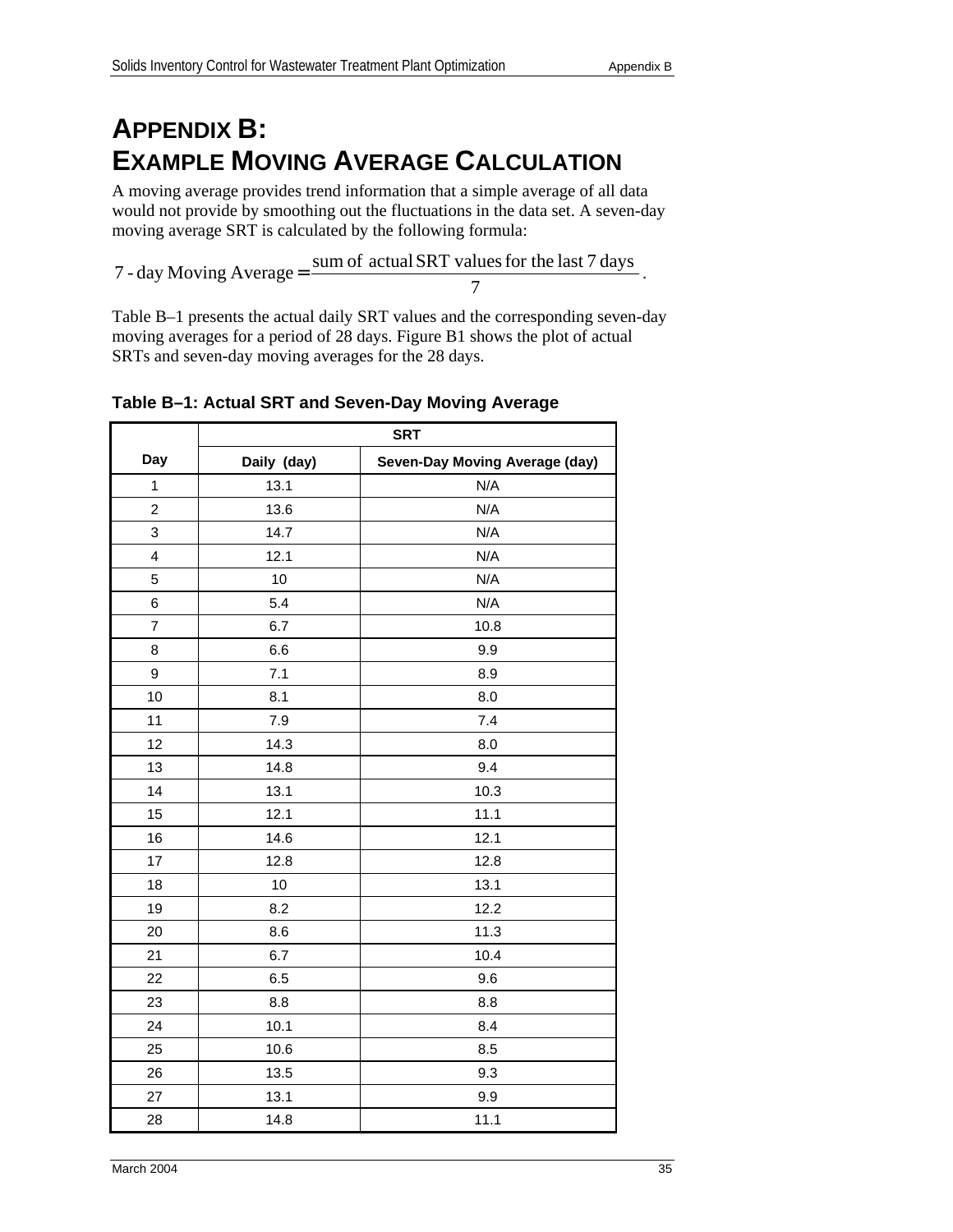

**Figure B–1: Actual SRT and Seven-Day Moving Average**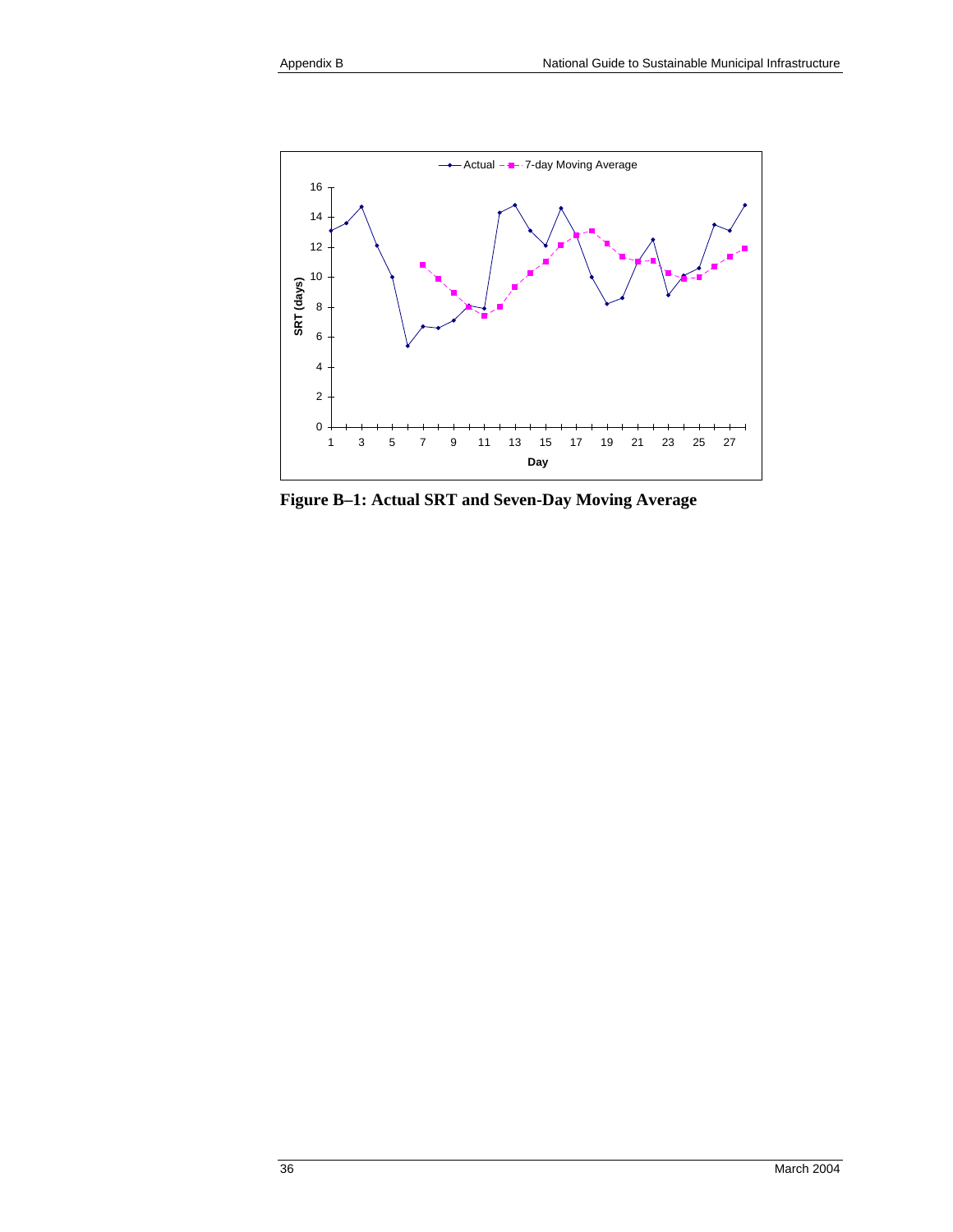# **REFERENCES**

Albertson, O.E., and T. Walz, 1997. "Optimizing Primary Clarification and Thickening", *Water & Environment Technology*, December. Edmonton, Alberta.

Barnard, James L., Ph.D., P. Eng., 2004. Seminar on Biological Nutrient Removal in Cold Climates. Sponsored by Alberta Environment – Northern Region and the City of Edmonton, Edmonton, Alberta, March 18-19.

Clifton, J. and R. Schuyler, 1998. "Off the Beaten Path", *Operations Forum*, May. Rothberg, Tamburini, Winsor, Inc. (RTW), Denver Colorado.

Gray, A.C. Jr., P.E. Paul, and H.D. Roberts, 1979. Evaluation of Operation and Maintenance Factors Limiting Biological Wastewater Treatment Plant Performance. EPA-600/2/79/078, July, Washington, DC.

Hegg, B.A., K.L. Rakness, and J.R. Schultz, 1979. Evaluation of Operation and Maintenance Factors Limiting Municipal Wastewater Treatment Plant Performance. EPA-600/2-79-034, June, Washington, DC.

Hegg, B.A., K.L. Rakness, J.R. Schultz, and L.D. Demers, 1980. *Evaluation of Operating and Maintenance Factors Limiting Municipal Wastewater Treatment Plant Performance*. EPA-600/2-80-129, August, Washington, DC.

Hill, B., S.G. Nutt and E.V. Davidson, 2002. *Five Case Histories of Automatic Sludge Age Control*. Proceedings of the 2002 WEFTEC Conference, September 28-October 2, Chicago, IL.

MOE (Ministry of the Environment), 1984. *Guidelines for the Design of Sewage Treatment Plants*, July. Toronto, Ontario.

United States, EPA (Environmental Protection Agency), 1976. *Process Design Manual for Phosphorus Removal.* EPA625/1-76-001a, Washington, DC.

———, 1989. *Handbook: Retrofitting POTWs*. EPA/625/6-89/020, Washington, DC.

WEAO (Water Environment Association of Ontario), 1996. "Guidance Manual for Sewage Treatment Plant Liquid Treatment Process Audits", Milton, Ontario.

WEF (Water Environment Federation), 1996. *Operation of Municipal Wastewater Treatment Plants.* Fifth edition. Manual of Practice – MOP 11, Alexandria, VA.

———, 1997. *Automated Process Control Strategies*, A Special Publication, Alexandria, VA.